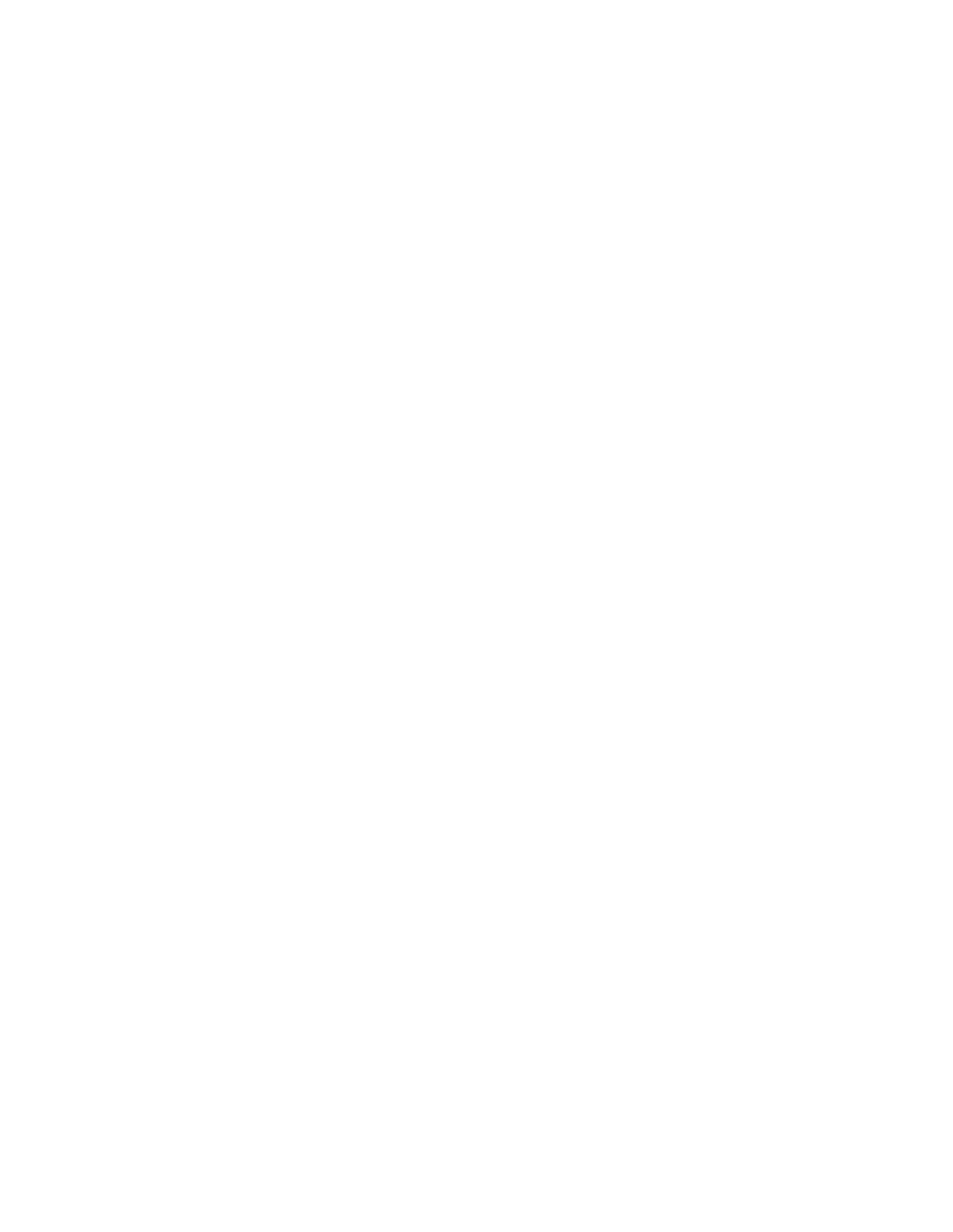# Table of Contents

| <b>Biographical Sketch</b> |                                                                                                                                                      | xii            |
|----------------------------|------------------------------------------------------------------------------------------------------------------------------------------------------|----------------|
| Abstract                   |                                                                                                                                                      | xiv            |
|                            | <b>Contributors and Funding Sources</b>                                                                                                              | XV             |
| <b>List of Tables</b>      |                                                                                                                                                      | xvi            |
| List of Figures            |                                                                                                                                                      | xxiv           |
| List of Equations          |                                                                                                                                                      | xxxi           |
| List of Symbols            |                                                                                                                                                      | xxxiii         |
| Chapter 1                  | Introduction                                                                                                                                         | 1              |
|                            | 1.1. Purpose of the Study                                                                                                                            | 1              |
|                            | 1.2. Roadmap of the Study                                                                                                                            | 2              |
|                            | 1.3. Importance of the Study                                                                                                                         | $\overline{2}$ |
|                            | 1.4. Features of the ECR-MW-CVD System Used in this<br>Study                                                                                         | 3              |
|                            | 1.5. Other Components of Interest of the Study                                                                                                       | 4              |
|                            | 1.5.1. Features of the Films Deposited in the Study                                                                                                  | 4              |
|                            | 1.5.2. The Deposition of Hydrocarbon Films                                                                                                           | 5              |
|                            | 1.5.3. The Verification-by-Proof Cause-and-Effect<br>Phase                                                                                           | 6              |
|                            | 1.6. Overview of the Relationship between the ECR-MW-<br>CVD Method, its Ambipolar-State's Character, and<br>the Properties of Vapor Deposited Films | 7              |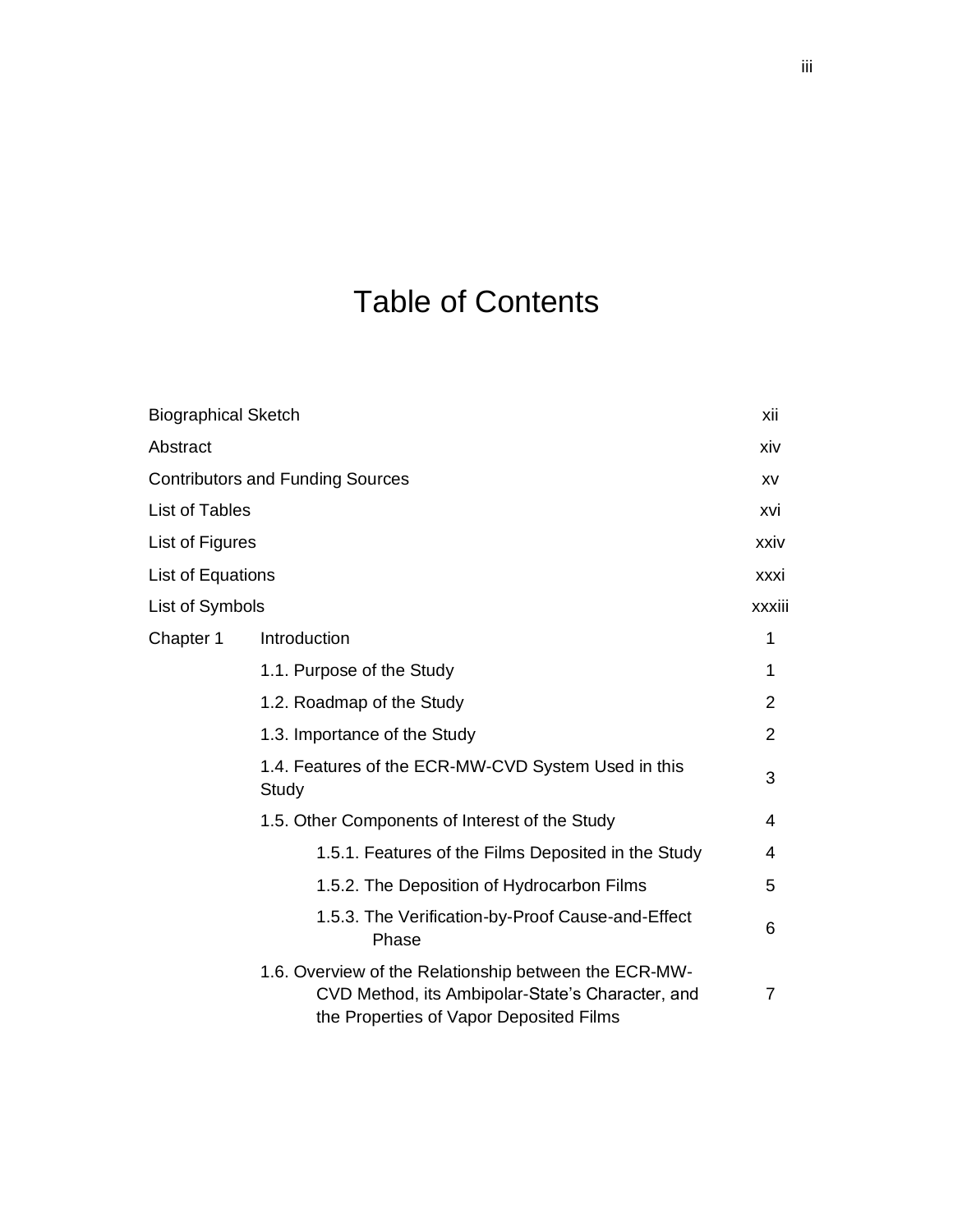|           | 1.7. The Rest of this Manuscript                                                                                                          | 9  |
|-----------|-------------------------------------------------------------------------------------------------------------------------------------------|----|
|           | 1.8. References                                                                                                                           | 10 |
| Chapter 2 | The Electron Cyclotron Resonance - Microwave - Chemical<br>Vapor Deposition or (ECR-MW-CVD) Method and Its<br>Ambipolar-State's Character | 13 |
|           | 2.1. A Justification to Depict the Ambipolar-State's Character<br>of the ECR-MW-CVD Method                                                | 13 |
|           | 2.2. A History behind Vapor Deposition and Characterization<br>of Hydrocarbon Films                                                       | 16 |
|           | 2.2.1. Vapor Deposition of Hydrocarbon Films using<br>Non-ECR-MW Sources                                                                  | 16 |
|           | 2.2.2. Vapor Deposition of Hydrocarbon Films using<br>the ECR-MW-CVD Method                                                               | 17 |
|           | 2.2.3. Characterization of Vapor-Deposited<br><b>Hydrocarbon Films</b>                                                                    | 20 |
|           | 2.2.4. Exploring the ECR-MW-CVD Method for<br>making Capsules for Laser Fusion<br>Experiments                                             | 21 |
|           | 2.3. Current Knowledge about Growth Models and<br>Properties of Films made using Vapor Deposition<br>Methods                              | 22 |
|           | 2.4. Current Knowledge about the ECR-MW Source and the<br><b>ECR-MW Plasma Environment</b>                                                | 25 |
|           | 2.5. Other Aspects to Consider when Using an ECR-MW-<br>CVD Source for Vapor-Depositing Hydrocarbon<br>Films                              | 28 |
|           | 2.6. The Principles Governing the Science of an ECR-MW-<br><b>CVD Method</b>                                                              | 31 |
|           | 2.7. Understanding the Concept 'Ambipolar-State' and the<br>Ambipolar-State's Character of an ECR-MW-CVD<br>Method                        | 35 |
|           | 2.7.1. Landing on the Concept 'Ambipolar-State'                                                                                           | 35 |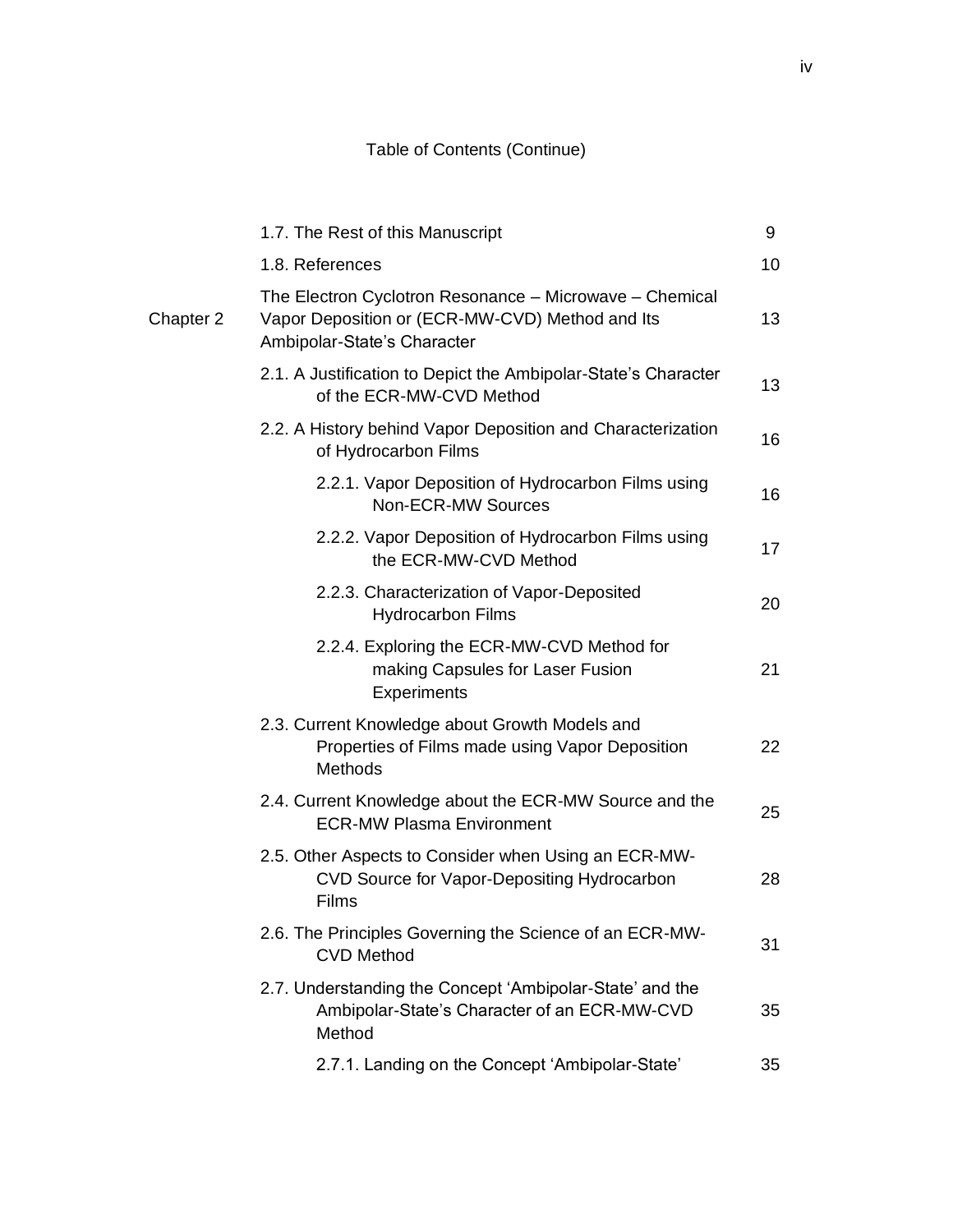|           | 2.7.2. Defining the Concept Ambipolar-State                                                                                                                                                                          | 37 |
|-----------|----------------------------------------------------------------------------------------------------------------------------------------------------------------------------------------------------------------------|----|
|           | 2.7.3. The Intrinsic Nature of the Ambipolar-State's<br>Character of an ECR-MW-CVD Method and<br>Its Influence in the Properties of Hydrocarbon<br>Films                                                             | 39 |
|           | 2.8. The Forced Nature of the Ambipolar-State's Character<br>of the ECR-MW-CVD Method                                                                                                                                | 44 |
|           | 2.8.1. Effect of Power and Resistance of an ECR-<br>MW Source on the Ambipolar-State's<br>Character of the ECR-MW-CVD Method and<br>Its Influence in the Properties of Hydrocarbon<br>Films                          | 45 |
|           | 2.8.2. The Effects that Thermal or Electrical Heating<br>of the Substrates has on the Ambipolar-<br>State's Character of the ECR-MW-CVD<br>Method and Its Influence in the Properties of<br><b>Hydrocarbon Films</b> | 48 |
|           | 2.9. Probing that the Ambipolar-State's Character of the<br>ECR-MW-CVD Method can be Depicted                                                                                                                        | 49 |
|           | 2.10. References                                                                                                                                                                                                     | 50 |
| Chapter 3 | The Details of the Experimentation behind the Depiction of<br>the Ambipolar-State's Character of the ECR-MW-<br><b>CVD Method</b>                                                                                    | 63 |
|           | 3.1. Overview of the Third Chapter                                                                                                                                                                                   | 63 |
|           | PART I - Commissioning and Characterizing the ECR-MW-<br><b>CVD System</b>                                                                                                                                           | 64 |
|           | 3.2. Commissioning the ECR-MW-CVD System                                                                                                                                                                             | 64 |
|           | 3.2.1. Details about the Assembly of the ECR-MW-<br><b>CVD System</b>                                                                                                                                                | 64 |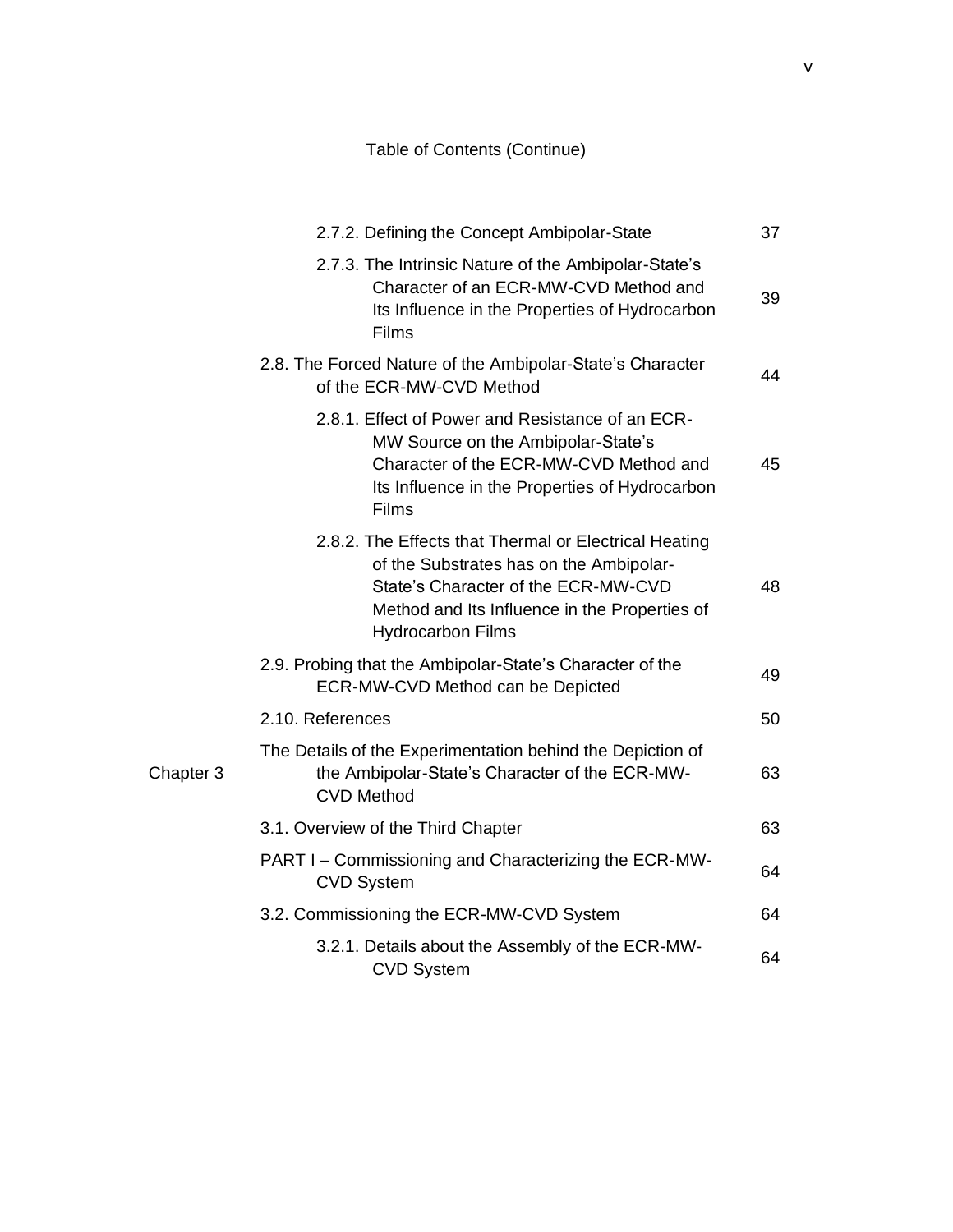|        | 3.2.2. Handling and Flowing the Gases inside the<br><b>ECR-MW-CVD System</b>                                                                         | 65 |
|--------|------------------------------------------------------------------------------------------------------------------------------------------------------|----|
| Source | 3.2.3. Operational Details about the ECR-MW                                                                                                          | 65 |
| Heater | 3.2.4. Operational Details about the Substrates                                                                                                      | 66 |
|        | 3.2.5. Operational Details about the Direct Voltage<br><b>Discharge Apparatus</b>                                                                    | 68 |
|        | 3.3. Testing the ECR-MW-CVD System                                                                                                                   | 68 |
|        | 3.3.1. Inspecting the Operational Integrity of the<br><b>ECR-MW-CVD System</b>                                                                       | 69 |
|        | 3.3.2. Testing the ECR-MW-CVD System in<br>Operation                                                                                                 | 69 |
|        | 3.3.2.1. Observation of the Pressure-over-<br>Flow Rate Curves of the Gases                                                                          | 69 |
|        | 3.3.2.2. Observation of the Susceptibility of<br>the Gases in Response to the ECR-<br><b>MW Source</b>                                               | 70 |
|        | 3.3.2.3. Observation of the Pressure over<br>Temperature Flow Regime Diagrams<br>Generated using the Reciprocal<br>Knudsen Number as Regime Criteria | 72 |
|        | PART II - Depositing and Characterizing Hydrocarbon Films                                                                                            | 74 |
| Films  | 3.4. The Strategy behind the Deposition of Hydrocarbon                                                                                               | 74 |
|        | 3.5. The Strategy for Characterizing Hydrocarbon Films                                                                                               | 75 |
|        | 3.5.1. Measuring the Thicknesses, Determining the<br>Coating Uniformities, and Observing the<br>Microstructures of Hydrocarbon Films                 | 76 |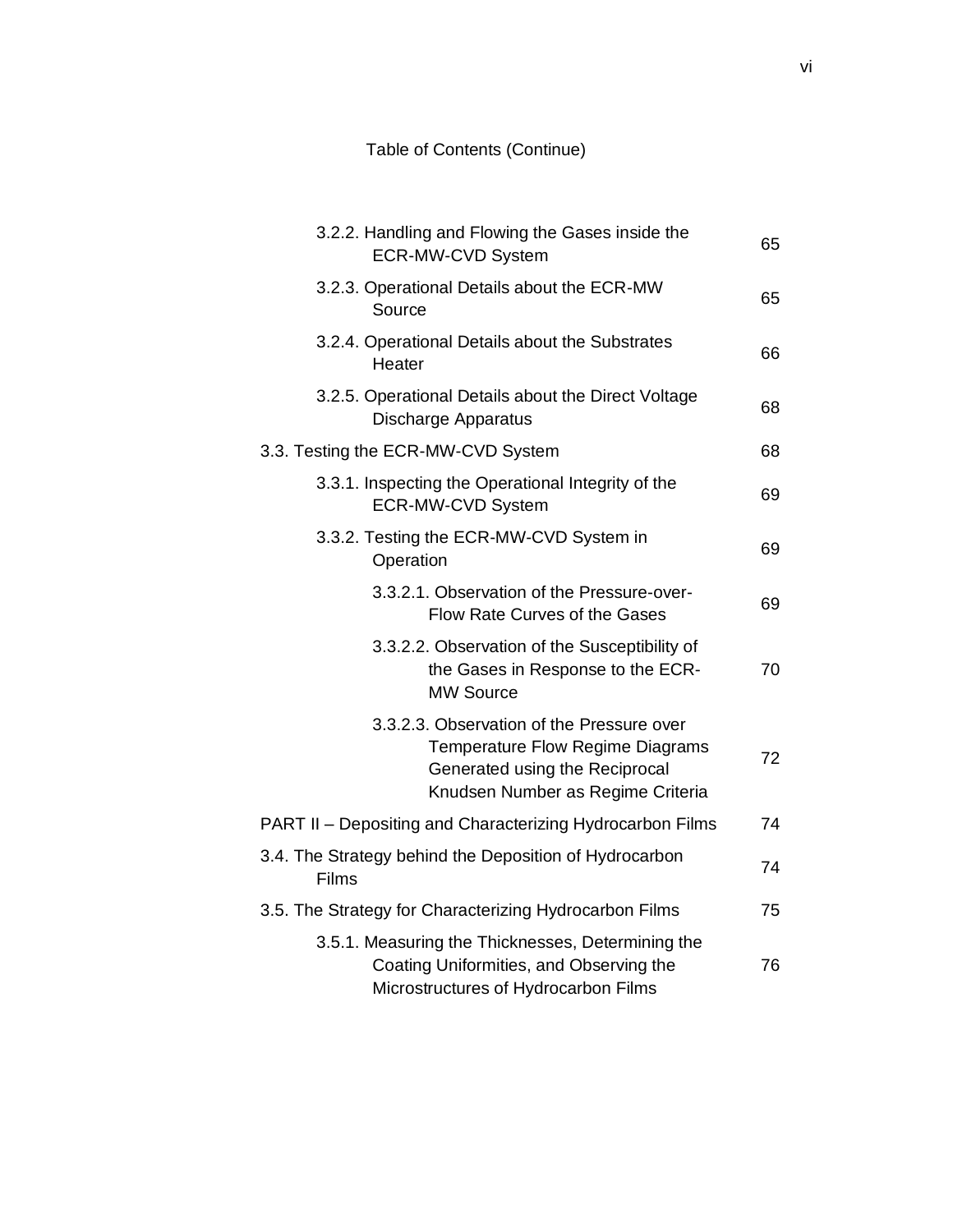|           | 3.5.2. Determining the Densities of Hydrocarbon<br>Films                                                                                                                                                   | 77  |
|-----------|------------------------------------------------------------------------------------------------------------------------------------------------------------------------------------------------------------|-----|
|           | 3.5.3. Determining the Toughness of Hydrocarbon<br>Films                                                                                                                                                   | 80  |
|           | 3.5.4. Observing the Refractive Indices, Colors,<br>Translucencies, and Surface Chemistries of<br><b>Hydrocarbon Films</b>                                                                                 | 80  |
|           | 3.6. References                                                                                                                                                                                            | 85  |
| Chapter 4 | Depicting the Ambipolar-State's Character of the ECR-MW-<br>CVD Method through Observations on the Properties of<br><b>Hydrocarbon Films</b>                                                               | 93  |
|           | 4.1. Strengthening the Knowledge Gotten on the Second<br>Chapter and Complementing the Depiction of the<br>Ambipolar-State's Character of the ECR-MW-CVD<br>Through Observations made on Hydrocarbon Films | 93  |
|           | PART I. Relating the Ambipolar-State's Character of the<br>ECR-MW-CVD Method and Films' Properties using<br>One Process Variable                                                                           | 95  |
|           | 4.2. Observations on Films Deposited at Different Times                                                                                                                                                    | 95  |
|           | 4.3. Observations on Films Deposited Settling the ECR-MW<br>Source at Different Powers and Resistances                                                                                                     | 101 |
|           | 4.3.1. Observations on Films Deposited at Different<br>Powers                                                                                                                                              | 101 |
|           | 4.3.2. Observations on Films Deposited at Different<br><b>Resistances</b>                                                                                                                                  | 103 |
|           | 4.4. Observations on Films Deposited on Thermally and<br><b>Electrically Heated Substrates</b>                                                                                                             | 104 |
|           | 4.4.1. Observations on Films Deposited on Thermally<br><b>Heated Substrates</b>                                                                                                                            | 105 |
|           | 4.4.2. Observations on Films Deposited on<br><b>Electrically Heated Substrates</b>                                                                                                                         | 106 |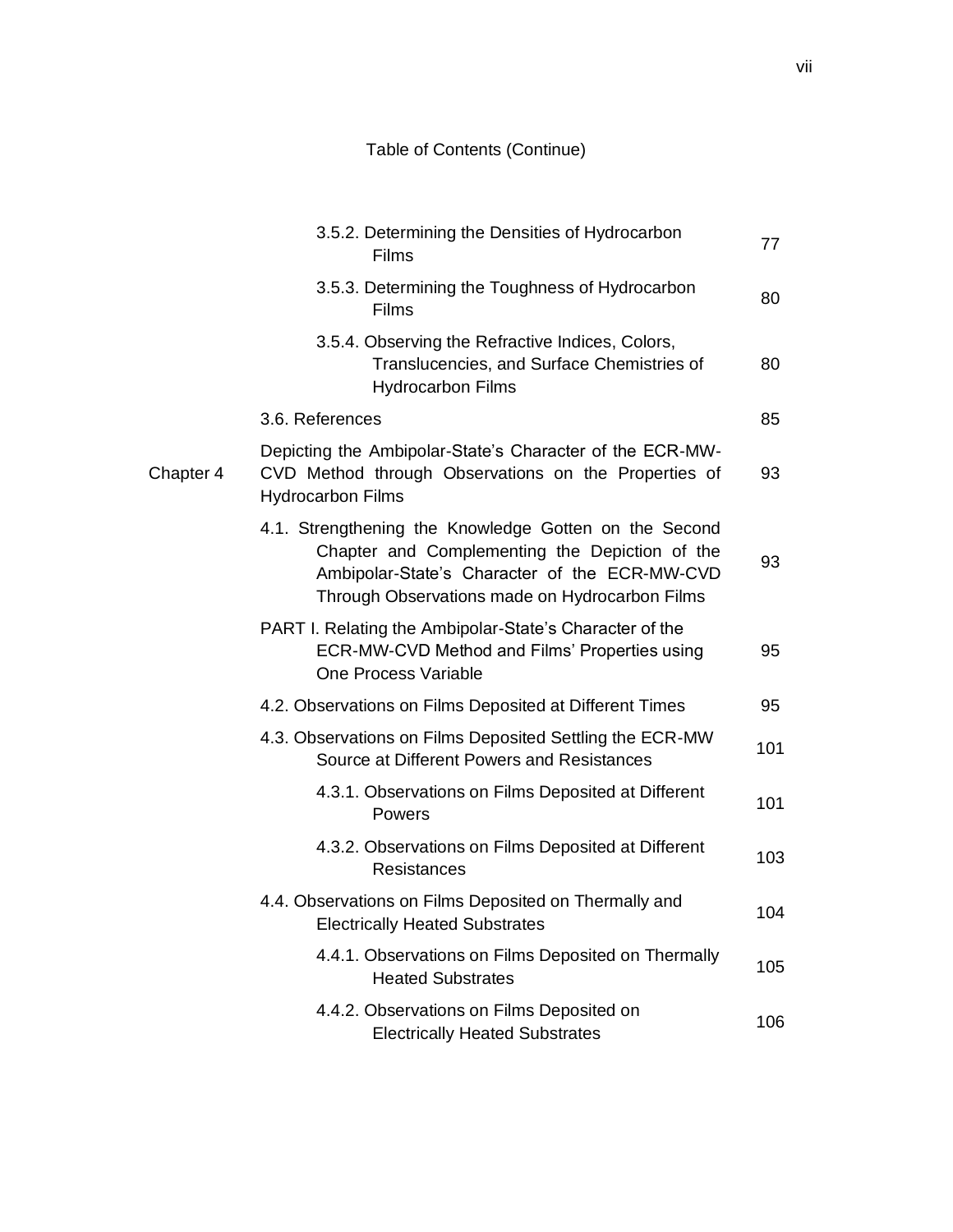|           | PART II. Relating Multiple Films' Properties to the Ambipolar-<br>State's Character of the ECR-MW-CVD Method in<br><b>Selected Samples</b>                                        | 108 |
|-----------|-----------------------------------------------------------------------------------------------------------------------------------------------------------------------------------|-----|
|           | 4.5. Observing Multiple Properties of Hydrocarbon Films in<br><b>Selected Samples</b>                                                                                             | 108 |
|           | 4.5.1. Observations on the Refractive Indices, Colors,<br>Translucencies,<br>and<br><b>Thicknesses</b><br>οf<br><b>Hydrocarbon Films</b>                                          | 109 |
|           | 4.5.2. Observations on the Refractive Indices, Colors,<br>Translucencies, and Surface Chemistries of<br><b>Hydrocarbon Films</b>                                                  | 111 |
|           | 4.5.3. Observations on the Surface Chemistry and<br>Microstructure of Hydrocarbon Films                                                                                           | 114 |
|           | 4.5.4. Observations on the Thickness and Coating<br>Uniformity of Hydrocarbon Films                                                                                               | 116 |
|           | 4.5.5.<br><b>Observations</b><br>the<br><b>on</b><br>Roughness<br>οf<br><b>Hydrocarbon Films</b>                                                                                  | 116 |
|           | 4.5.6. Relating the Ambipolar-State's Character of the<br>ECR-MW-CVD Method to the Energy Per<br>Molecule of the ECR-MW-CVD System and<br>the Microstructure of Hydrocarbon Films | 118 |
|           | 4.6. References                                                                                                                                                                   | 121 |
| Chapter 5 | Concluding Remarks and Recommendations for Future<br><b>Studies</b>                                                                                                               | 124 |
|           | 5.1. Implications of the Study                                                                                                                                                    | 124 |
|           | 5.2. Postulates Based on the Current Knowledge of the<br>Ambipolar-State's Character of the ECR-MW-CVD<br>Method                                                                  | 126 |
|           | 5.3. Using the Knowledge Provided by the Ambipolar-State's<br>Character of the ECR-MW-CVD Method to Fulfill the<br>Needs of the Fusion Community                                  | 127 |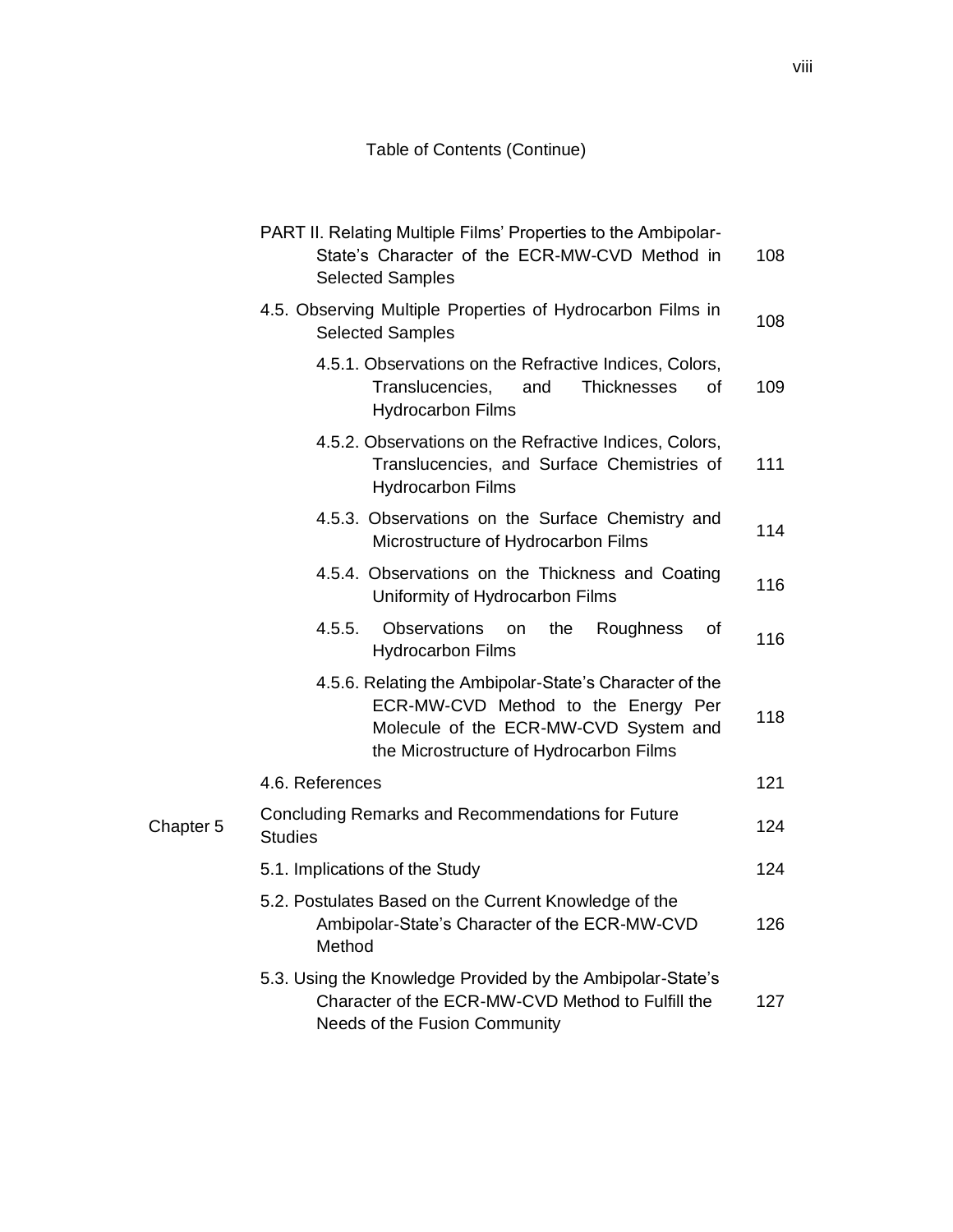|            | 5.4. Expanding the Knowledge of the Ambipolar-State's<br>Character of the ECR-MW-CVD Method Beyond the<br>Scope of Fusion Sciences                                                                                                   | 128 |
|------------|--------------------------------------------------------------------------------------------------------------------------------------------------------------------------------------------------------------------------------------|-----|
|            | 5.5. A process to Build More Knowledge from the Concept<br>'Ambipolar-State' and the Current Status of the<br>Knowledge about the Ambipolar-State's Character of<br>the ECR-MW-CVD's Method                                          | 132 |
|            | 5.6. References                                                                                                                                                                                                                      | 134 |
| Appendix A | Creating the Reciprocal Knudsen Number Flow Regime<br>Curves for Air and Methane Inside an Electron Cyclotron<br>Resonance - Microwave - Chemical Vapor Deposition<br>System at Specific Ranges of Gas Pressures and<br>Temperatures | 137 |
|            | A.1. About Appendix A                                                                                                                                                                                                                | 137 |
|            | A.2. The Reciprocal Knudsen Number                                                                                                                                                                                                   | 138 |
|            | A.3. The Mean Free Path                                                                                                                                                                                                              | 138 |
|            | A.4. Creating the RKN Flow Regime Curves                                                                                                                                                                                             | 140 |
|            | A.5. References                                                                                                                                                                                                                      | 143 |
| Appendix B | Determination of the Density of Hydrocarbon Films and<br><b>Silicon Substrates of Different Sizes</b>                                                                                                                                | 146 |
|            | B.1. About Appendix B                                                                                                                                                                                                                | 146 |
|            | B.2. Density                                                                                                                                                                                                                         | 146 |
|            | B.3. Determination of the Density of Silicon Substrates of<br><b>Different Sizes</b>                                                                                                                                                 | 147 |
|            | <b>B.4. References</b>                                                                                                                                                                                                               | 150 |
| Appendix C | Matching Ellipsometry Data using Cauchy's Layer Model by<br>Means of the Mean Squared Error (MSE) Statistical<br><b>Approximation Method</b>                                                                                         | 151 |
|            | C.1. About Appendix C                                                                                                                                                                                                                | 151 |
|            | C.2. The Cauchy's Layer Model                                                                                                                                                                                                        | 151 |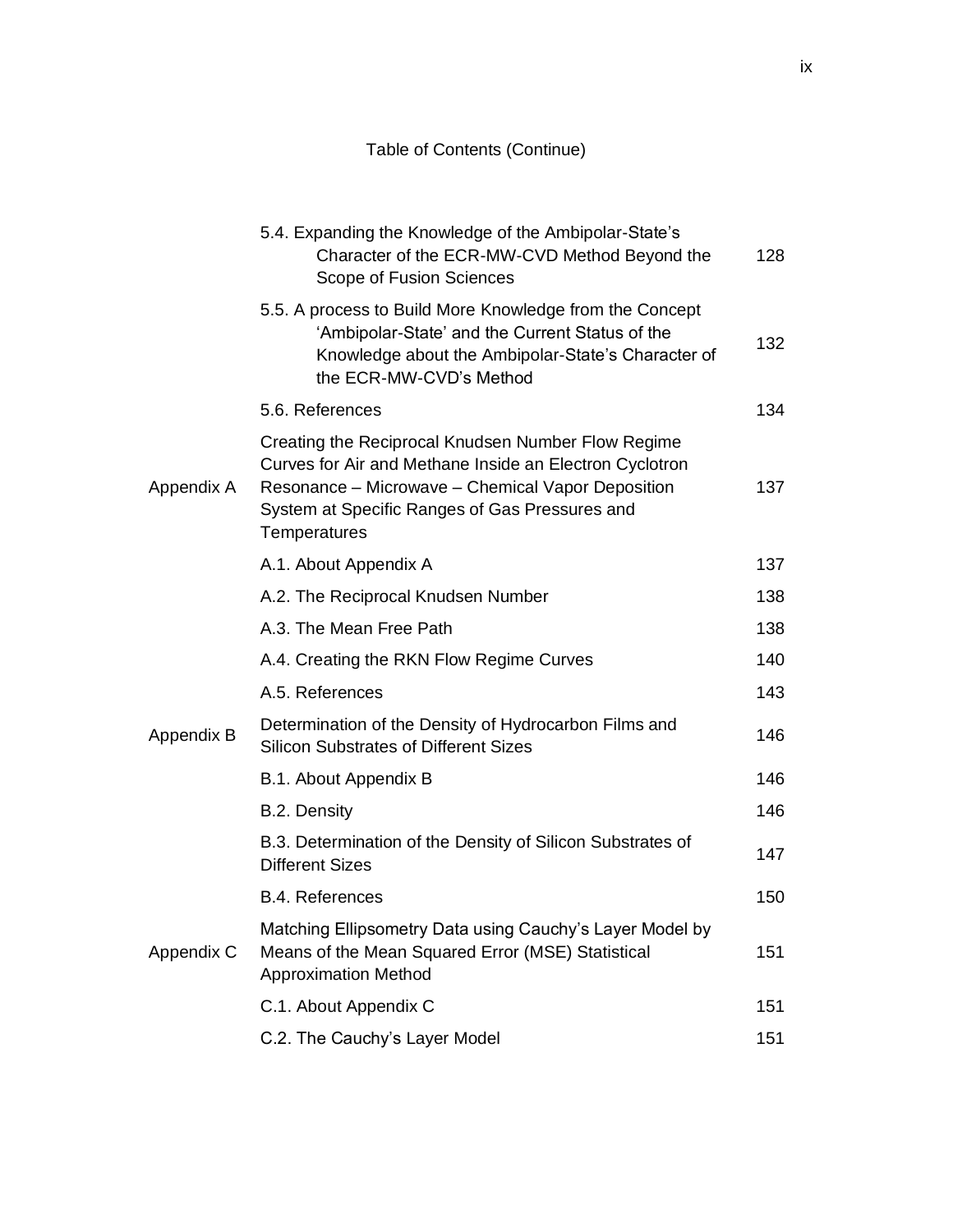|            | C.3. Matching Up the Mean Thickness of Film Grown at<br>Different Powers, and the Cauchy's Layer Model via the<br>Mean Squared Error (MSE) Method                                                                                       | 152 |
|------------|-----------------------------------------------------------------------------------------------------------------------------------------------------------------------------------------------------------------------------------------|-----|
|            | C.4. References                                                                                                                                                                                                                         | 154 |
| Appendix D | Illustrating the Use of the Integration and Peak Area<br>Measurement Method to Determine the Fractions of Carbon<br>sp, sp <sup>2</sup> , and sp <sup>3</sup> Hybridized Bonds in a Hydrocarbon Film<br>Sample Using Raman Spectroscopy | 155 |
|            | D.1. About Appendix D                                                                                                                                                                                                                   | 155 |
|            | D.2. Using Raman Spectroscopy to Determine the Amount<br>of Carbon sp, sp <sup>2</sup> , and sp <sup>3</sup> Hybridized Bonds in Hydrocarbon<br><b>Films Samples</b>                                                                    | 155 |
|            | D.3. The Integration and Peak Area Measurement Method                                                                                                                                                                                   | 157 |
|            | D.4. Illustrating the Use of the Integration and Peak Area<br>Measurement Method for the Case in which a Hydrocarbon<br>Film Sample is Prepared via ECR-MW-CVD in 1d at 200 W<br>using 4 Pa of Methane                                  | 159 |
|            | D.5. References                                                                                                                                                                                                                         | 162 |
| Appendix E | Observations on Hydrocarbon Films Deposited at Different<br>Times by means of Electron Cyclotron Resonance -<br>Microwave - Chemical Vapor Deposition (ECR-MW-CVD)                                                                      | 165 |
|            | E.1. About Appendix E                                                                                                                                                                                                                   | 165 |
|            | E.2. Observations on Hydrocarbon Films Deposited at<br>Different Times Adjusting the Power of the ECR-MW Source<br>to 200 W                                                                                                             | 166 |
|            | E.3. Observations on Hydrocarbon Films Deposited at<br>Different Times Adjusting the Power of the ECR-MW Source<br>to 500 W                                                                                                             | 168 |
|            | E.4. Observations on Hydrocarbon Films Deposited at<br>Different Times Adjusting the Power of the ECR-MW Source<br>at 200 and 500 W                                                                                                     | 170 |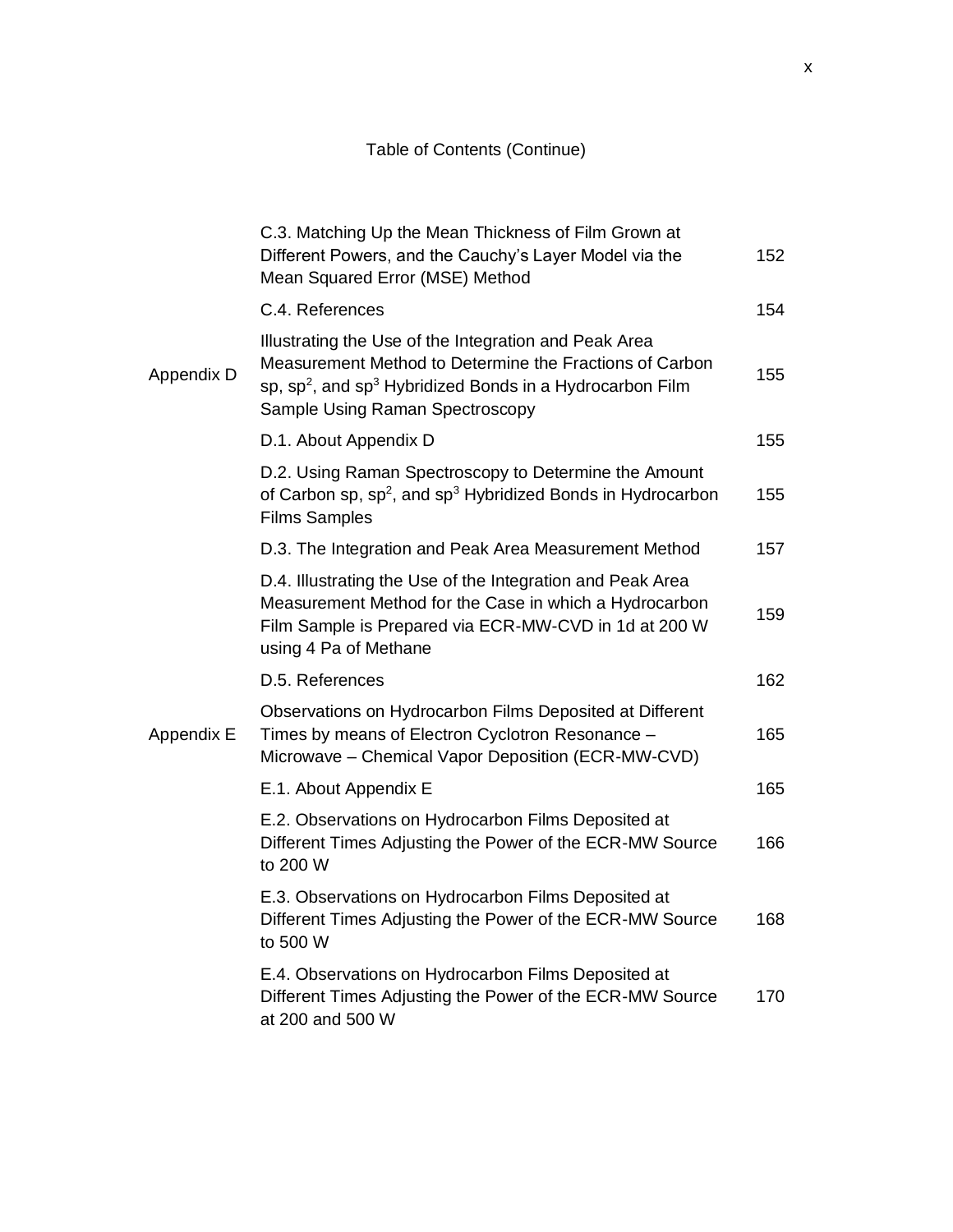| Appendix F        | Observations on Hydrocarbon Films Deposited Adjusting the<br>Electron Cyclotron Resonance - Microwave (ECR-MW)<br><b>Source to Different Powers</b>      | 171 |
|-------------------|----------------------------------------------------------------------------------------------------------------------------------------------------------|-----|
|                   | F.1. About Appendix F                                                                                                                                    | 171 |
|                   | F.2. Observations on Hydrocarbon Films Deposited<br>Adjusting the ECR-MW Source to Different Powers                                                      | 172 |
| Appendix G        | Observations on Hydrocarbon Films Deposited Adjusting the<br>Electron Cyclotron Resonance - Microwave (ECR-MW)<br><b>Source to Different Resistances</b> | 175 |
|                   | G.1. About Appendix G                                                                                                                                    | 175 |
|                   | G.2. Observations on Hydrocarbon Films Deposited<br>Adjusting the ECR-MW Source to Different Resistances                                                 | 176 |
| Appendix H        | Observations on Hydrocarbon Films Deposited on Thermally<br><b>Heated Substrates</b>                                                                     | 179 |
|                   | H.1. About Appendix H                                                                                                                                    | 179 |
|                   | H.2. Observations on Hydrocarbon Films Deposited on<br><b>Thermally Heated Substrates</b>                                                                | 180 |
| Appendix I        | Observations on Hydrocarbon Films Deposited on<br><b>Electrically Heated Substrates</b>                                                                  | 182 |
|                   | I.1. About Appendix I                                                                                                                                    | 182 |
|                   | I.2. Observations on Hydrocarbon Films Deposited on<br><b>Electrically Heated Substrates</b>                                                             | 183 |
| Glossary of Terms |                                                                                                                                                          | 186 |
| Bibliography      |                                                                                                                                                          | 202 |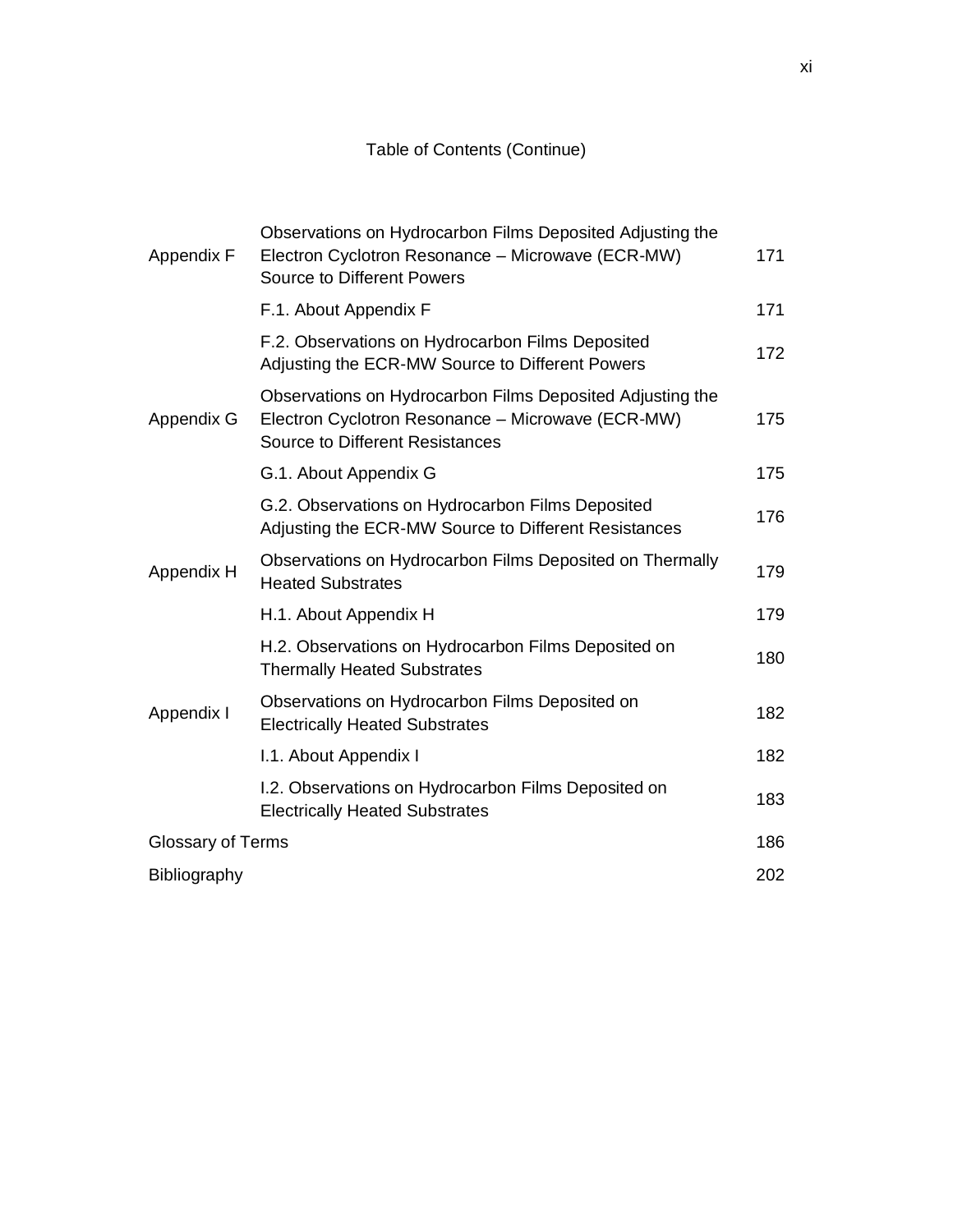# Biographical Sketch

Jesús M. García-Figueroa — Jesús — obtained a master's of engineering in chemical engineering at the University of Puerto Rico–Mayaguez in 2012. He did a double bachelor's degree in chemistry and chemical engineering and a minor in manufacturing, management, and business technology enterprises at the University of Puerto Rico– Mayaguez in 2009. His most recent contribution is the first depiction of the ambipolar-state of the electron cyclotron resonance – microwave – chemical vapor deposition (ECR-MW-CVD) method. He also was the first to analyze the costs of a local bioproducts processing plant using microalgae biomass as feedstock at the detailed design level. His projects have been sponsored by the Air Force Research Laboratories, the American Institute of Chemical Engineers, the American Nuclear Society, Bristol Myers Squibb, the MasterCard Foundation, the National Science Foundation, the Sloan Foundation, the University of Puerto Rico, the University of Rochester, the U.S. Department of Defense, the U.S. Department of Education, and the U.S. Department of Energy. Jesús' interests are engineering, enterprises, sciences, management, and technology, and connect processes and their products through the virtues of the scientific method.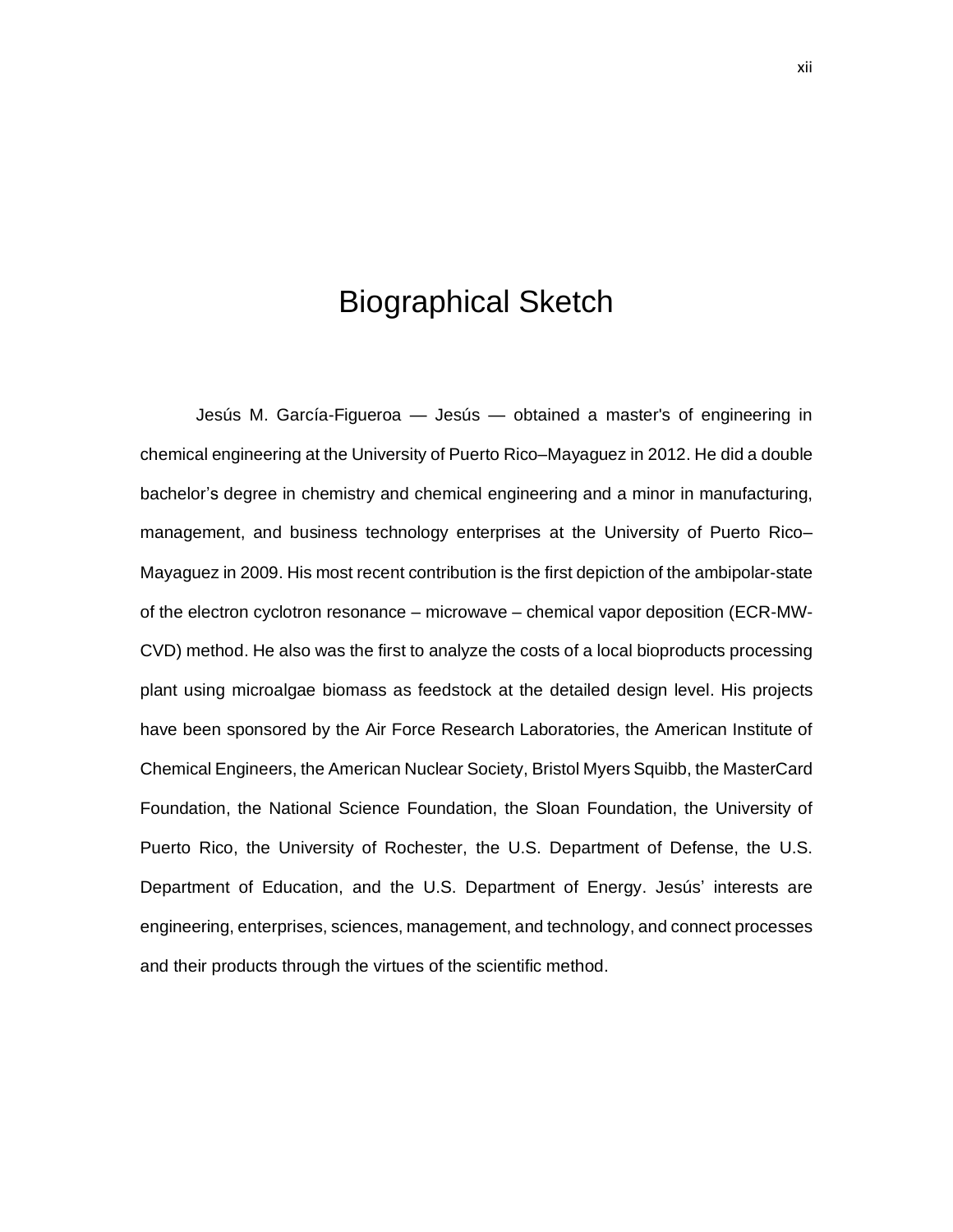Publications:

1. García-Figueroa JM, Harding DR. Relationship between the Gas-Phase Reactions Occurring within an Electron Cyclotron Resonance- (ECR) Microwave- (MW) CVD Process and the Properties of Hydrocarbon Films. PowerPoint presented: 2019 MRS Fall Meeting & Exhibit; December 1-6, 2019; Boston, Massachusetts, United States of America. Available from: García-Figueroa's website at: [https://inquchild09.wixsite.](https://inquchild09.wixsite.com/inquchild09) [com/inquchild09/in-rochester.](https://inquchild09.wixsite.com/inquchild09)

2. García-Figueroa JM, Harding DR. Effect of High Ion and Electron Densities and Substrate Temperature on the Properties of Glow-Discharge-Polymer Films. Poster presented at 22nd Target Fabrication Conference; March 12-16, 2017; Nevada National Security Site, Nevada, United States of America. Available from: García-Figueroa's website at: [https://inquchild09.wixsite.com/inquchild09/in-rochester.](https://inquchild09.wixsite.com/inquchild09)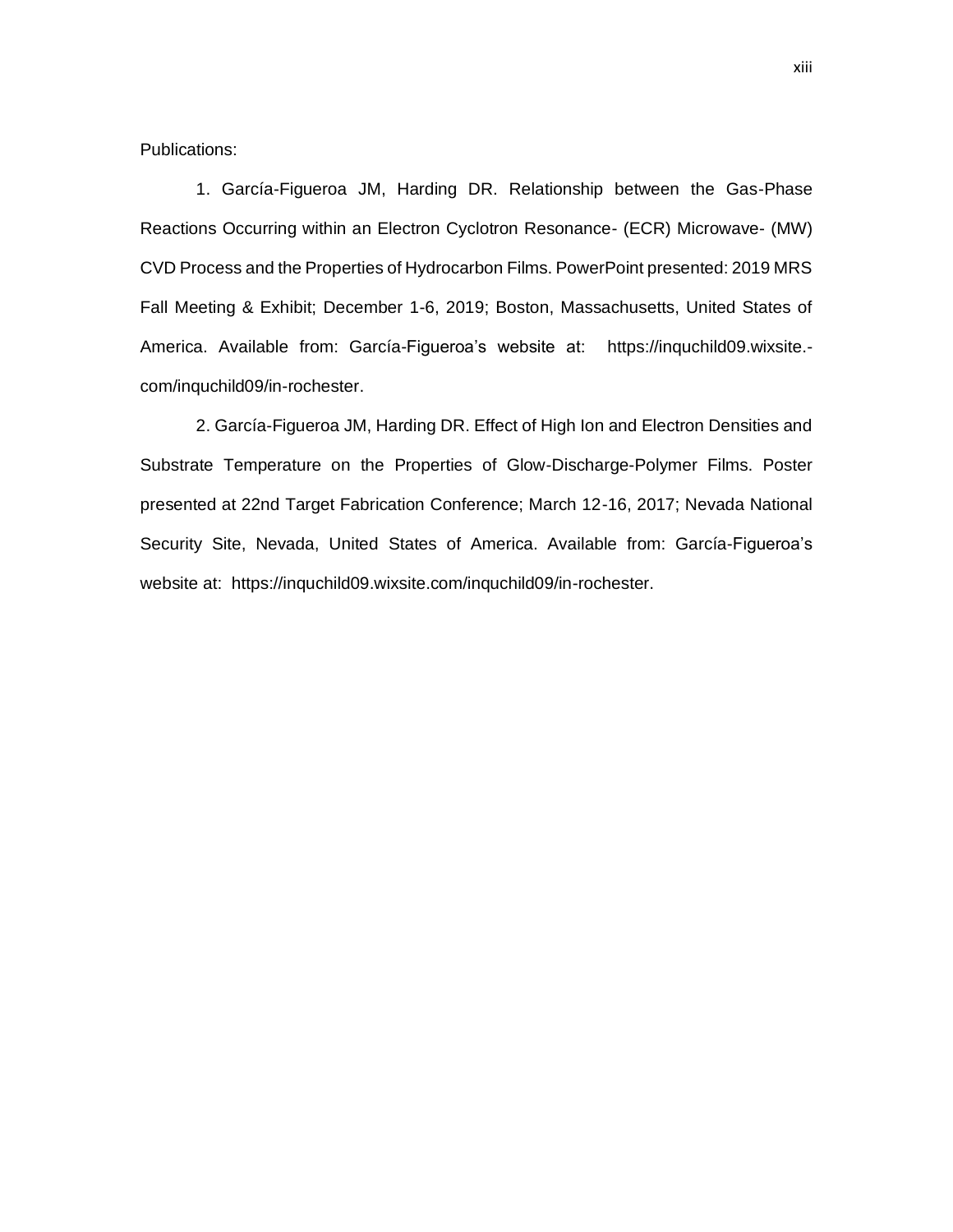# Abstract

The content of this study provides evidence of the non-collisional, transient, discrete, discriminant, and susceptible nature of the electron cyclotron resonance microwave — chemical vapor deposition (ECR-MW-CVD) method ambipolar-state's character, its relationship to the processing conditions in an ECR-MW-CVD system, and its influence over the properties of hydrocarbon films. More important, the results of this study qualify the ECR-MW-CVD method for upgrading shells for laser fusion experiments at ≤ 200ºC and provide first-hand knowledge of how to use the ECR-MW-CVD method ambipolar-state's character to deposit specialty types of hydrocarbon films. In this study, hydrocarbon films were deposited on silicon substrates using a home-built ECR-MW-CVD system, methane, and hydrogen and were characterized via x-ray, Raman, and Fourier transform infrared spectroscopies, scanning electron and probe microscopies, photography, nano-indentation, gravimetry, ellipsometry, and 1-D measurements. Beyond dissecting the ECR-MW-CVD method ambipolar-state's character and uncovering its role in dictating the properties of hydrocarbon films deposited in an ECR-MW-CVD system, this study concludes by suggesting ways to keep exploring aspects from the concept 'ambipolar-state' of the ECR-MW-CVD method for the benefit of humanity.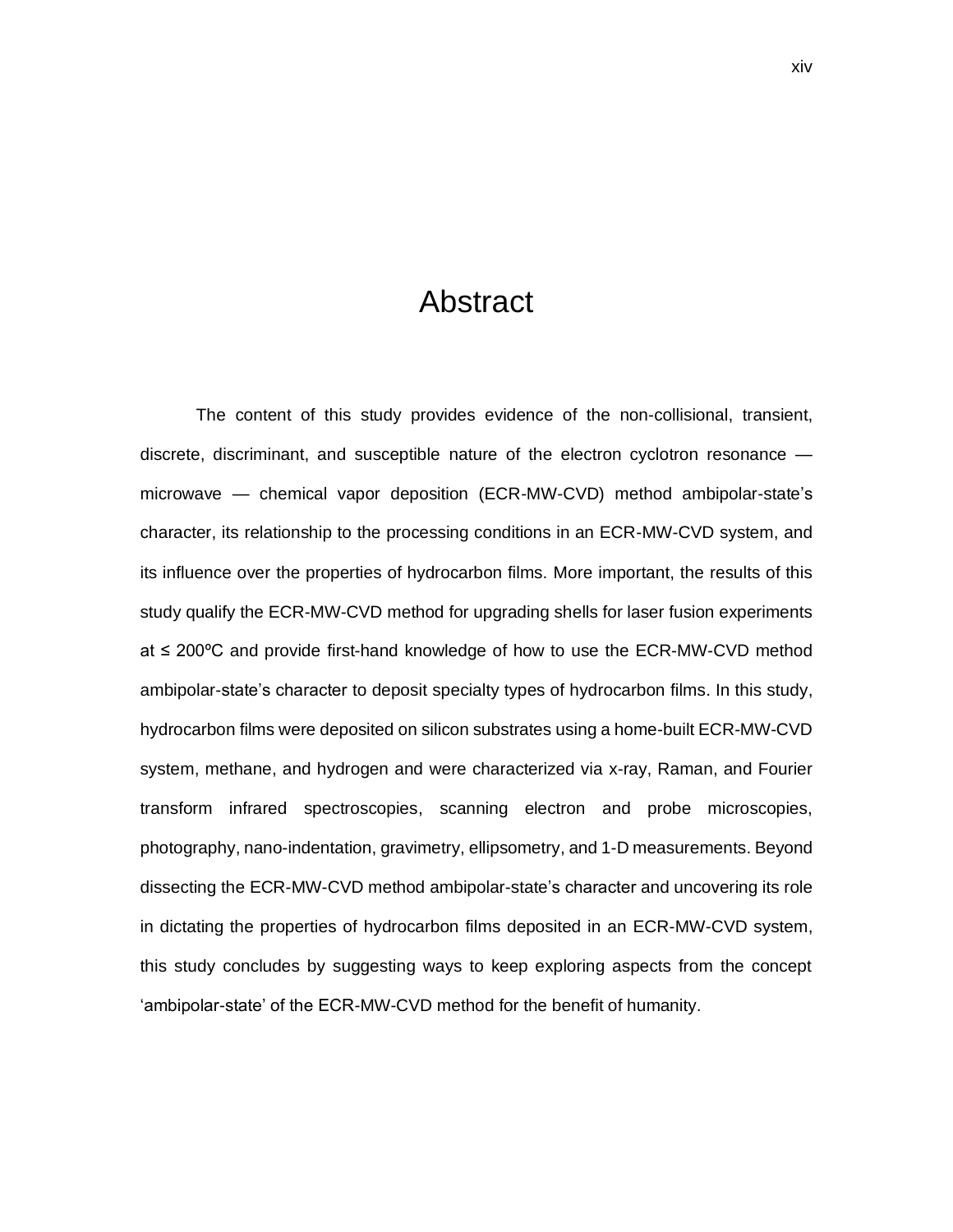# Contributors and Funding Sources

Committee Chair

Professor Melissa Sturge-Apple | University of Rochester

Thesis Supervisor

Professor David R. Harding | University of Rochester

Committee Members

Professor Mitchell Anthamatten | University of Rochester Professor Wyatt E. Tenhaeff | University of Rochester Professor Jennifer D. T. Kruschwitz | University of Rochester

Funding Sources and Disclaimer

The work on this thesis was supported by the Department of Energy National Nuclear Security Administration under Award Number DE-NA0003856, the University of Rochester, and the New York State Energy Research and Development Authority. Nonetheless, its content, expressions, and views are the author's sole responsibility.

© Jesús M. García-Figueroa | University of Rochester | 2022.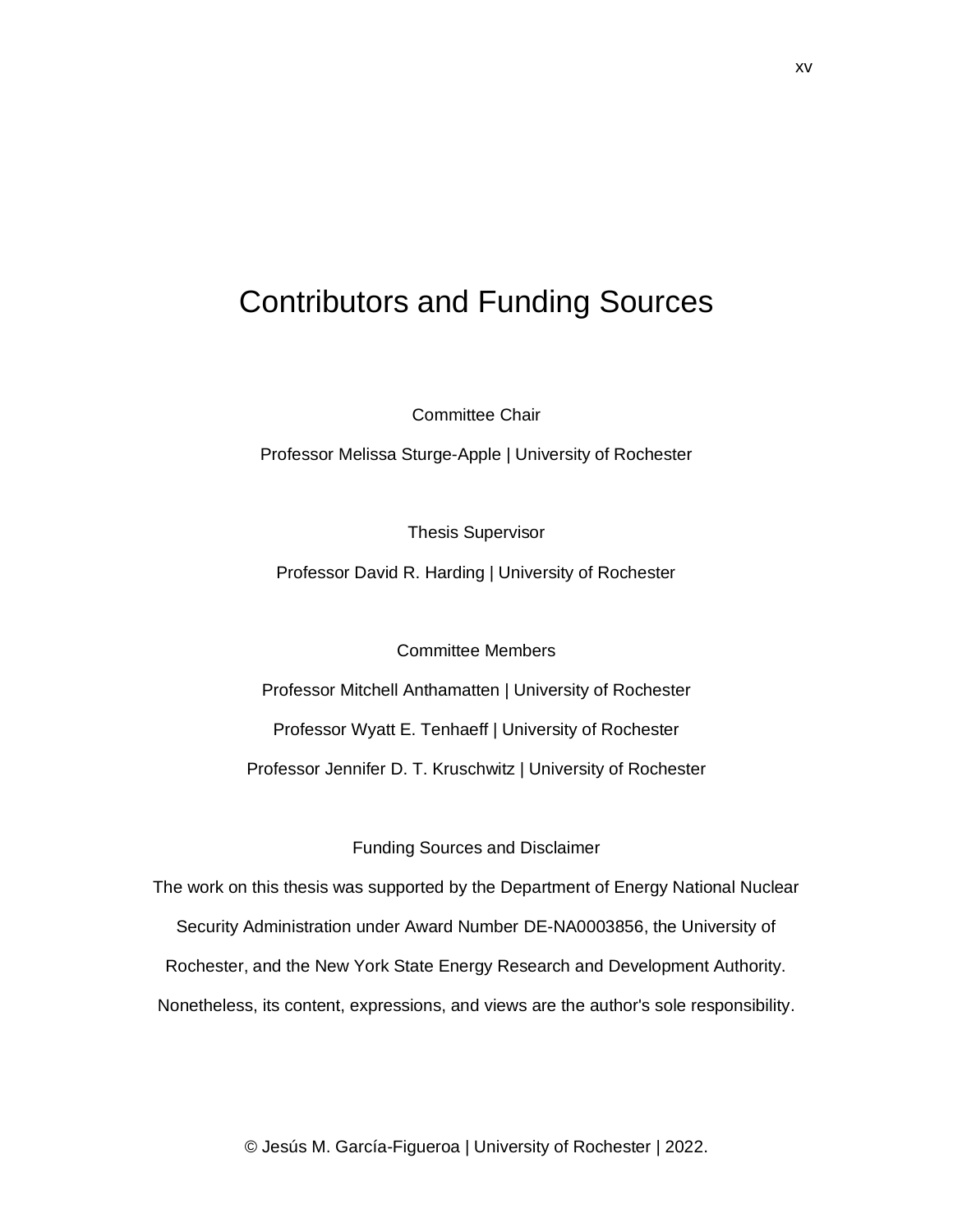# List of Tables

### Tables Shown in Chapter 2

| Table       | Caption                                                                                                                                                                                                                                                                                                                                | Page |
|-------------|----------------------------------------------------------------------------------------------------------------------------------------------------------------------------------------------------------------------------------------------------------------------------------------------------------------------------------------|------|
| $2.5 - 1$   | Electron densities, ionization energies, and mean kinetic<br>temperatures inside HDR (helical discharge resonation),<br>ECR-MW-CVD (electron cyclotron resonance – microwave<br>- chemical vapor deposition), and PA-CVD (plasma<br>assisted chemical vapor deposition) systems <sup>2, 9, 13, 16, 79, 80</sup> -<br>82, 87            | 31   |
| $2.7.1 - 1$ | densities, ionization frequencies,<br>Electron<br>and<br>conductivities inside HDR (helical discharge resonation),<br>ECR-MW-CVD (electron cyclotron resonance – microwave<br>- chemical vapor deposition), and PA-CVD (plasma<br>assisted chemical vapor deposition) environments <sup>2, 9, 13, 16,</sup><br>79, 81, 85, 87, 93 - 95 | 36   |
|             | Tables Shown in Chapter 3                                                                                                                                                                                                                                                                                                              |      |
| Table       | Caption                                                                                                                                                                                                                                                                                                                                | Page |
| $3.4 - 1$   | Summary of conditions used to vapor-deposit hydrocarbon<br>films.                                                                                                                                                                                                                                                                      | 74   |
| $3.5 - 1$   | Summary of techniques used to characterize films by<br>category.                                                                                                                                                                                                                                                                       | 75   |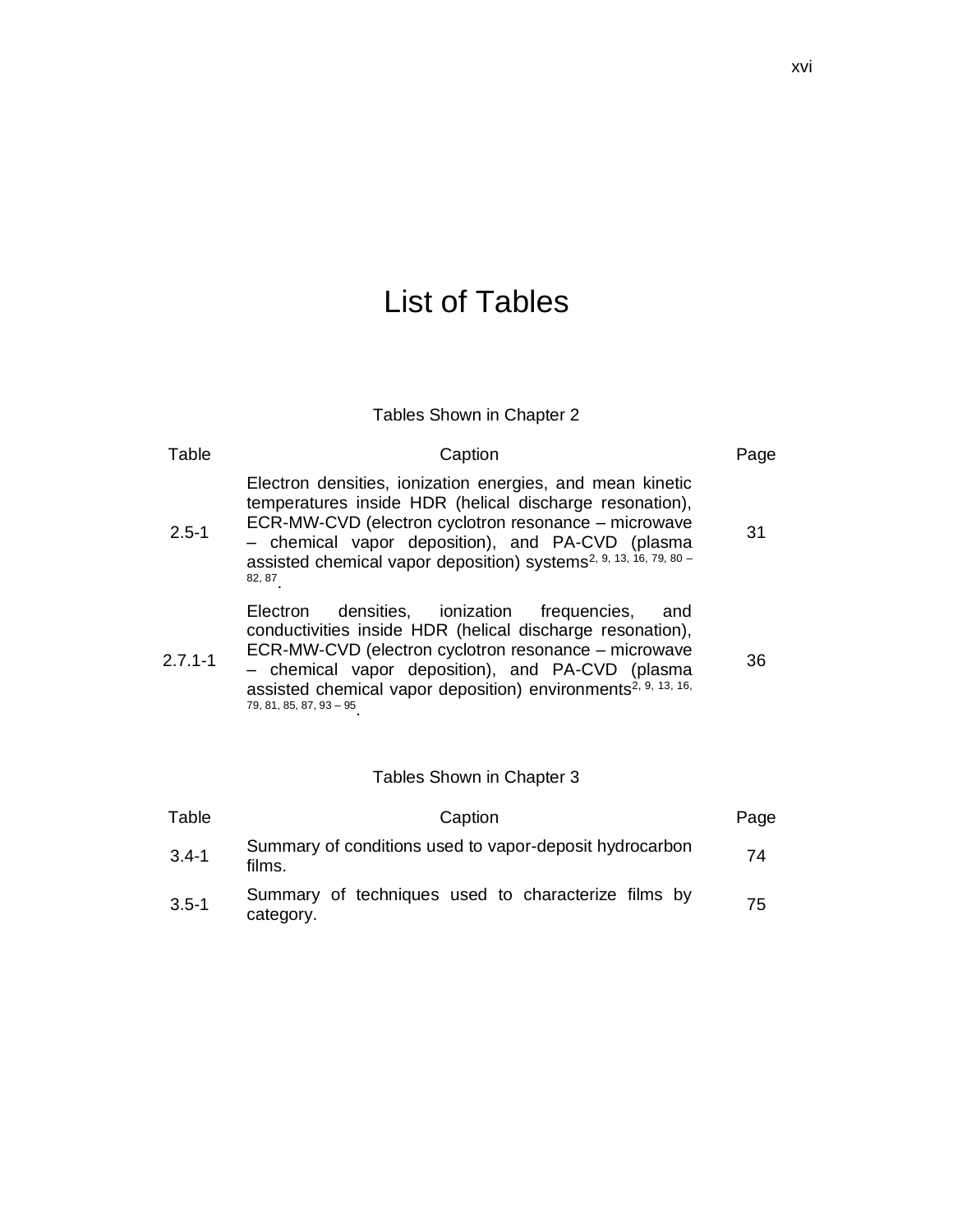#### Tables Shown in Appendix A

| Table   | Caption                                                                                      | Page |
|---------|----------------------------------------------------------------------------------------------|------|
| $A.4-1$ | RKNs for Air at Specific Pressures and Temperatures <sup>2, 3</sup> .                        | 141  |
| $A.4-2$ | for Methane at<br>Specific Pressures<br>and<br><b>RKNS</b><br>Temperatures <sup>2, 3</sup> . | 142  |
| $A.4-3$ | Data of Flow Regime Curves for Air Inside an ECR-MW-<br>CVD System $(L = 0.1016$ m).         | 143  |
| A.4.4   | Data of Flow Regime Curves for Methane Inside an ECR-<br>MW-CVD System $(L = 0.1016$ m).     | 143  |

#### Tables Shown in Appendix B

| Table   | Caption                                                                                                                                                                                          | Page |
|---------|--------------------------------------------------------------------------------------------------------------------------------------------------------------------------------------------------|------|
| $B.3-1$ | Dimensions, nominal areas, and volumes of the substrates<br>used in the study. The nominal thickness of each substrate<br>was 0.38 mm <sup>15, 8</sup> .                                         | 148  |
| $B.3-2$ | Nominal areas and individual masses of the substrates<br>used in the study.                                                                                                                      | 148  |
| $B.3-3$ | Nominal<br>areas, mean masses, and mass-standard<br>deviations of the substrates used in the study <sup>2</sup> .                                                                                | 149  |
| $B.3-4$ | Nominal areas, mean densities, and accuracy percentages<br>of the substrates used in the study. The theoretical value of<br>density for silicon substrates is 2.329 g/cm <sup>3   2, 5-8</sup> . | 149  |

### Tables Shown in Appendix C

| Table   | Caption                                                                                                                                                   | Page |
|---------|-----------------------------------------------------------------------------------------------------------------------------------------------------------|------|
| $C.3-1$ | Cauchy's layers model constant coefficients for films<br>deposited at different powers. Each deposition was done in<br>1d using 4 Pa of methane.          | 153  |
| $C.3-2$ | Mean thicknesses and mean squared error (MSE) values<br>for films deposited at different powers. Each deposition was<br>done in 1d using 4 Pa of methane. | 153  |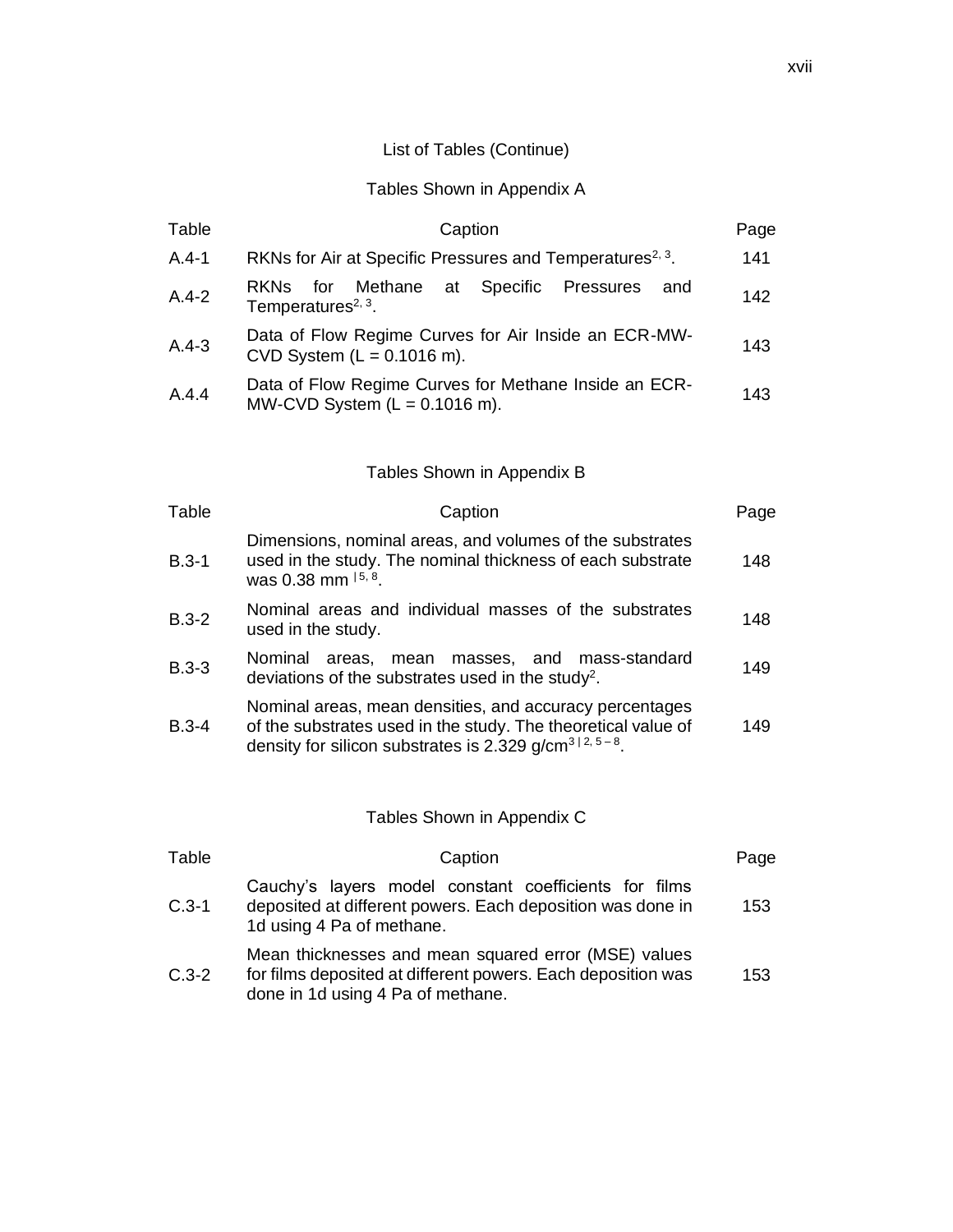### Tables Shown in Appendix D

| Table   | Caption                                                                      | Page |
|---------|------------------------------------------------------------------------------|------|
| $D.4-1$ | Observations on the geometrical shapes for the peak in<br>Figure $D.4-1$ a). | 161  |
| $D.4-2$ | Observations on the geometrical shapes for the peak in<br>Figure $D.4-1 b$ . | 161  |
| $D.4-3$ | Observations on the geometrical shapes for the peak in<br>Figure $D.4-1$ c). | 161  |
| $D.4-4$ | Observations on the geometrical shapes for the peak in<br>Figure $D.4-1$ d). | 161  |
| $D.4-5$ | Summary of areas observed in Figure D.4-1.                                   | 162  |

Tables Shown in Appendix E

| Table     | Caption                                                                                                                                                                                                                 | Page |
|-----------|-------------------------------------------------------------------------------------------------------------------------------------------------------------------------------------------------------------------------|------|
| $E.2 - 1$ | Summary of conditions used to deposit hydrocarbon films.<br>Each film was deposited at different times adjusting the<br>power of the ECR-MW source to 200 W.                                                            | 166  |
| $E.2 - 2$ | Coating uniformities of hydrocarbon films deposited on<br>substrate II - the piece used to determine the density of<br>the film $-$ at different times, adjusting the power of the<br>ECR-MW source to 200 W.           | 166  |
| $E.2-3$   | Coating uniformities of hydrocarbon films deposited on<br>substrate $I -$ the piece used to observe the film's<br>toughness - at different times, adjusting the power of the<br>ECR-MW source to 200 W.                 | 167  |
| $E.2 - 4$ | Percentages of difference between the thicknesses of<br>hydrocarbon films deposited on substrates I and II. Each<br>deposition was done at different times, adjusting the power<br>of the ECR-MW source to 200W.        | 167  |
| $E.2 - 5$ | Roughnesses of hydrocarbon films deposited on substrate<br>III. Each film was deposited at different times, adjusting the<br>power of the ECR-MW source to 200 W. The area scanned<br>was 100 $\mu$ m <sup>2</sup> .    | 167  |
| $E.2-6$   | Roughnesses of hydrocarbon films deposited on substrate<br>III. Each film was deposited at different times, adjusting the<br>power of the ECR-MW source to 200 W. The area scanned<br>was 10,000 $\mu$ m <sup>2</sup> . | 167  |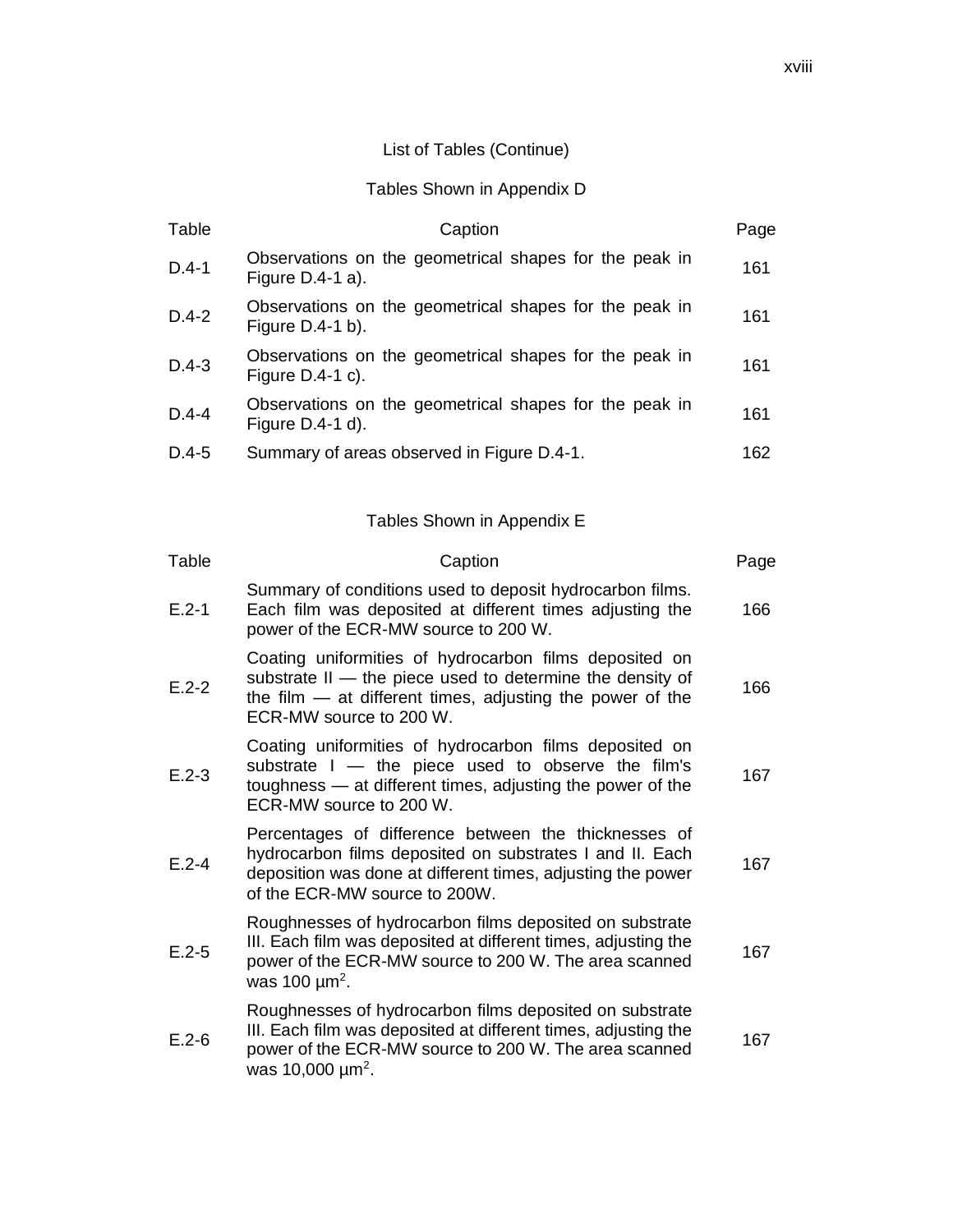### Tables Shown in Appendix E (*Continue*)

| Table       | Caption                                                                                                                                                                                                                 | Page |
|-------------|-------------------------------------------------------------------------------------------------------------------------------------------------------------------------------------------------------------------------|------|
| $E.3-1$     | Summary of conditions used to deposit hydrocarbon films.<br>Each film was deposited at different times, adjusting the<br>power of the ECR-MW source to 500 W.                                                           | 168  |
| $E.3 - 2$   | Coating uniformities of hydrocarbon films deposited on<br>substrate II — the piece used to determine the density of<br>the film $-$ at different times, adjusting the power of the<br>ECR-MW source to 500 W.           | 168  |
| $E.3 - 3$   | Coating uniformities of hydrocarbon films deposited on the<br>substrate $I -$ the piece used to observe the film's<br>toughness - at different times, adjusting the power of the<br>ECR-MW source to 500 W.             | 168  |
| $E.3 - 4$   | Percentages of difference between the thicknesses of<br>hydrocarbon films deposited on substrates I and II. Each<br>deposition was done at different times adjusting the power<br>of the ECR-MW source to 500W.         | 169  |
| $E.3 - 5$   | Roughnesses of hydrocarbon films deposited on substrate<br>III. Each film was deposited at different times, adjusting the<br>power of the ECR-MW source to 500 W. The area scanned<br>was 100 $\mu$ m <sup>2</sup> .    | 169  |
| $E > 3 - 6$ | Roughnesses of hydrocarbon films deposited on substrate<br>III. Each film was deposited at different times, adjusting the<br>power of the ECR-MW source to 500 W. The area scanned<br>was 10,000 $\mu$ m <sup>2</sup> . | 169  |
| $E.4-1$     | Average densities of hydrocarbon films deposited at 200<br>and 500. Densities were calculated using Equation B.2-2.                                                                                                     | 170  |
| $E.4 - 2$   | The toughness of hydrocarbon films deposited at 200 and<br>500 W determined using nano-indentation as described in<br>Section 3.5.3.                                                                                    | 170  |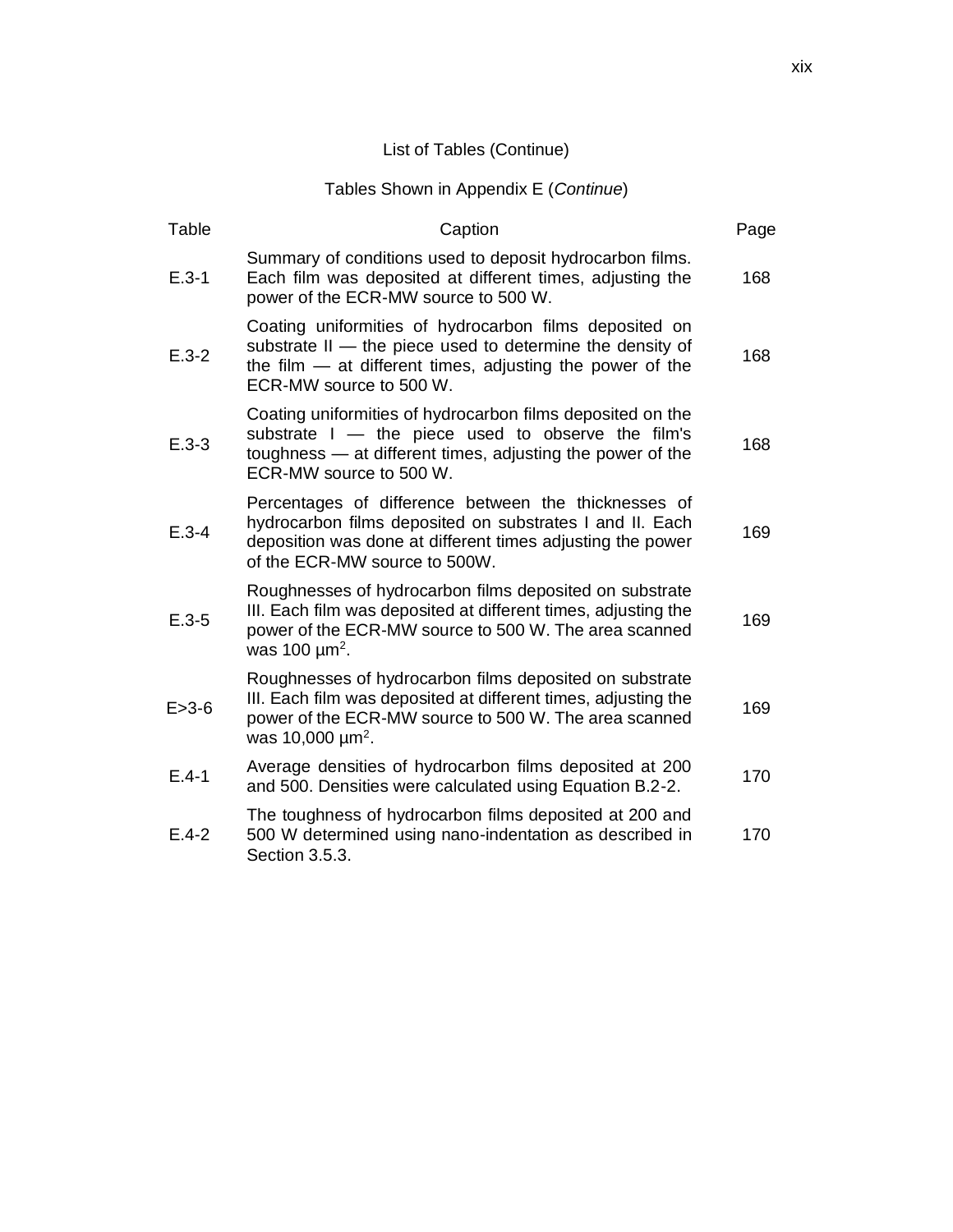### Tables Shown in Appendix F

| Table     | Caption                                                                                                                                                  | Page |
|-----------|----------------------------------------------------------------------------------------------------------------------------------------------------------|------|
| $F.2-1$   | Summary of operational conditions used to deposit<br>hydrocarbon films at different powers.                                                              | 172  |
| $F.2 - 2$ | Coating uniformities of hydrocarbon films deposited on<br>substrate II - the piece used to determine the density of<br>the film $-$ at different powers. | 172  |
| $F.2-3$   | Coating uniformities of hydrocarbon films deposited on<br>substrate I - the piece used to observe the toughness of<br>the film - at different powers.    | 173  |
| $F.2 - 4$ | Percentages of difference between the thicknesses of<br>hydrocarbon films deposited at different powers<br><b>on</b><br>substrates I and II.             | 173  |
| $F.2 - 5$ | Densities and toughness of hydrocarbon films deposited at<br>different powers.                                                                           | 173  |
| $F.2-6$   | Roughnesses of hydrocarbon films deposited at different<br>powers on substrate III. The area scanned was 100 $\mu$ m <sup>2</sup> .                      | 173  |
| $F.2 - 7$ | Roughnesses of hydrocarbon films deposited at different<br>powers on substrate III. The area scanned was 10,000 $\mu$ m <sup>2</sup> .                   | 174  |
| $F.2 - 8$ | Refractive<br>indices, colors, and translucencies<br>Ωf<br>hydrocarbon films deposited at different powers<br><b>on</b><br>substrate IV.                 | 174  |
| $F.2-9$   | Percentages of carbon sp, $sp^2$ , and $sp^3$ hybridized bonds in<br>hydrocarbon films deposited at different powers on<br>substrate IV.                 | 174  |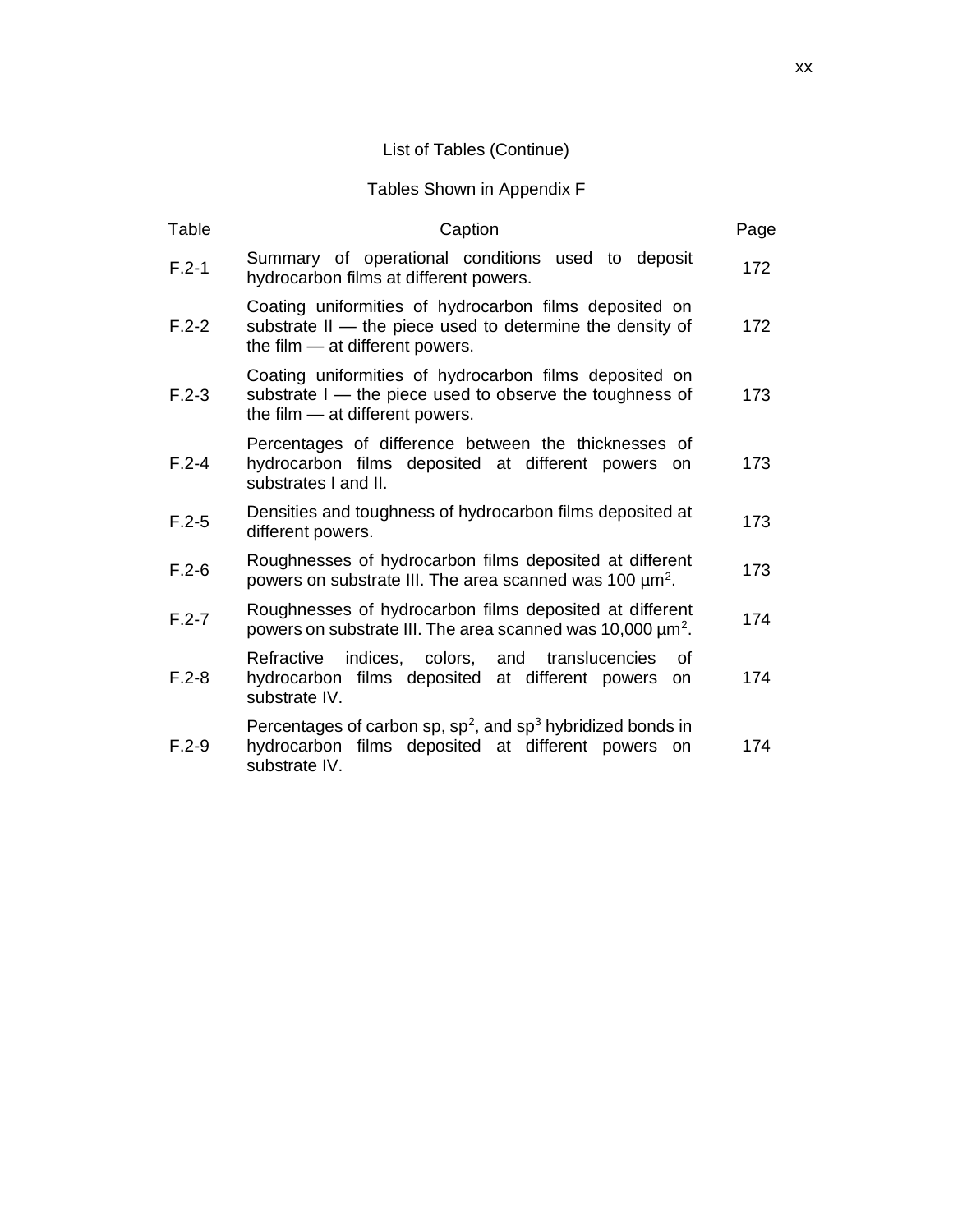#### Tables Shown in Appendix G

| Table     | Caption                                                                                                                                                                                         | Page |
|-----------|-------------------------------------------------------------------------------------------------------------------------------------------------------------------------------------------------|------|
| $G.2-1$   | Summary of operational conditions used to deposit<br>hydrocarbon films adjusting the resistance of the ECR-MW<br>source at different values.                                                    | 176  |
| $G.2 - 2$ | Coating uniformities of hydrocarbon films deposited on<br>substrate II - the piece used to determine the density of<br>the film $-$ by adjusting the ECR-MW source at different<br>resistances. | 176  |
| $G.2 - 3$ | Coating uniformities of hydrocarbon films deposited on<br>substrate $I -$ the piece used to observe the film's<br>toughness — by adjusting the ECR-MW source at different<br>resistances.       | 177  |
| $G.2 - 4$ | Percentages of difference between the thicknesses of<br>hydrocarbon films deposited on substrates I and II by<br>adjusting the ECR-MW source at different resistances.                          | 177  |
| $G.2 - 5$ | Roughnesses of hydrocarbon films deposited on substrate<br>III by adjusting the ECR-MW source at different resistances.<br>The area scanned was 100 $\mu$ m <sup>2</sup> .                      | 177  |
| $G.2 - 6$ | Roughnesses of hydrocarbon films deposited on substrate<br>III by adjusting the ECR-MW source at different resistances.<br>The area scanned was 10,000 $\mu$ m <sup>2</sup> .                   | 177  |
| $G.2 - 7$ | Densities and toughness of hydrocarbon films deposited by<br>adjusting the ECR-MW source at different resistances.                                                                              | 178  |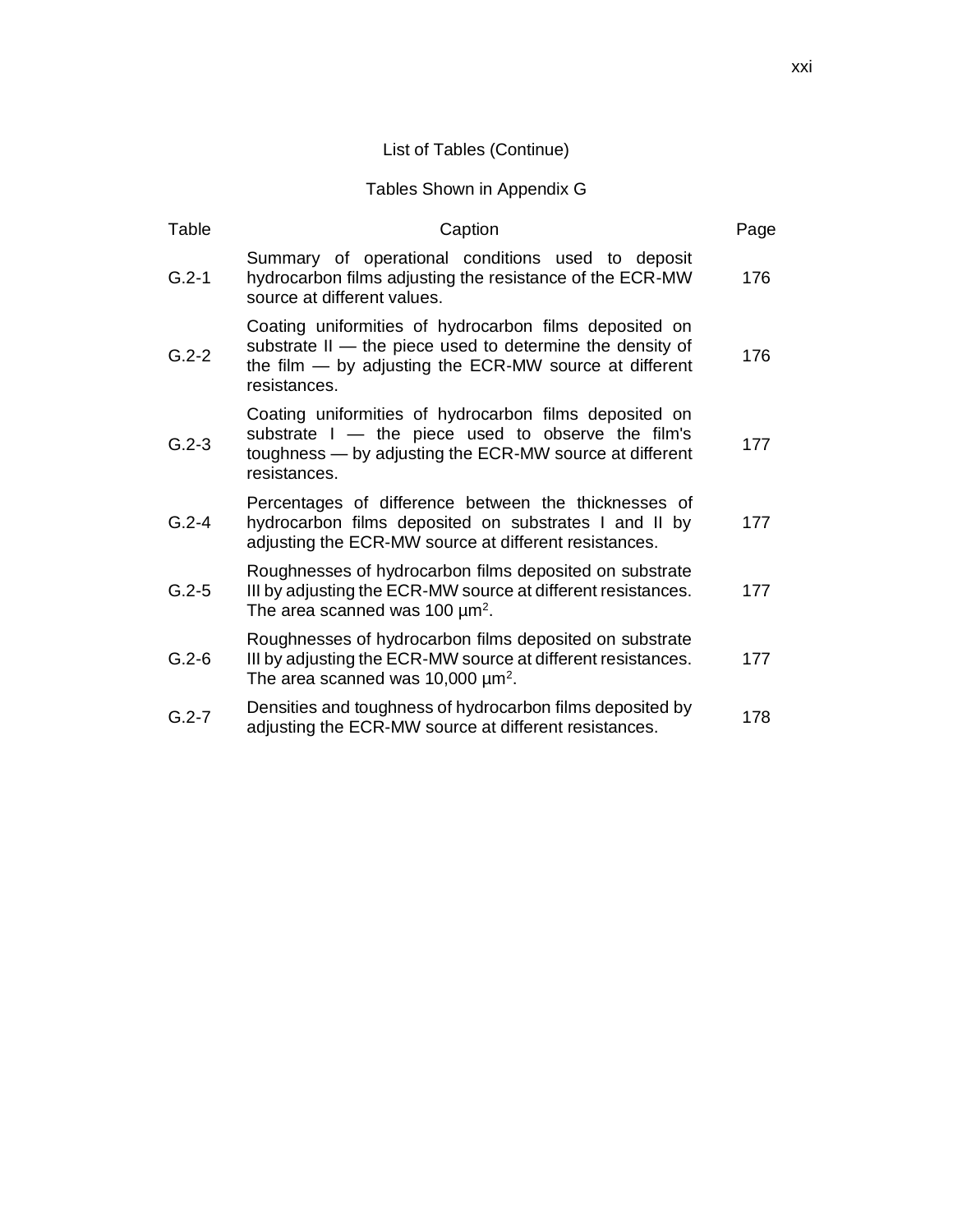### Tables Shown in Appendix H

| Table   | Caption                                                                                                                                                           | Page |
|---------|-------------------------------------------------------------------------------------------------------------------------------------------------------------------|------|
| $H.2-1$ | Summary of operational conditions used to deposit<br>hydrocarbon films on thermally heated substrates.                                                            | 180  |
| $H.2-2$ | Coating uniformities of hydrocarbon films deposited on<br>substrate II - the piece used to determine the density of<br>the film - on thermally heated substrates. | 180  |
| $H.2-3$ | Coating uniformities of hydrocarbon films deposited on<br>substrate I - the piece used to observe the film's<br>toughness - on thermally heated substrates.       | 180  |
| $H.2-4$ | Percentages of difference between the thicknesses of<br>hydrocarbon films deposited on substrates I and II on<br>thermally heated substrates.                     | 181  |
| $H.2-5$ | Roughnesses of hydrocarbon films deposited on substrate<br>III on thermally heated substrates. The area scanned was<br>100 $\mu$ m <sup>2</sup> .                 | 181  |
| $H.2-6$ | Roughnesses of hydrocarbon films deposited on substrate<br>III on thermally heated substrates. The area scanned was<br>10,000 $\mu$ m <sup>2</sup> .              | 181  |
| $H.2-7$ | Densities and toughness of hydrocarbon films deposited on<br>thermally heated substrates.                                                                         | 181  |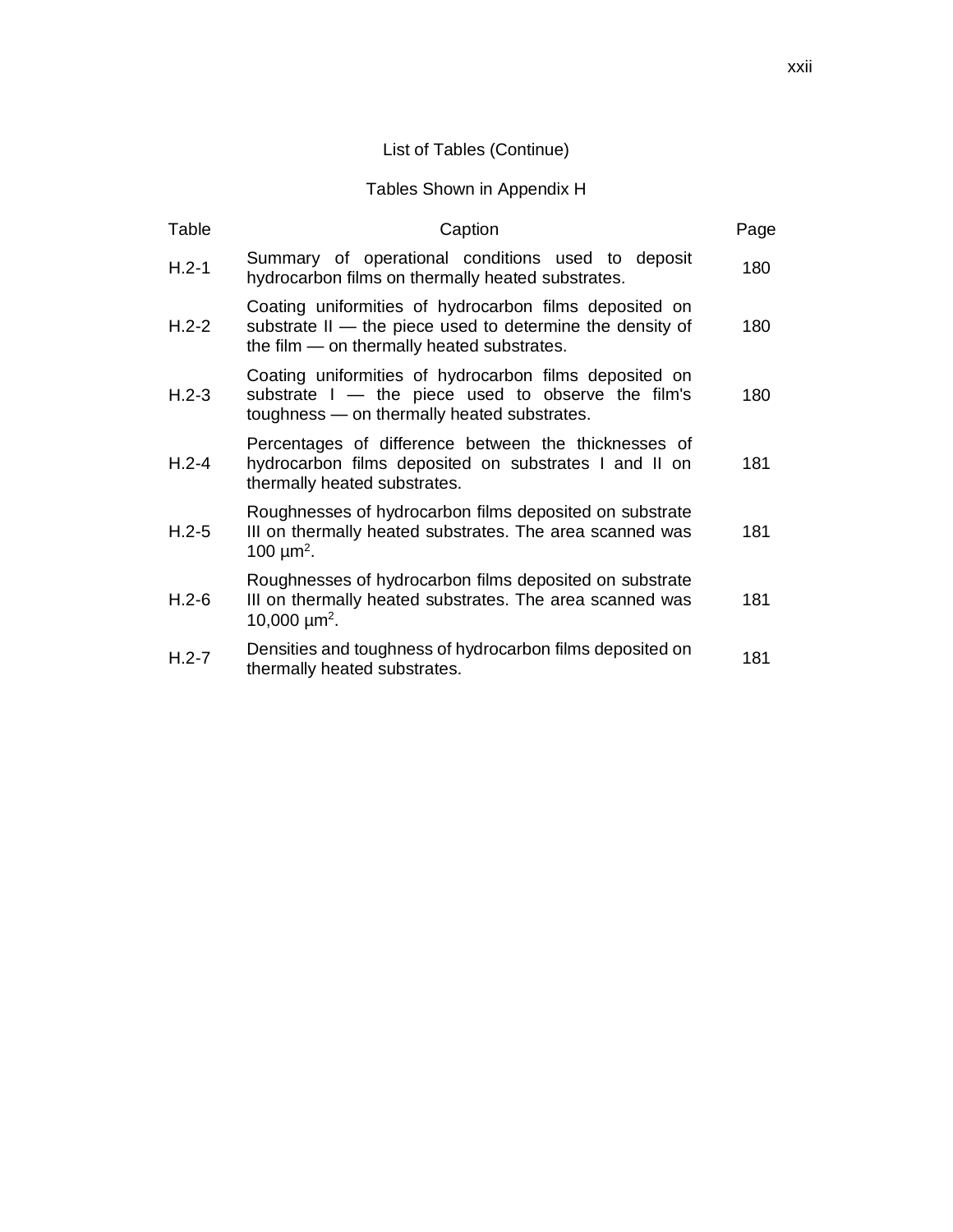#### Tables Shown in Appendix I

| Table     | Caption                                                                                                                                                              | Page |
|-----------|----------------------------------------------------------------------------------------------------------------------------------------------------------------------|------|
| $1.2 - 1$ | Summary of operational conditions used to deposit<br>hydrocarbon films on electrically heated substrates.                                                            | 183  |
| $1.2 - 2$ | Coating uniformities of hydrocarbon films deposited on<br>substrate II - the piece used to determine the density of<br>the film — on electrically heated substrates. | 183  |
| $1.2 - 3$ | Coating uniformities of hydrocarbon films deposited on<br>substrate I - the piece used to observe the toughness of<br>the film - on electrically heated substrates.  | 184  |
| $1.2 - 4$ | Percentages of difference between the thicknesses of<br>hydrocarbon films deposited on substrates I and II on<br>electrically heated substrates.                     | 184  |
| $1.2 - 5$ | Roughnesses of hydrocarbon films deposited on substrate<br>III on electrically heated substrates. The area scanned was<br>100 $\mu$ m <sup>2</sup> .                 | 185  |
| $1.2 - 6$ | Roughnesses of hydrocarbon films deposited on substrate<br>III on electrically heated substrates. The area scanned was<br>10,000 $\mu$ m <sup>2</sup> .              | 185  |
| $1.2 - 7$ | Densities and toughness of hydrocarbon films deposited on<br>electrically heated substrates.                                                                         | 185  |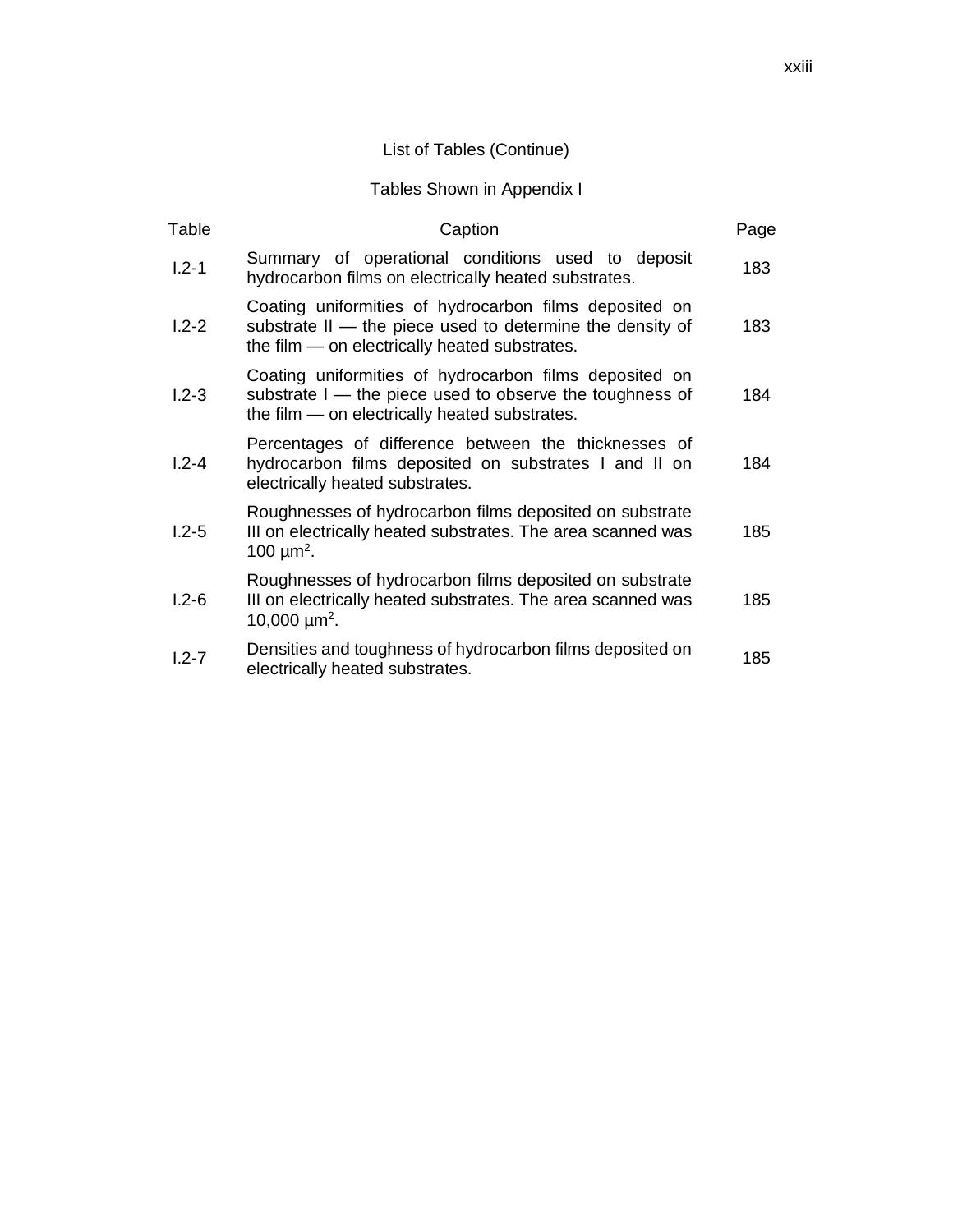# List of Figures

# Figures Shown in Chapter 1

| Figure      | Caption                                                                                                                                                                                                                                                                                                                                                                                                                                                                                                                                                               | Page |
|-------------|-----------------------------------------------------------------------------------------------------------------------------------------------------------------------------------------------------------------------------------------------------------------------------------------------------------------------------------------------------------------------------------------------------------------------------------------------------------------------------------------------------------------------------------------------------------------------|------|
| $1.6 - 1$   | Atomic transfer phenomena happening in VD methods <sup>17</sup> .                                                                                                                                                                                                                                                                                                                                                                                                                                                                                                     | 7    |
|             |                                                                                                                                                                                                                                                                                                                                                                                                                                                                                                                                                                       |      |
|             | Figures Shown in Chapter 2                                                                                                                                                                                                                                                                                                                                                                                                                                                                                                                                            |      |
| Figure      | Caption                                                                                                                                                                                                                                                                                                                                                                                                                                                                                                                                                               | Page |
| $2.4 - 1$   | Deposition of species inside an ECR-MW-CVD system.                                                                                                                                                                                                                                                                                                                                                                                                                                                                                                                    | 26   |
| $2.5 - 1$   | Species generated inside an ECR-MW-CVD system using<br>methane <sup>13, 16, 79, 86</sup> . The term '1 <sup>st</sup> ionization energy' refers to<br>the energy needed to start ionizing a specie.                                                                                                                                                                                                                                                                                                                                                                    | 29   |
| $2.7.1 - 1$ | Illustration of the ambipolar-state of the ECR-MW-CVD<br>method at the gas-substrate interphase in two dimensions.<br>The circles demarcate the more and less electrophilic<br>species. Where the term 'more electrophilic' distinguish<br>species such as electrons or partially negative ions from the<br>species demarcated with the term 'less electrophilic' such<br>as neutrally charged particles or positive charged ions. The<br>curved lines demarcate the end the Debye sheath; and the<br>measuring line demarcates the Debye lengths between<br>species. | 37   |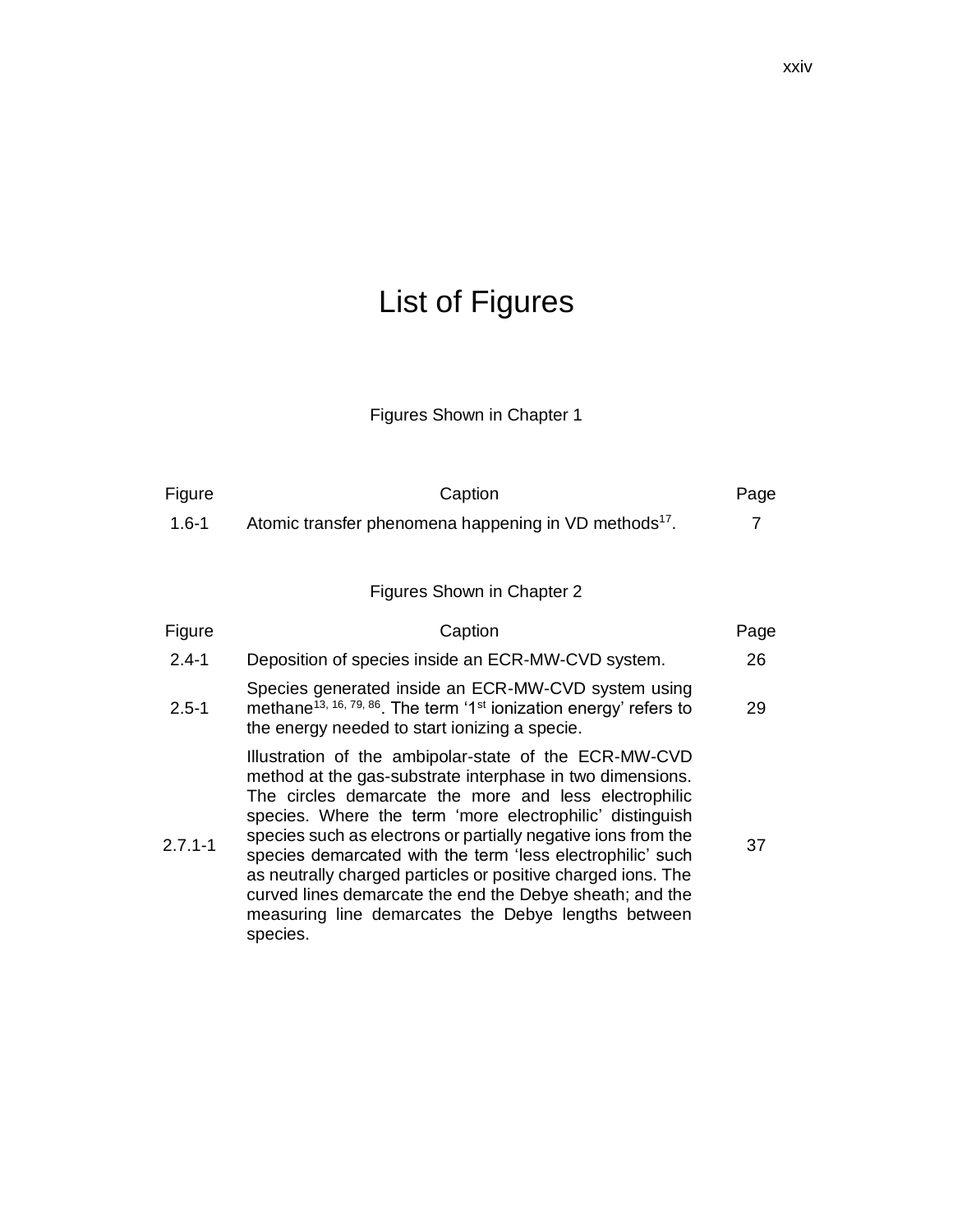### Figures Shown in Chapter 2 (*Continue*)

| Figure        | Caption                                                                                                                                                                                                                                                                                                                                                                                                | Page |
|---------------|--------------------------------------------------------------------------------------------------------------------------------------------------------------------------------------------------------------------------------------------------------------------------------------------------------------------------------------------------------------------------------------------------------|------|
| $2.7.3 - 1$   | Depiction of a film growing inside an <i>ECR-MW</i> system. a)<br>and b) show a film growing as layer-over-layer due to the<br>interaction between more electrophilic species in the<br>interphase and the substrate's surface; c) and d) show<br>islands forming on top of the crescent layers of a film due to<br>the relative interaction between more and less electrophilic<br>species $12, 78$ . | 42   |
| $2.8.1 - 1$   | Decomposition of two molecules of methane exposed to<br>high power or low resistance $(\Delta)^{16}$ , 79, 80, 85, 86. I, two<br>molecules of methane decomposing to form hydron and<br>ethene; II, ethene decomposing to form hydron and ethyne;<br>III, ethyne decomposing to form hydron and a carbon-<br>carbon -yne specie.                                                                       | 47   |
|               | Figures Shown in Chapter 3                                                                                                                                                                                                                                                                                                                                                                             |      |
| Figure        | Caption                                                                                                                                                                                                                                                                                                                                                                                                | Page |
| $3.2.1 - 1$   | One-line diagram of the ECR-MW-CVD system's assembly.<br>Dashed lines indicate material flow. Objects are identified<br>using solid lines.                                                                                                                                                                                                                                                             | 64   |
| $3.2.4 - 1$   | Detail top, a), and front, b), view diagrams of the substrates<br>heater's armor.                                                                                                                                                                                                                                                                                                                      | 67   |
| $3.2.5 - 1$   | One-line diagram of the substrates' direct voltage discharge<br>apparatus.                                                                                                                                                                                                                                                                                                                             | 68   |
| $3.3.2.1 - 1$ | Pressure over gas flow rate curves for methane and<br>hydrogen using a turbo-molecular pump, a), and a rotary-<br>vane pump, b). The points on these graphs were measured<br>by flowing the gas on test for thirty minutes with the valve<br>fully open at standard room temperature and humidity<br>conditions.                                                                                       | 70   |
| $3.3.2.2 - 1$ | Gas pressure in response to the electron cyclotron<br>resonance microwave power. The alphanumeric characters<br>"Ar," "H2," and "CH4" are used to identify argon, hydrogen,<br>and methane. Each gas was flowed individually at ten sccm                                                                                                                                                               | 71   |

for one minute.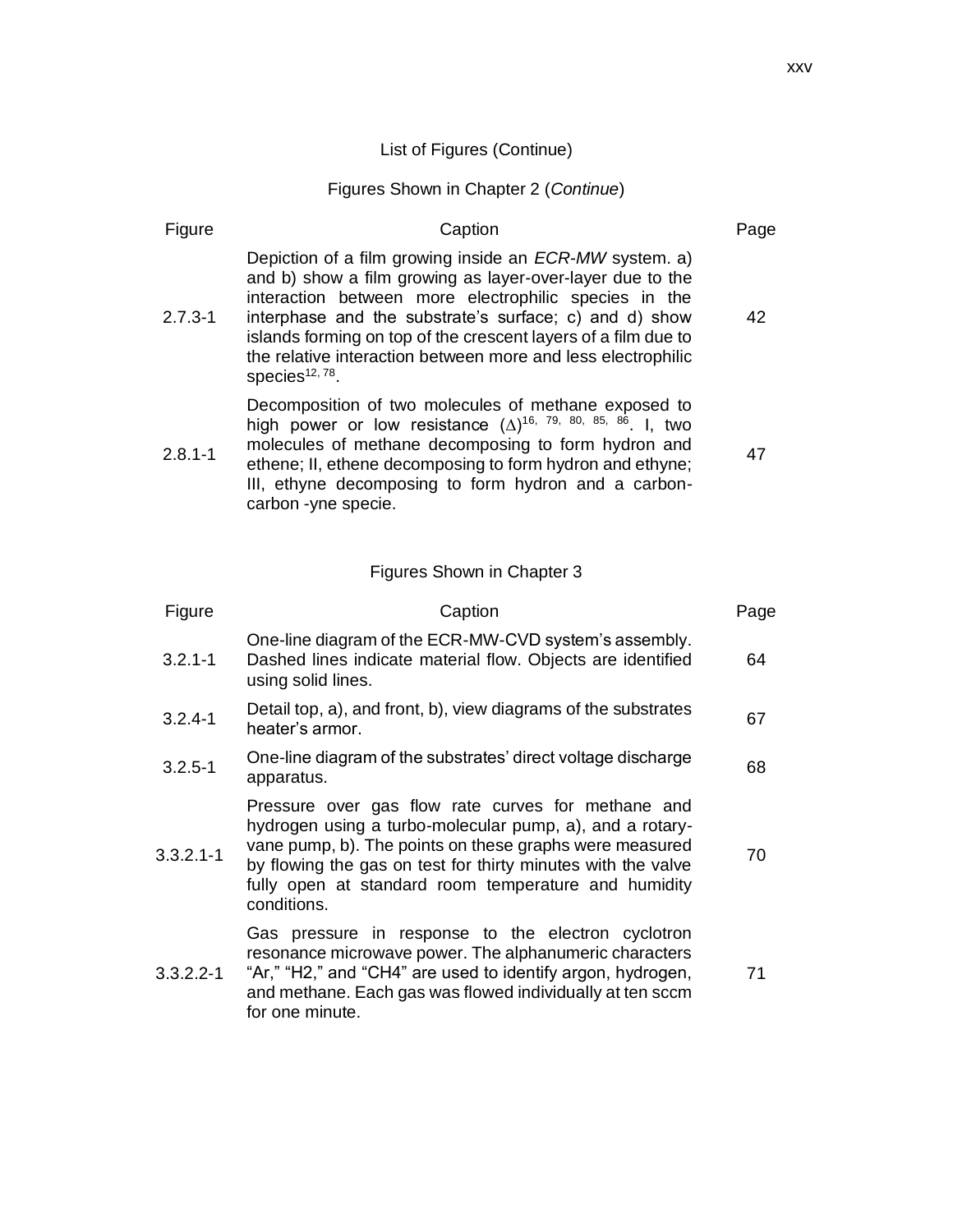#### Figures Shown in Chapter 3 (*Continue*)

#### Figure **Caption** Caption **Page** 3.3.2.3-1 Pressure over temperature flow regime diagrams based on the reciprocal Knudsen number (RKN) for air, (a), and methane,  $(b)$ <sup>39, 41</sup>. The data was gathered from the National Institute of Standards and Technology<sup>47, 48</sup> and adjusted to the system's characteristic length, which is 101.6 millimeters<sup>48</sup>. The words "VISCOUS," "TRANSITION," and "MOLECULAR" demarcate the type of flow regime. The details of how these diagrams were generated are discussed in the Appendix A. 3.5-1 Detail diagram that shows how substrates were positioned on top of the substrate's holder. The nominal dimensions of substrates I, II, III, and IV were 40 mm-height and 10 mmwidth, 5 mm-height and 5 mm-width, 5 mm-height and 5 mm-width, and 40 mm-height and 20 mm-width. All substrates were 0.38 mm thick. 3.5.1-1 Observations of on bare substrates acquired using scanning electron and scanning probe microscopies at 60º and 55º respectively. a), c), and e) are scanning probe microscopy images of 8.75, 10 x 10<sup>-3</sup>, 0.1 x 10<sup>-3</sup> squaremillimeters samples. b), d), and f) are scanning electron microscopy images of 1.27, 0.950 x 10<sup>-6</sup>, and 2.78 x 10<sup>-6</sup> square-millimeters samples. The intrinsic defects on the substrates are circled on a). 3.5.2-1 Calibration of substrates II and III. a) shows a picture of the substrates by size. b), c), and d) show the mean density, its accuracy, and the mean weight for each substrate by size respectively. The values above the black line in b) and c) represent the theoretical density of pure silicon, 2.329 g/cm<sup>3</sup>, which is equal to an accuracy of 100%. Details of how b), c), and d) were generated are discussed in the Appendix B. 3.5.4-1 Ellipsometry data of films deposited at 650 W. The film was deposited in one day using 4 Pa of methane. The beam's incidence angle was  $75.5^{\circ}$ . The 1<sup>st</sup> and 2<sup>nd</sup> datasets demarcate the experimental and modeled results which were gathered from the same sample revolved at 180º and

in parallel to the sample's plate at a wavelength of 533 nm. Each film's refractive index was obtained as described in Appendix C.

xxvi

73

76

78

79

81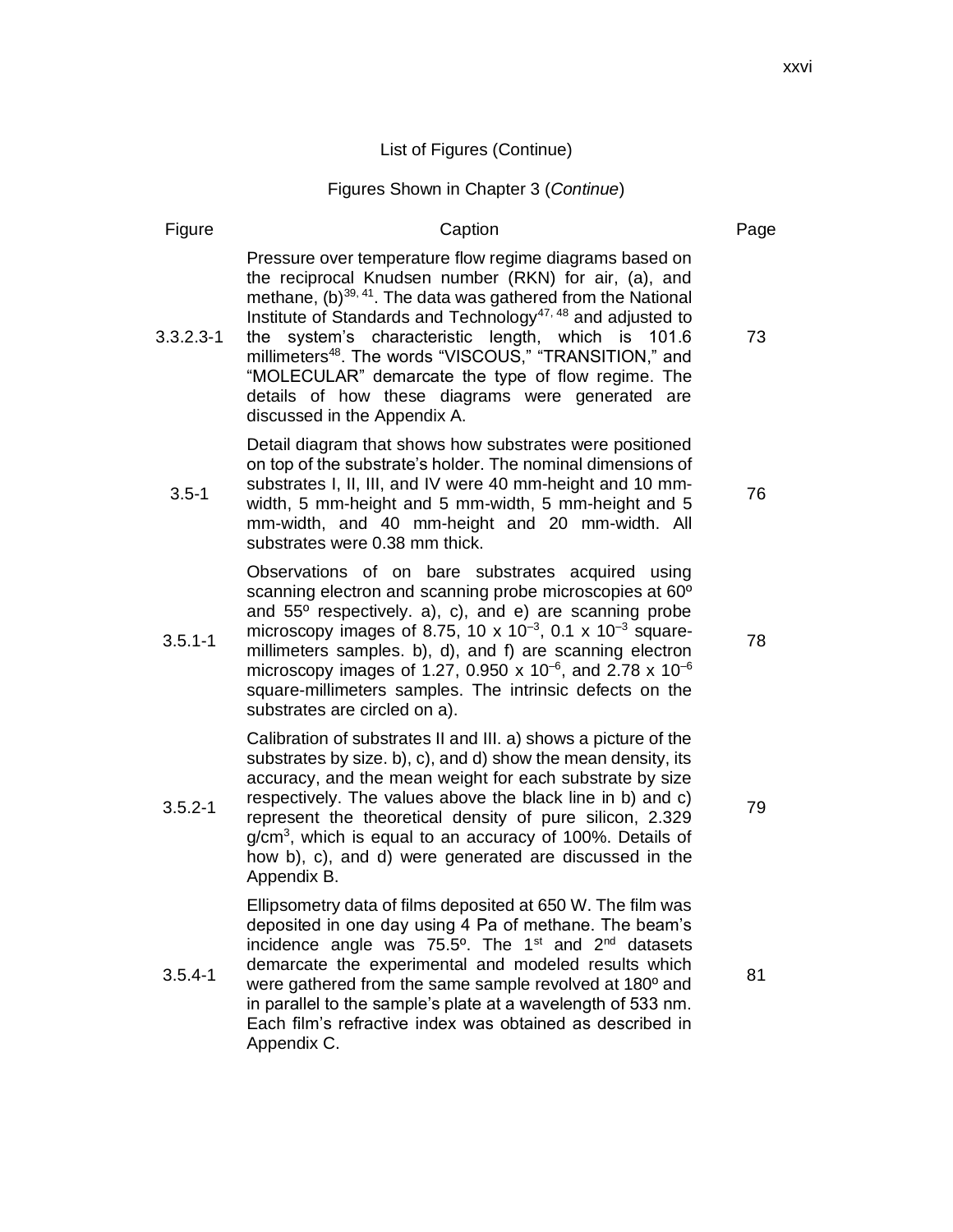#### Figures Shown in Chapter 3 (*Continue*)

| Figure      | Caption                                                                                                                                                                                                                                                                                                                                                                                                                                                               | Page |
|-------------|-----------------------------------------------------------------------------------------------------------------------------------------------------------------------------------------------------------------------------------------------------------------------------------------------------------------------------------------------------------------------------------------------------------------------------------------------------------------------|------|
| $3.5.4 - 2$ | Illustration of how the translucencies — and optionally,<br>colors — of films were ascertained. A, B, and C are boolean<br>expressions <sup>72</sup> . A and B are obtained via telephotography at<br>90°. C was computed using a closed source presentation<br>software $63-67$ .                                                                                                                                                                                    | 82   |
| $3.5.4 - 3$ | Grazing-angle Fourier transform infrared and Raman<br>spectrums of films deposited at different powers. All the<br>films were deposited in one day using 4 Pa of methane.                                                                                                                                                                                                                                                                                             | 83   |
| $3.5.4 - 4$ | Fractions of hybridized carbon bonds for films deposited at<br>different powers. The fractions were calculated employing<br>the integration and peak area measurement method <sup>73</sup> on<br>data gathered via Raman spectroscopy as illustrated in<br>Appendix D. The films were deposited in one day using 4<br>Pa of methane. The percentages of each hybridized bond<br>were calculated by multiplying the fraction of each<br>hybridized carbon bond by 100. | 84   |
|             | Figures Shown in Chapter 4                                                                                                                                                                                                                                                                                                                                                                                                                                            |      |
| Figure      | Caption                                                                                                                                                                                                                                                                                                                                                                                                                                                               | Page |
| $4.2 - 1$   | Scanning electron microscopy images of films deposited at<br>different times. The images shown in a) were obtained from<br>films deposited at 200 W. The images shown in b) were<br>obtained from films deposited at 500 W. Each film was<br>deposited using 4 Pa of methane. Each image has an area<br>of 200 $\mu$ m <sup>2</sup> .                                                                                                                                 | 97   |
|             | Scanning probe microscopy images, a), and scanning<br>electron microscopy images, b), of films deposited at                                                                                                                                                                                                                                                                                                                                                           |      |

4.2-2 different times. Each film was deposited at 200 W using 4 Pa of methane. Each image in a) has an area of 10,000  $\mu$ m<sup>2</sup>. The area of each image in b) is noted right next to the bottom of the image.

98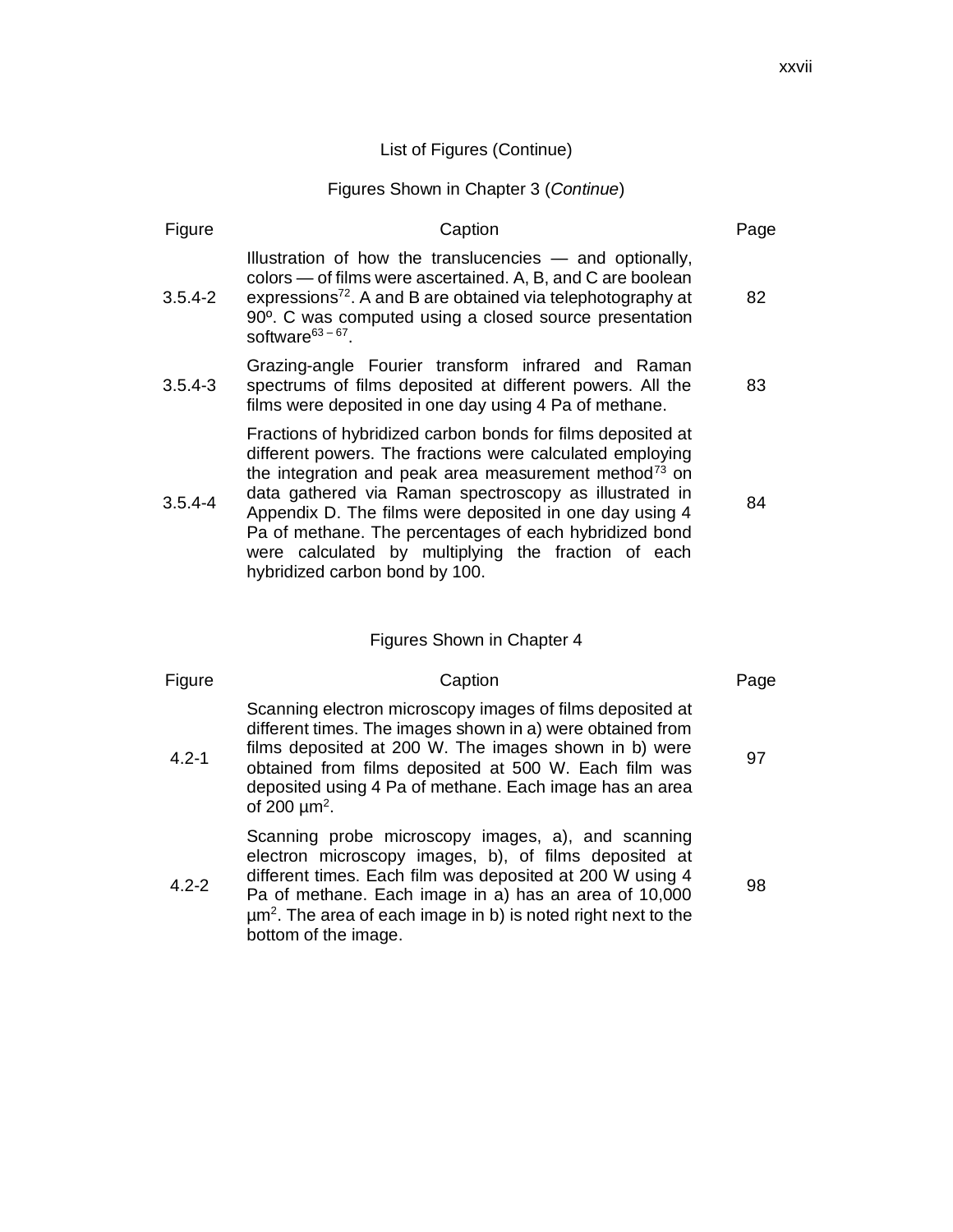### Figures Shown in Chapter 4 (*Continue*)

| Figure      | Caption                                                                                                                                                                                                                                                                                                                                                                                                                                                                                                           | Page |
|-------------|-------------------------------------------------------------------------------------------------------------------------------------------------------------------------------------------------------------------------------------------------------------------------------------------------------------------------------------------------------------------------------------------------------------------------------------------------------------------------------------------------------------------|------|
| $4.2 - 3$   | Mean densities and thicknesses of films deposited at<br>different times. The data shown in a) and c) was gathered<br>from films deposited at 200 W. The data shown in b) and d)<br>was gathered from films deposited at 500 W. Each film was<br>deposited using 4 Pa of methane. The percentage of<br>variance between measurements of the same sample was<br>not greater than 6%. The percentage of deviation between<br>measurements in two different samples was not greater<br>than 5%.                       | 99   |
| $4.2 - 4$   | Mean stresses, hardnesses, and thicknesses of films<br>deposited at different times. The data shown in a), c), and<br>e) was obtained from films deposited at 200 W. The data<br>shown in b), d), and f) was obtained from films deposited at<br>500 W. Each film was deposited using 4 Pa of methane.<br>The percentage of variance between measurements of the<br>same sample was not greater than 6%. The percentage of<br>deviation between measurements in two different samples<br>was not greater than 5%. | 100  |
| $4.3.1 - 1$ | Scanning electron microscopy images of films deposited at<br>different powers. Each film was deposited in 1d using 4 Pa<br>of methane and each image has an area of 50 $\mu$ m <sup>2</sup> .                                                                                                                                                                                                                                                                                                                     | 102  |
| $4.3.1 - 2$ | Mean densities, a), and thicknesses, b), of films deposited<br>at different powers. Each film was deposited in 1d using 4<br>Pa of methane.                                                                                                                                                                                                                                                                                                                                                                       | 103  |
| $4.3.2 - 1$ | Scanning electron microscopy images, a), and mean<br>thicknesses, b), of films deposited at different ECR-MW<br>resistances. Each film was deposited for 1day at 500 W<br>using 4 Pa of methane. Each image has an area of 50 $\mu$ m <sup>2</sup> .<br>The word 'Density' demarcates the pieces used to measure<br>the mean densities of the films. The word 'Toughness'<br>demarcates the pieces used to measure the mean stresses<br>and hardnesses of the films.                                              | 104  |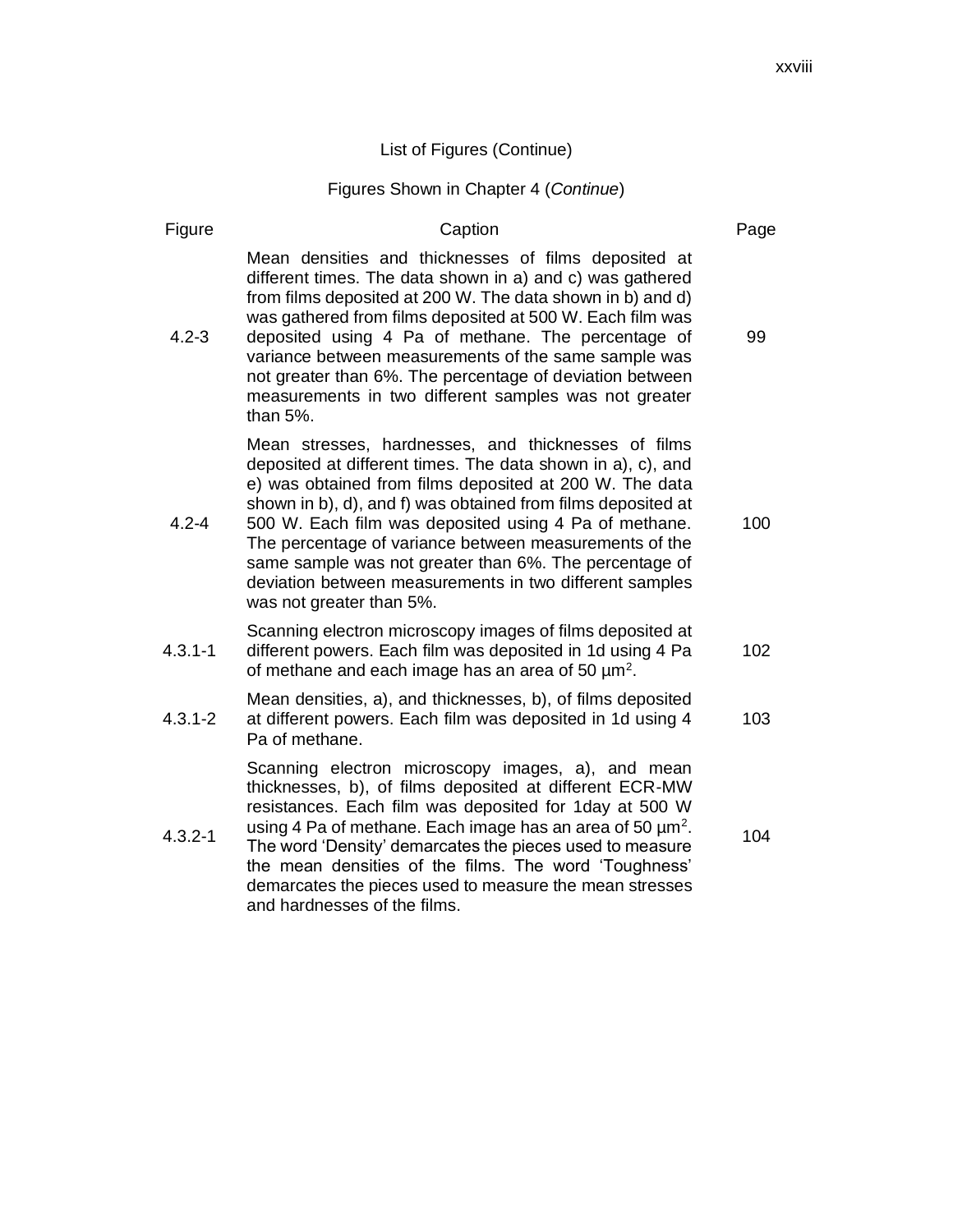# Figures Shown in Chapter 4 (*Continue*)

| Figure      | Caption                                                                                                                                                                                                                                                                                                                                                                                                                                                                                                                                                                             | Page |
|-------------|-------------------------------------------------------------------------------------------------------------------------------------------------------------------------------------------------------------------------------------------------------------------------------------------------------------------------------------------------------------------------------------------------------------------------------------------------------------------------------------------------------------------------------------------------------------------------------------|------|
| $4.4.1 - 1$ | Scanning electron microscopy images, a), and mean<br>thicknesses, b), of films deposited at different temperatures.<br>The data at 120°C and 200°C was obtained from films<br>deposited on thermally heated substrates. Each film was<br>deposited using methane diluted in hydrogen at a pressure<br>of 4 Pa. Each image has an area of 200 $\mu$ m <sup>2</sup> . The word<br>'Density' demarcates the pieces used to measure the mean<br>densities of the films. The word 'Toughness' demarcates<br>the pieces used to measure the mean stresses and<br>hardnesses of the films. | 106  |
| $4.4.2 - 1$ | Scanning electron microscopy images of films deposited on<br>electrically heated substrates. Each film was deposited in<br>6hrs using 4 Pa of methane. The images shown in a) were<br>obtained from films deposited at 100 W. The images shown<br>in b) were obtained from films deposited at 500 W. Each<br>image has an area of 200 $\mu$ m <sup>2</sup> .                                                                                                                                                                                                                        | 107  |
| $4.4.2 - 2$ | Mean thicknesses of films deposited over electrically<br>heated substrates. The data shown in a), b), c) and d) was<br>gathered from films deposited at 100 W, 200 W, 350 W and<br>500 W. Each film was deposited in 6hrs using 4 Pa of<br>methane. The word 'Density' demarcates the pieces used<br>to measure the mean densities of the films. The word<br>'Toughness' demarcates the pieces to measure the mean<br>stresses and hardnesses of the films.                                                                                                                         | 108  |
| $4.5.1 - 1$ | Refractive indices, a), % of translucencies and colors, b),<br>and mean thicknesses, c), of films deposited at different<br>powers. Each film was deposited in 1d using 4 Pa of<br>methane.                                                                                                                                                                                                                                                                                                                                                                                         | 110  |
| $4.5.2 - 1$ | Refractive indices, a), % of translucencies and colors, b),<br>and deconvolution of bonds, c) and d), of films deposited at<br>different powers. Each film was deposited in 1d using 4 Pa<br>of methane.                                                                                                                                                                                                                                                                                                                                                                            | 113  |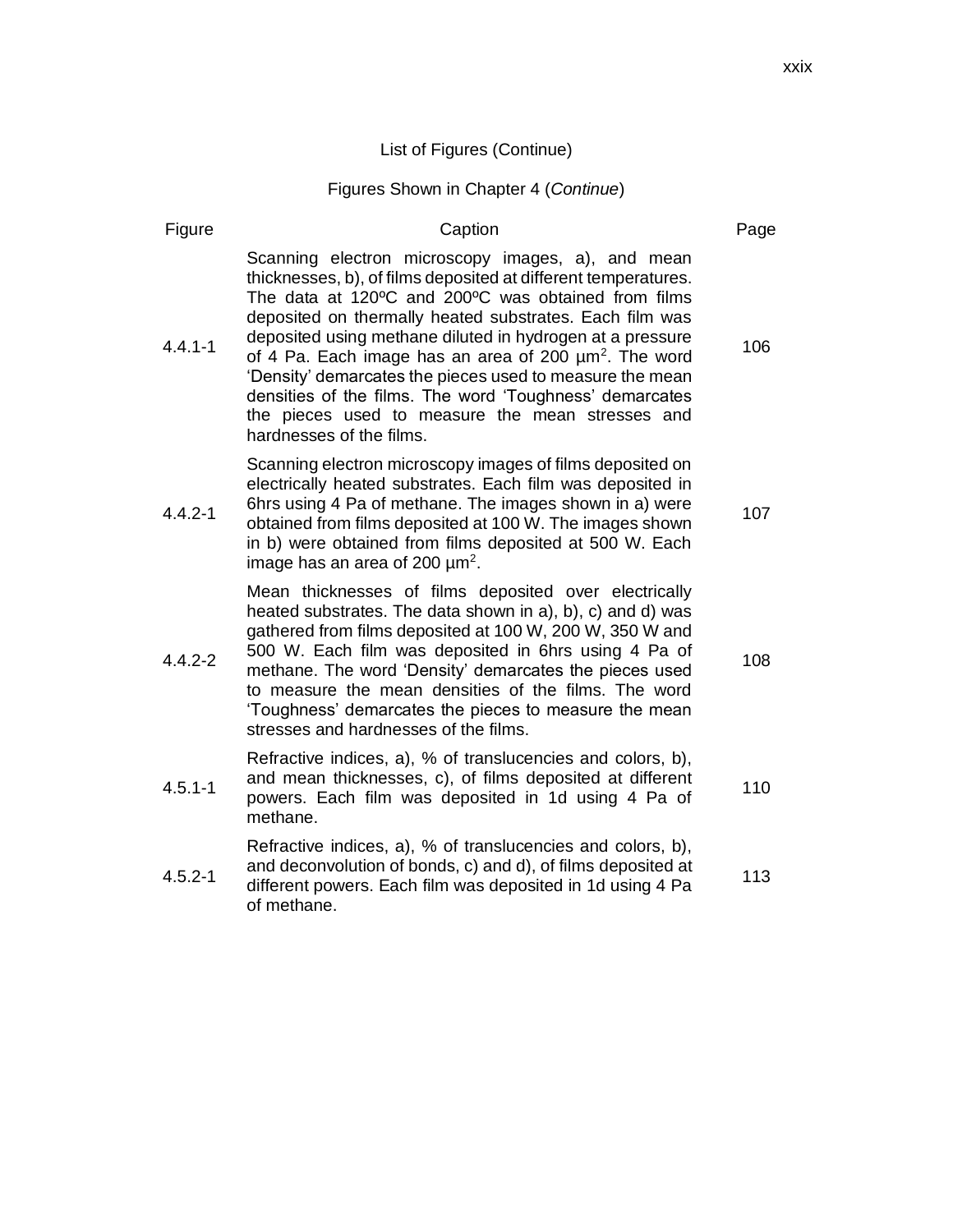### Figures Shown in Chapter 4 (*Continue*)

| Figure      | Caption                                                                                                                                                                                                                                                                                                                                                                                                                                                                                                                                                                              | Page |
|-------------|--------------------------------------------------------------------------------------------------------------------------------------------------------------------------------------------------------------------------------------------------------------------------------------------------------------------------------------------------------------------------------------------------------------------------------------------------------------------------------------------------------------------------------------------------------------------------------------|------|
| $4.5.3 - 1$ | electron<br>microscopy<br>Scanning<br>images<br>and<br>x-ray<br>photoelectron spectroscopy graphs of films deposited at<br>different powers and temperatures. Each image has a width<br>of 10 $\mu$ m and an area of 200 $\mu$ m <sup>2</sup> . Each film was deposited<br>in 1hr at 4 Pa using a mixture of 20:80 methane:hydrogen.<br>The data shown in b) and c) was gathered from films<br>deposited on thermally heated substrates. The mean<br>thicknesses of the film in a), b) and c) are 1.1 $\mu$ m, 1.1 $\mu$ m<br>and $0.5 \mu m$ .                                      | 115  |
| $4.5.6 - 1$ | Scanning electron microscopy images, a), and mean<br>thicknesses, b), of films deposited at different pressures.<br>Each film was deposited in 1d using methane. Each image<br>has an area of 50 $\mu$ m <sup>2</sup> . The word 'Density' demarcates the<br>pieces used to measure the mean densities of the films. The<br>word 'Toughness' demarcates the pieces used to measure<br>the mean stresses and hardnesses of the films.                                                                                                                                                 | 119  |
| $4.5.6 - 2$ | Scanning electron microscopy images, a), and mean<br>thicknesses, b), of films deposited at different percentages<br>of methane diluted in hydrogen. Each film was deposited in<br>1d. Each image has an area of 200 $\mu$ m <sup>2</sup> . The word 'Density'<br>demarcates the pieces used to measure the mean densities<br>of the films. The word 'Toughness' demarcates the pieces<br>used to measure the mean stresses and hardnesses of the<br>films.                                                                                                                          | 120  |
|             | Figures Shown in Appendix D                                                                                                                                                                                                                                                                                                                                                                                                                                                                                                                                                          |      |
| Figure      | Caption                                                                                                                                                                                                                                                                                                                                                                                                                                                                                                                                                                              | Page |
| $D.4-1$     | Raman peaks identified according to the integration and<br>peak area measurement method <sup>12, 13, 15</sup> for a spectrograph<br>of hydrocarbon film sample prepared via ECR-MW-CVD in<br>1d, at 200 W using 4 Pa of methane. The horizontal dashed<br>lines demarcate the boundary between carbon $sp^3$ , $sp^2$ , and<br>sp hybridized bonds. The vertical dashed line demarcates<br>the scale of five points in the peaks' intensity. The roman<br>numbers designate the elements - shapes traced by gray<br>lines - under each peak. The blank was cyclohexane at<br>17°C 3. | 160  |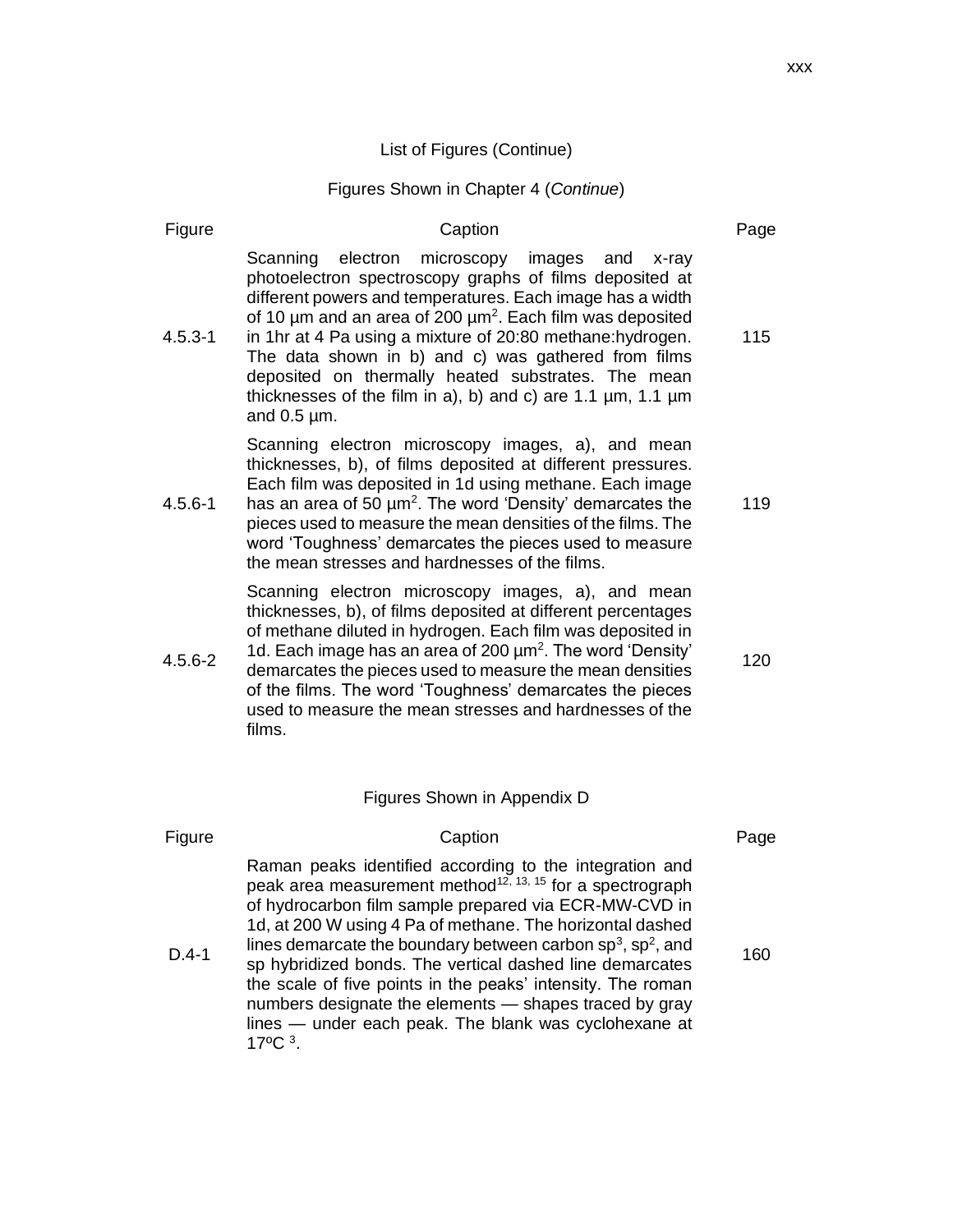# List of Equations

### Equations Shown in Chapter 2

| Equation    | Caption                                                                                          | Page |
|-------------|--------------------------------------------------------------------------------------------------|------|
| $2.6 - 1$   | The Newton's 2nd Law.                                                                            | 31   |
| $2.6 - 2$   | The Lorentz Law.                                                                                 | 32   |
| $2.6 - 3$   | Combination of the Newton's 2nd Law and the Lorentz Law.                                         | 32   |
| $2.6 - 4$   | Derived Expression for the Electron's Speed Inside the<br><b>ECR-MW Source's Electric field.</b> | 33   |
| $2.6 - 5$   | Mathematical Expression for the Gyration Radius Inside an<br>ECR-MW Plasma.                      | 33   |
| $2.6 - 6$   | Characteristic Equation for Designing an ECR-MW Source.                                          | 33   |
| $2.6 - 7$   | Gyration Radius of an Electron Exposed to a Magnetic<br>Field.                                   | 34   |
| $2.6 - 8$   | The Electron's Gyration Frequency in Hz.                                                         | 34   |
| $2.7.1 - 1$ | Scalar Conductivity for Magnetized Non-thermal Plasmas                                           | 36   |

### Equations Shown in Appendix A

| Equation  | Caption                                                                                         | Page |
|-----------|-------------------------------------------------------------------------------------------------|------|
| $A.2 - 1$ | The Reciprocal Knudsen Number (RKN).                                                            | 138  |
| $A.3-1$   | The Gibbs Phase Rule.                                                                           | 138  |
| $A.3 - 2$ | Mean Free Path Adjusted for an ECR-MW-CVD System.                                               | 140  |
| $A.4-1$   | The Double Interpolation Equation to Determine Pressure<br>Using Values of Temperature and RKN. | 142  |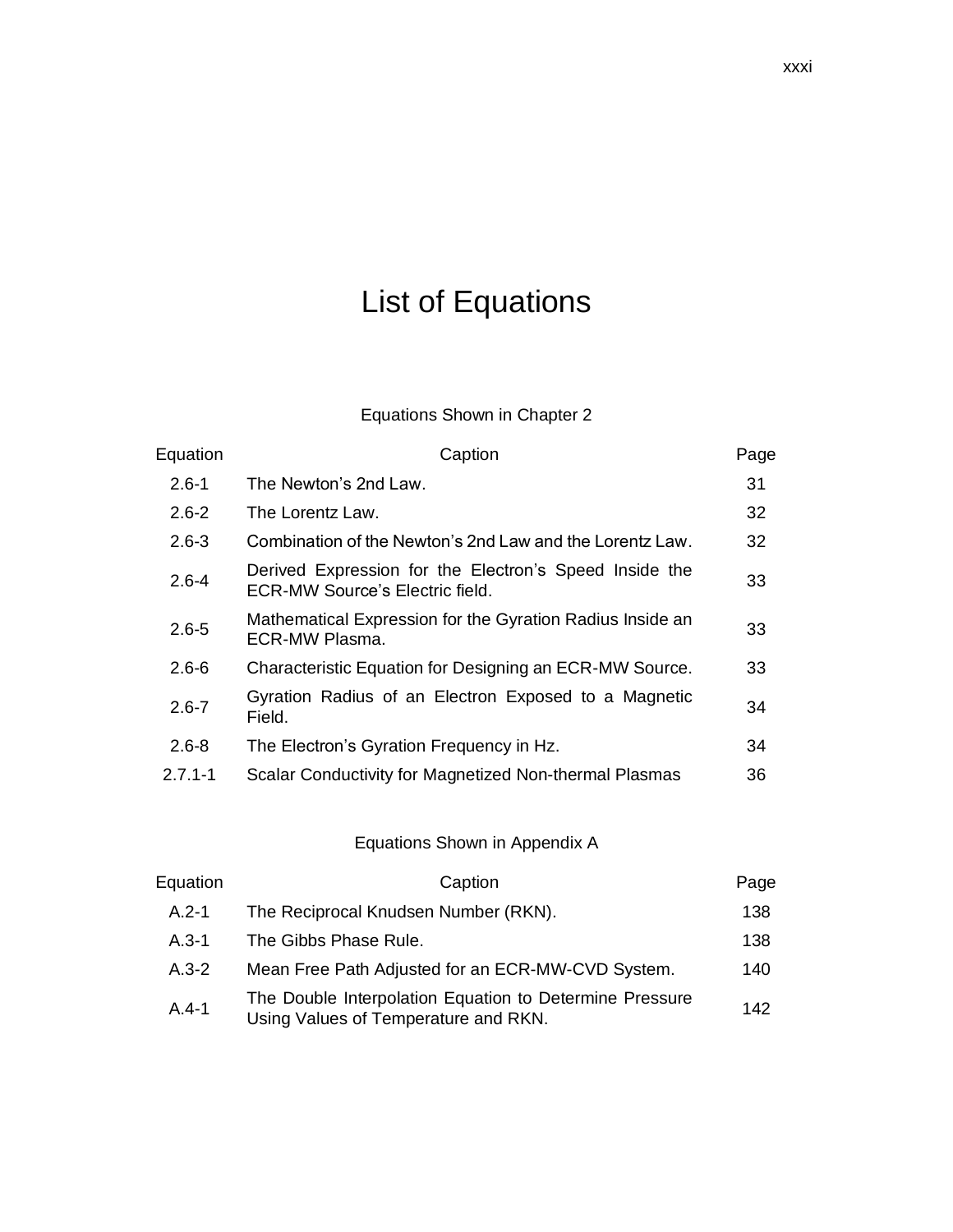### List of Equations (Continue)

#### Equations Shown in Appendix B

| Equation  |                         | Caption | Page |
|-----------|-------------------------|---------|------|
| $B.2 - 1$ | Density of a Substrate. |         | 146  |
| $B.2 - 2$ | Density of a Film.      |         | 147  |

### Equations Shown in Appendix C

| Equation | Caption                   | Page |
|----------|---------------------------|------|
| $C.2-1$  | The Cauchy's Layer Model. | 151  |

#### Equations Shown in Appendix D

| Equation  | Caption                                                        | Page |
|-----------|----------------------------------------------------------------|------|
| $D.3-1$   | The Area of a Triangle.                                        | 157  |
| $D.3-2$   | The Area of a Square.                                          | 157  |
| $D.3 - 3$ | Total Area of Carbon sp, $sp^2$ , and $sp^3$ Hybridized Bonds. | 157  |
| $D.3 - 4$ | Fraction of Carbon sp Hybridized Bonds.                        | 158  |
| $D.3-5$   | Fraction of Carbon sp <sup>2</sup> Hybridized Bonds.           | 158  |
| $D.3-6$   | Fraction of Carbon sp <sup>3</sup> Hybridized Bonds.           | 158  |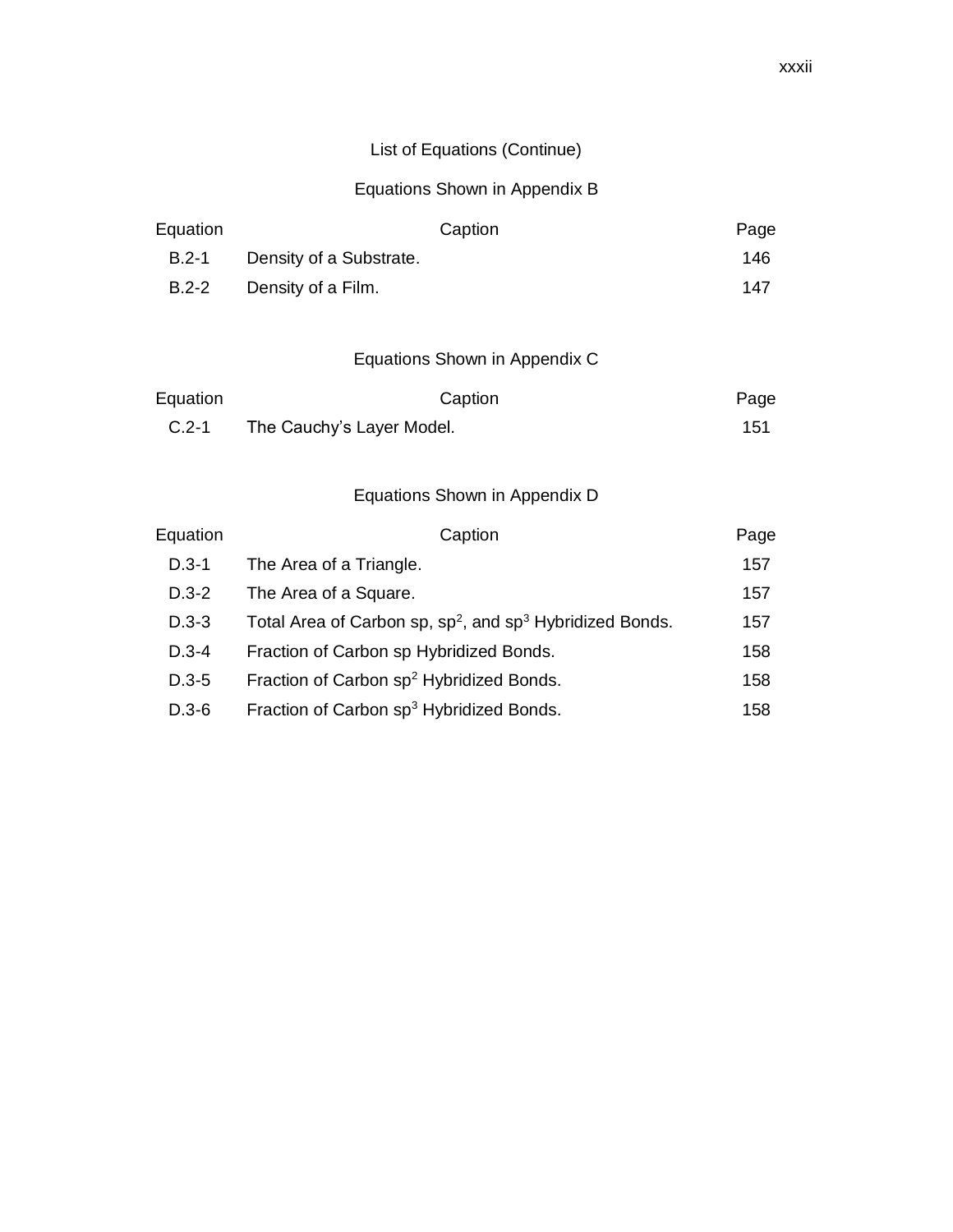# List of Symbols

# Symbols Shown in Chapter 2

| Name                                                     | Unit             |
|----------------------------------------------------------|------------------|
| Plasma's Conductivity                                    | S/m              |
| <b>Magnetic Field</b>                                    | Ns/m or<br>Gauss |
| Acceleration of the Electron or Electron's Velocity Rate | m/s <sup>2</sup> |
| Elementary Charge Unit equal to 1.602 x $10^{-19}$       | С                |
| <b>Electric Field</b>                                    | N/C              |
| <b>ECR-MW Source's Oscillation Frequency</b>             | Hz               |
| Force of Moving Electron                                 | N                |
| Electron's Mass, equal to $9.109 \times 10^{-31}$        | kg               |
| Electron's Density of the Plasma                         | $m^{-3}$         |
| Electron's Charge                                        | C                |
| $1.758 \times 10^{11}$                                   | C/kg             |
| <b>Ionization Potential</b>                              | eV or Volts      |
| <b>Electron's Velocity</b>                               | m/s              |
| Electron's Gyration Radius                               | m or mm          |
|                                                          |                  |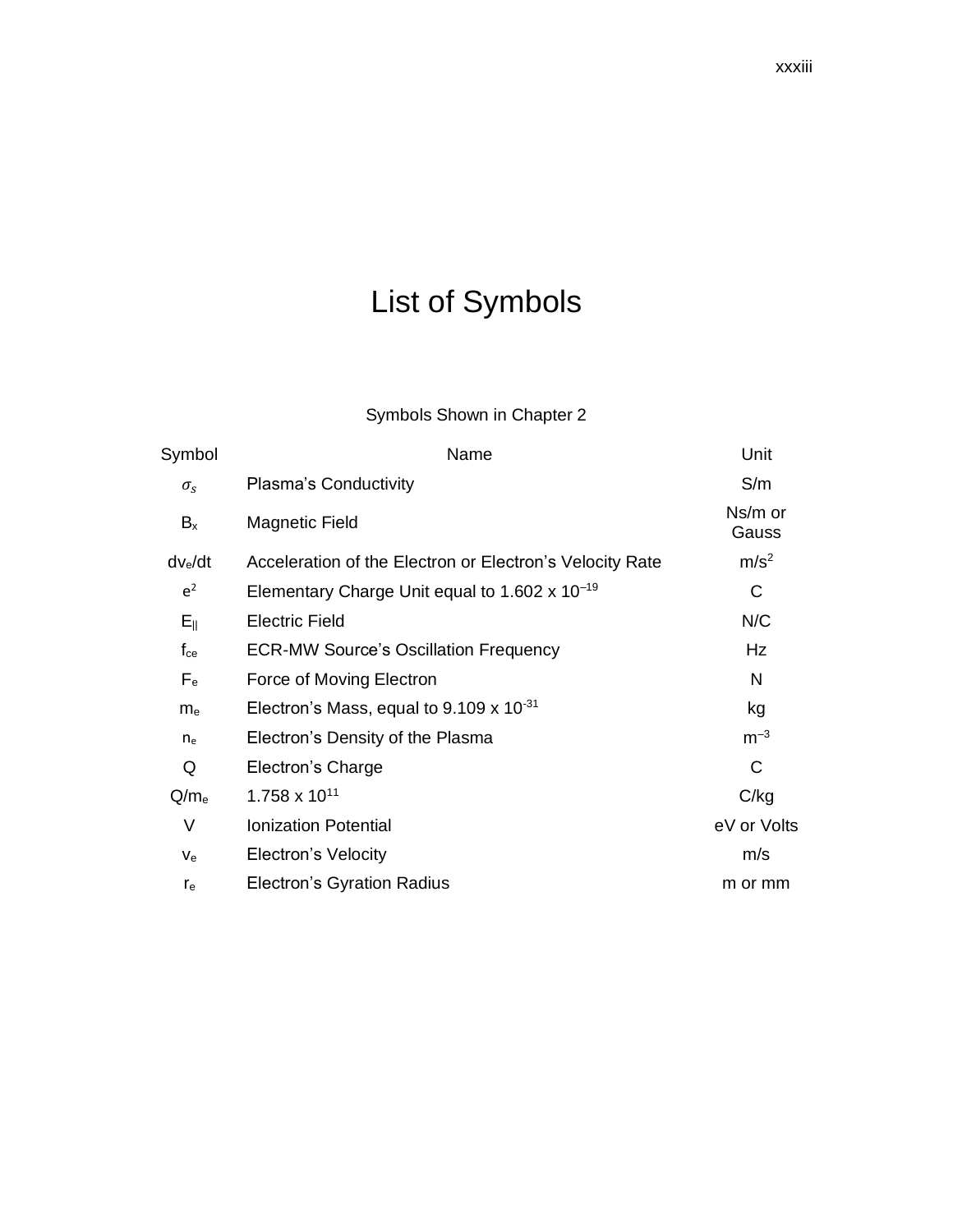# List of Symbols (Continue)

### Symbols Shown in Appendix A

| Symbol           | Name                                                       | Unit                         |
|------------------|------------------------------------------------------------|------------------------------|
| Com              | Number of Compounds                                        |                              |
| $Kn^{-1}$        | The Reciprocal Knudsen Number (RKN)                        |                              |
| F                | Degrees of Freedom                                         |                              |
|                  | Characteristic Length of the ECR-MW-CVD System,<br>0.1016. | m                            |
| λ                | Mean Free Path                                             | m                            |
| μ                | Viscosity                                                  | Pa-s                         |
| M                | Molecular Weight                                           | g/mol                        |
| P                | Pressure                                                   | Pa                           |
| $P_{x}$          | Pressure in the Point x                                    | Pa                           |
| $P_1$            | Pressure in the Point 1                                    | Pa                           |
| P <sub>2</sub>   | Pressure in the Point 2                                    | Pa                           |
| Ph               | <b>Number of Phases</b>                                    |                              |
| R                | Gas Constant Law, 8.314                                    | $J K^{-1}$ mol <sup>-1</sup> |
| $RKN_{x}$        | Reciprocal Knudsen Number in the Point x                   |                              |
| RKN <sub>1</sub> | Reciprocal Knudsen Number in the Point 1                   |                              |
| RKN <sub>2</sub> | Reciprocal Knudsen Number in the Point 2                   |                              |
| т                | Temperature                                                | Κ                            |

### Symbols Shown in Appendix B

| Symbol             |                        | Name | Unit              |
|--------------------|------------------------|------|-------------------|
| $\rho_{Film}$      | Density of a Film      |      | q/cm <sup>3</sup> |
| $\rho_{Substrate}$ | Density of a Substrate |      | q/cm <sup>3</sup> |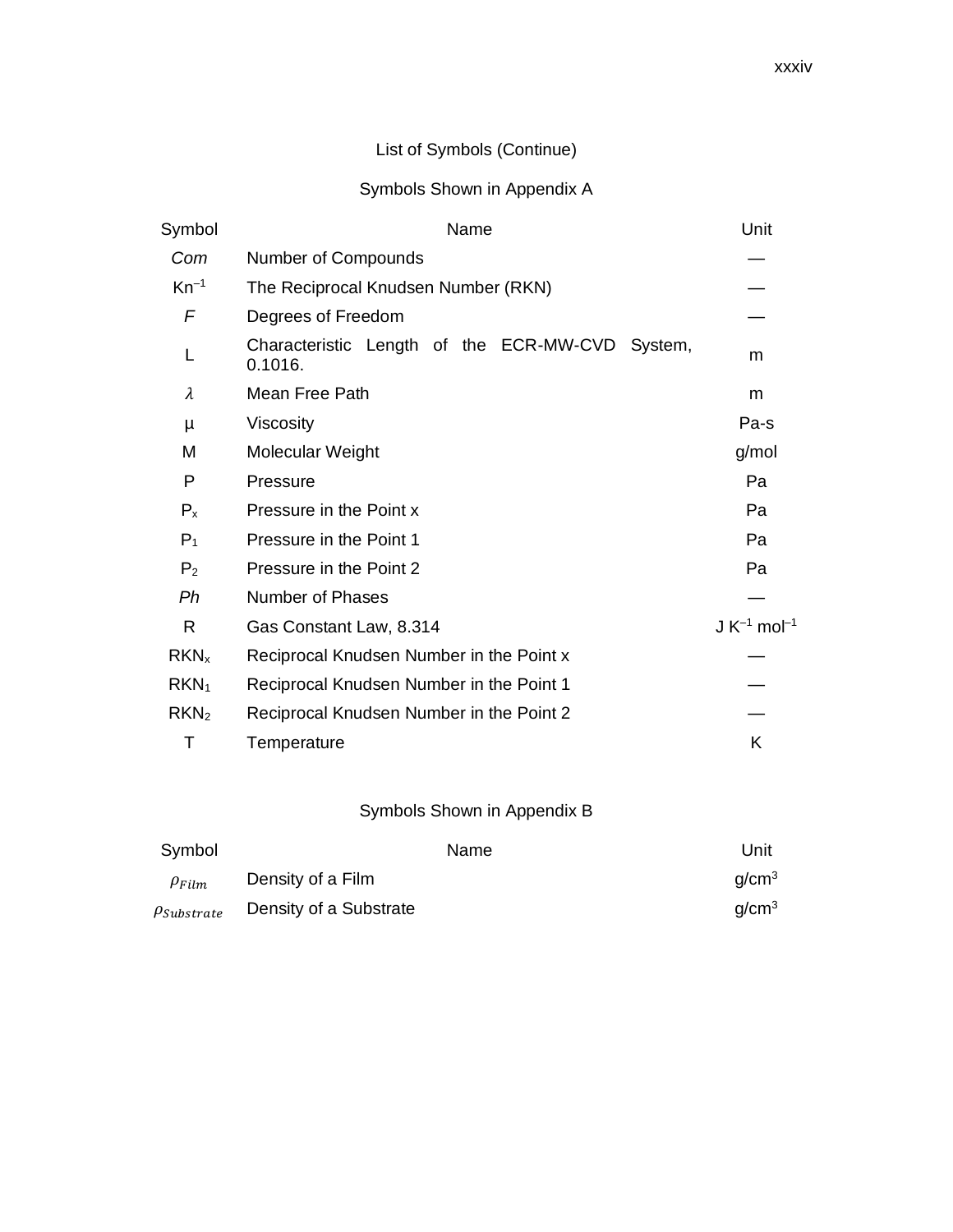# List of Symbols (Continue)

### Symbols Shown in Appendix C

| Symbol       | Name                                       | Unit                 |
|--------------|--------------------------------------------|----------------------|
| Α            | First Coefficient of Cauchy's Layer Model  |                      |
| B            | Second Coefficient of Cauchy's Layer Model | $\mu$ m <sup>2</sup> |
| C            | Third Coefficient of Cauchy's Layer Model  | $\mu$ m <sup>4</sup> |
| $\lambda$    | Wavelength, 0.55                           | μm                   |
| $n(\lambda)$ | Refractive Index                           |                      |

### Symbols Shown in Appendix D

| Symbol         | Name                                                | Unit             |
|----------------|-----------------------------------------------------|------------------|
| $A_{sp}$       | Area of Carbon sp Hybridized Bonds                  | pts <sup>2</sup> |
| $A_{sp^2}$     | Area of Carbon sp <sup>2</sup> Hybridized Bonds     | pts <sup>2</sup> |
| $A_{sp^3}$     | Area of Carbon sp <sup>3</sup> Hybridized Bonds     | pts <sup>2</sup> |
| $A_{Square}$   | Area of a Square                                    | pts <sup>2</sup> |
| $A_T$          | Total Area Counted in the Analysis                  | pts <sup>2</sup> |
| $A_{Triangle}$ | Area of a Triangle                                  | pts <sup>2</sup> |
| $F_{sp}$       | Fraction of Carbon sp Hybridized Bonds              |                  |
| $F_{sp^2}$     | Fraction of Carbon sp <sup>2</sup> Hybridized Bonds |                  |
| $F_{sp^3}$     | Fraction of Carbon sp <sup>3</sup> Hybridized Bonds |                  |
| Н              | Height                                              | pts              |
| W              | Width or Base                                       | pts              |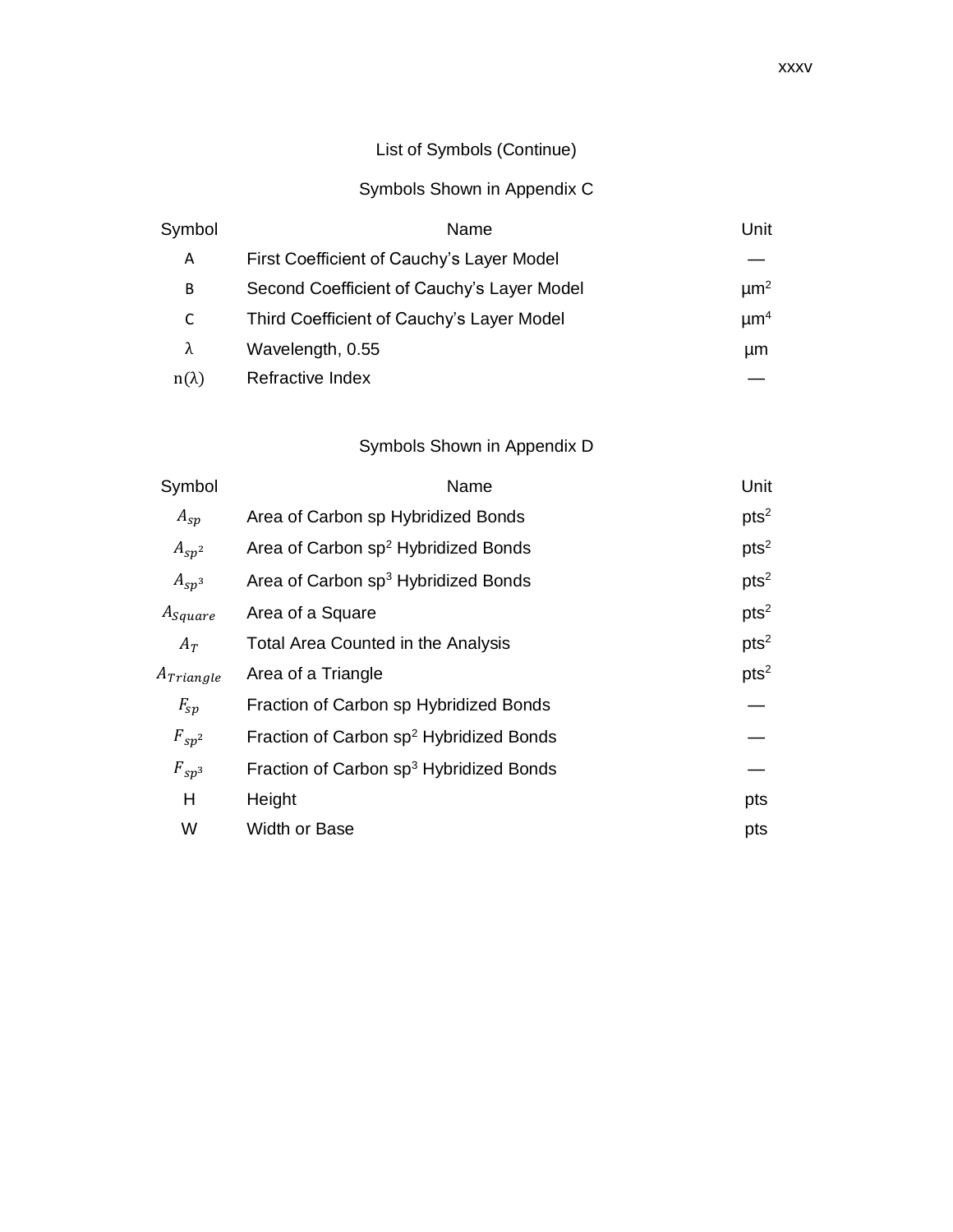# Chapter 1 **Introduction**

#### 1.1. Purpose of the Study

The study explains why and how an electron cyclotron resonance – microwave – chemical vapor deposition (ECR-MW-CVD) system was selected as a method to deposit a variety of thin films at temperatures ≤ 200ºC to make specific types of capsules needed for laser-fusion experiments<sup> $1-5$ </sup>. The explanation of how the unique plasma properties of the ECR feature affect the deposited-film properties is provided through the depiction of the ECR-MW-CVD method ambipolar-state's character — or sum of properties or characteristics — that define the ambipolar-state of the ECR-MW-CVD method at the gassubstrate interphase and how such ambipolar-state's character allows the molecular balance between the species that form the film at the gas-substrate interphase. The study also offers empirical evidence of how the system's processing conditions affect the ECR-MW-CVD method ambipolar-state's character and how the ECR-MW-CVD method ambipolar-state's character influences the properties of hydrocarbon films.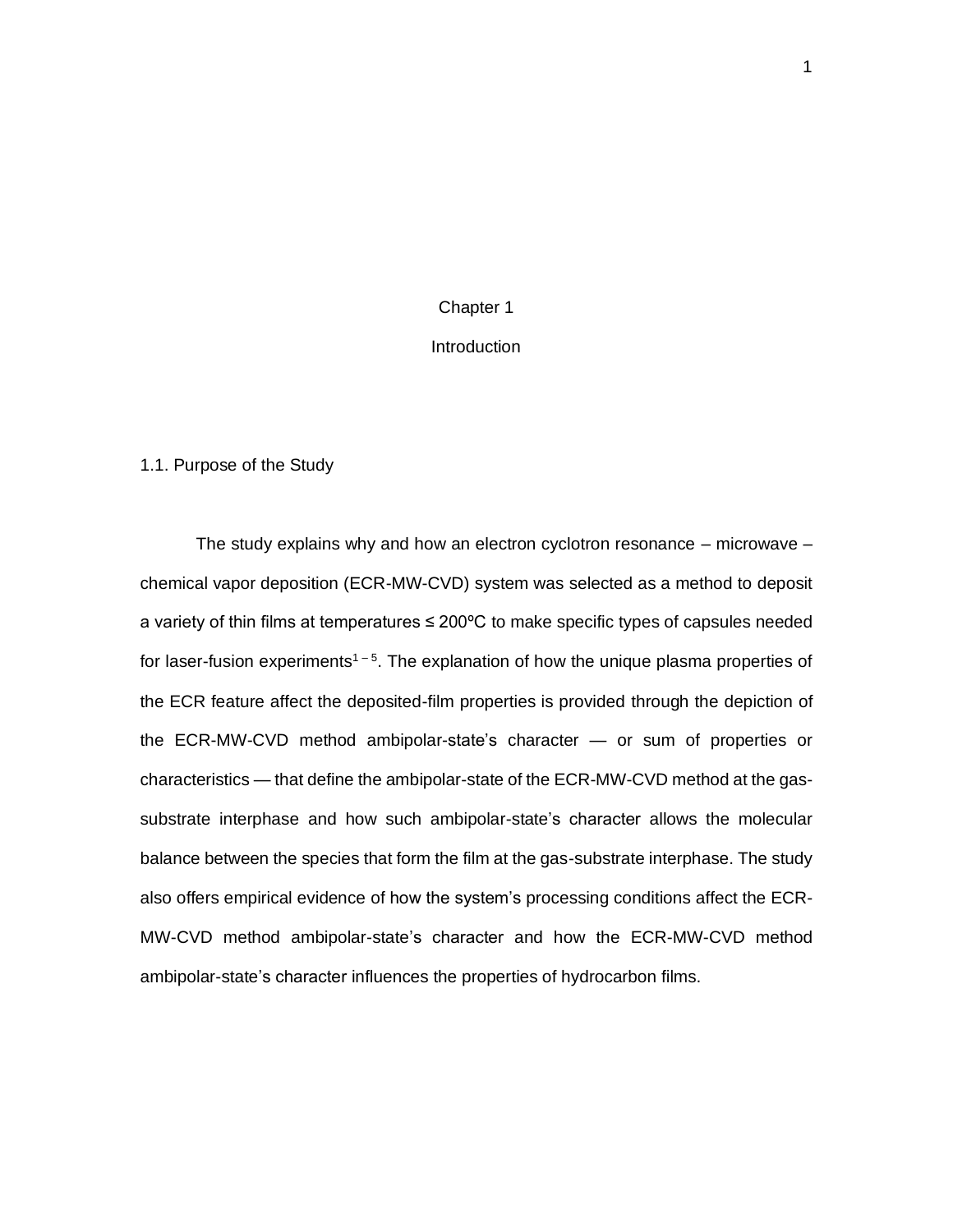#### 1.2. Roadmap of the Study

The study consists of a construction and commissioning phase, an experimentation phase, and a verification-by-proof cause-and-effect phase. The construction and commissioning phase consists of build, test, and qualify an ECR-MW-CVD system. The experimentation phase has two stages. Its first stage consists of depositing hydrocarbon films at selected conditions using the ECR-MW-CVD system. Its second stage consists of characterizing hydrocarbon films using multiple methods to determine if and how the processing variables affect the properties of the deposited films. The verification-by-proof cause-and-effect phase consists of matching the processing conditions of the system to the properties of the film using spreadsheets, images, and research literature.

#### 1.3. Importance of the Study

Capsules containing the fuel for laser-fusion experiments must be low density and comprise of low-atomic-number elements (preferably only carbon and hydrogen), be like spheres with an out-of-round less than 0.2%, and possess higher-atomic number atoms such as silicon to help inhibit relativistic electrons from pre-heating the fuel<sup>2 – 6,</sup> Most important, the surface needs to be smooth to limit Rayleigh-Taylor induced hydrodynamic instabilities from compromising the compression of the deuterium-tritium fuel to produce a high neutron yield $3$ .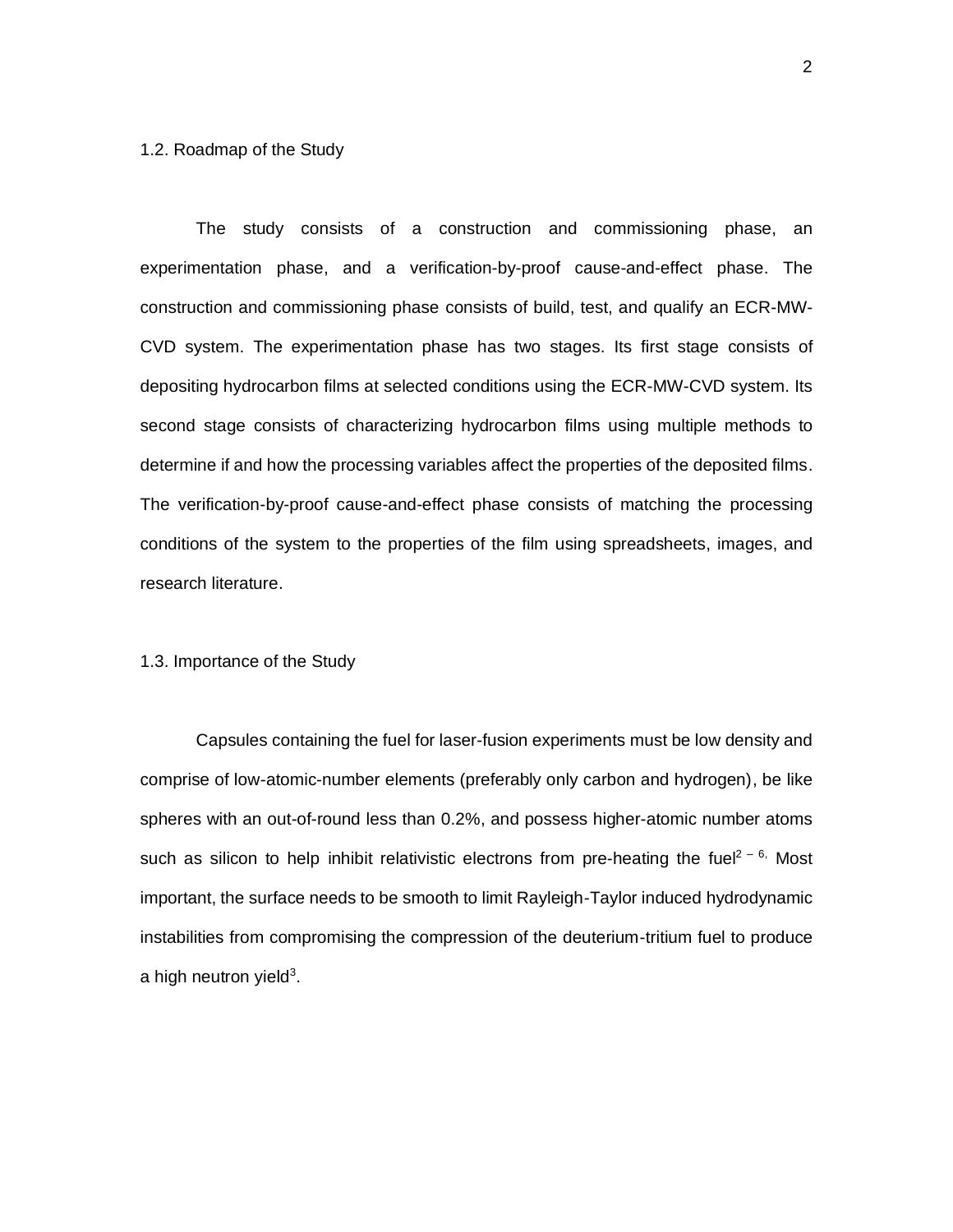Today, these capsules are made using cylindrical inductively coupled plasma processes known as glow discharge polymerization (GDP) — processes that can vapordeposit hydrocarbon films in a low-pressure low-thermal-equilibrium plasma. Nonetheless, there is interest in enhancing the capabilities of those GDP processes to make capsules with strength equal to or less than 200 GPa from elements with atomic-number equal to or less than 15.

An ECR-MW-CVD method might assist in the enhancement of current GDP processes by vapor-depositing hydrocarbon films on top of low-density spherical plastic shells at less than 200 ${^{\circ}C^{6-9}}$ . However, the method can not be approved for making shells until the fusion community understands how it works, why it works as it does, and how to control it to vapor-deposit desirable types of shells. Thus, this study focussed on explaining to the fusion community what types of capsules they can get through the depiction of the ECR-MW-CVD method ambipolar-state character backed up with evidence from a space parameter analysis of hydrocarbon films made at a specific condition.

#### 1.4. Features of the ECR-MW-CVD System Used in this Study

The ECR-MW-CVD system has five main components — three of these are a vacuum chamber, a gas manifold, and a commercial ECR-MW source; the other two are a heater and DC high voltage supply. The ECR-MW source generates waves at 2.45 GHz, the electron resonance frequency at a magnetic field of 875 Gauss<sup>9, 10</sup>. The ECR-MW source heats the species inside the system by stripping electrons from the atomic species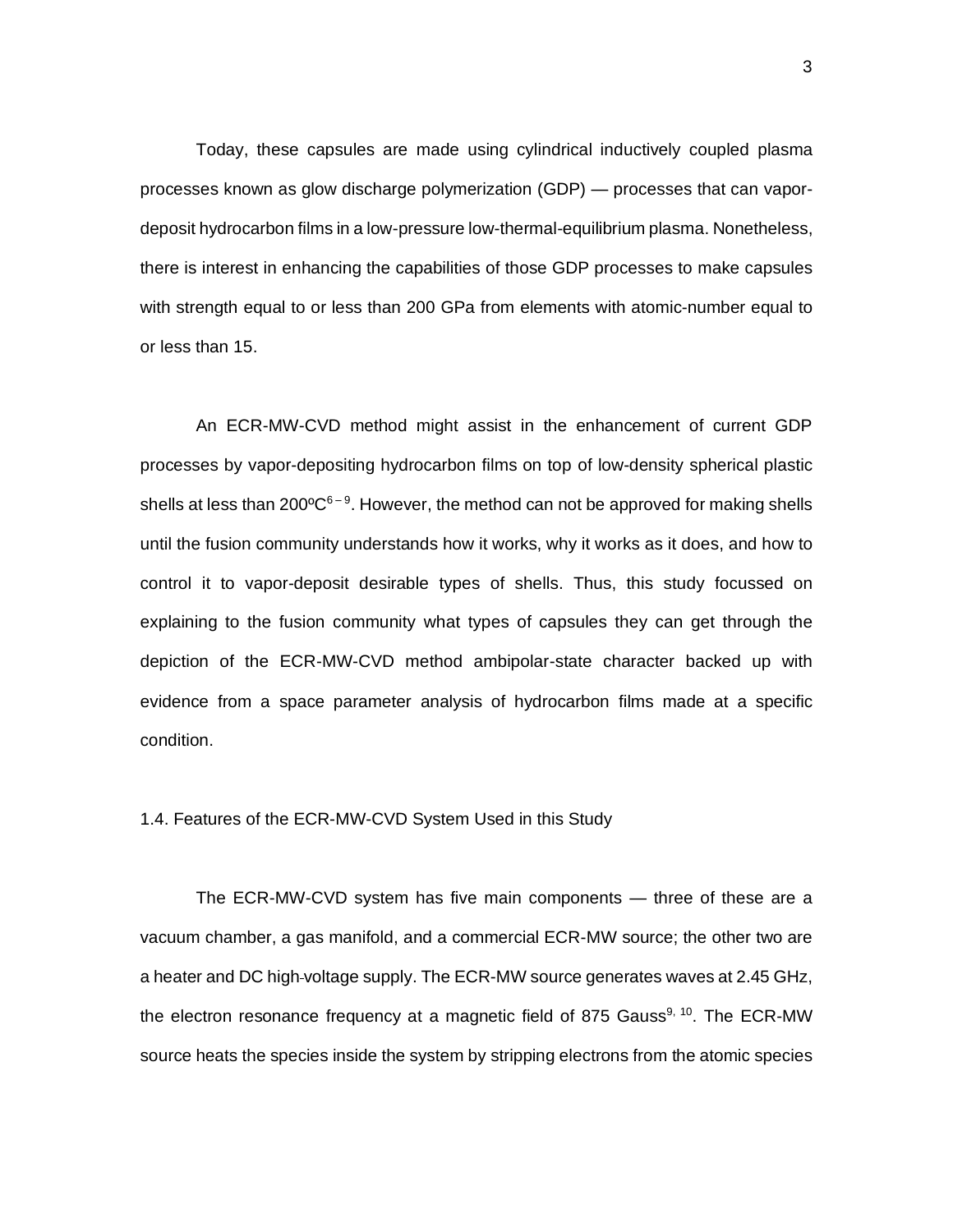and confining them to cyclonically motion around lines of magnetic field<sup>9, 10</sup>. That type of confinement makes it possible to ionize more molecules per unit volume, or to increase the degree of ionization energy per molecule, in the system without adding thermal heat. This phenomenon allows the films to be deposited  $\mathsf{I}$ - at low temperatures<sup>7</sup> with properties that otherwise only could be achieved at much higher temperatures. Nonetheless, the heater<sup>11, 12</sup>, and voltage supply<sup>12</sup> provided supplemental heat and biased the polarity of the substrate to increase the kinetic energy of the depositing radicals<sup>7-12</sup>.

1.5. Other Components of Interest of the Study

#### 1.5.1. Features of the Films Deposited in the Study

The type of film deposited in this study is hydrocarbon film, a matrix of carbon and hydrogen different from a polymer because there is no associated chain length; the structure is best thought of as a solid solution<sup>6-8, 11, 13, 14</sup>. These materials have a high degree of molecular complexity associated with their matrix, as well as a wide variety of characteristics<sup>6 – 8, 13</sup>. For example, their microstructure can have varying degrees of crystallinity embedded in an amorphous structure, depending upon the carbon-tohydrogen ratio, $6, 10$ , and the energetics of the absorbed species at the interphase, which is typically controlled by the temperature of the substrate. Moreover, the microstructure can be tuned, energizing the atomic species absorbed onto the surface using the high ion energy density source of the ECR-MW-CVD system.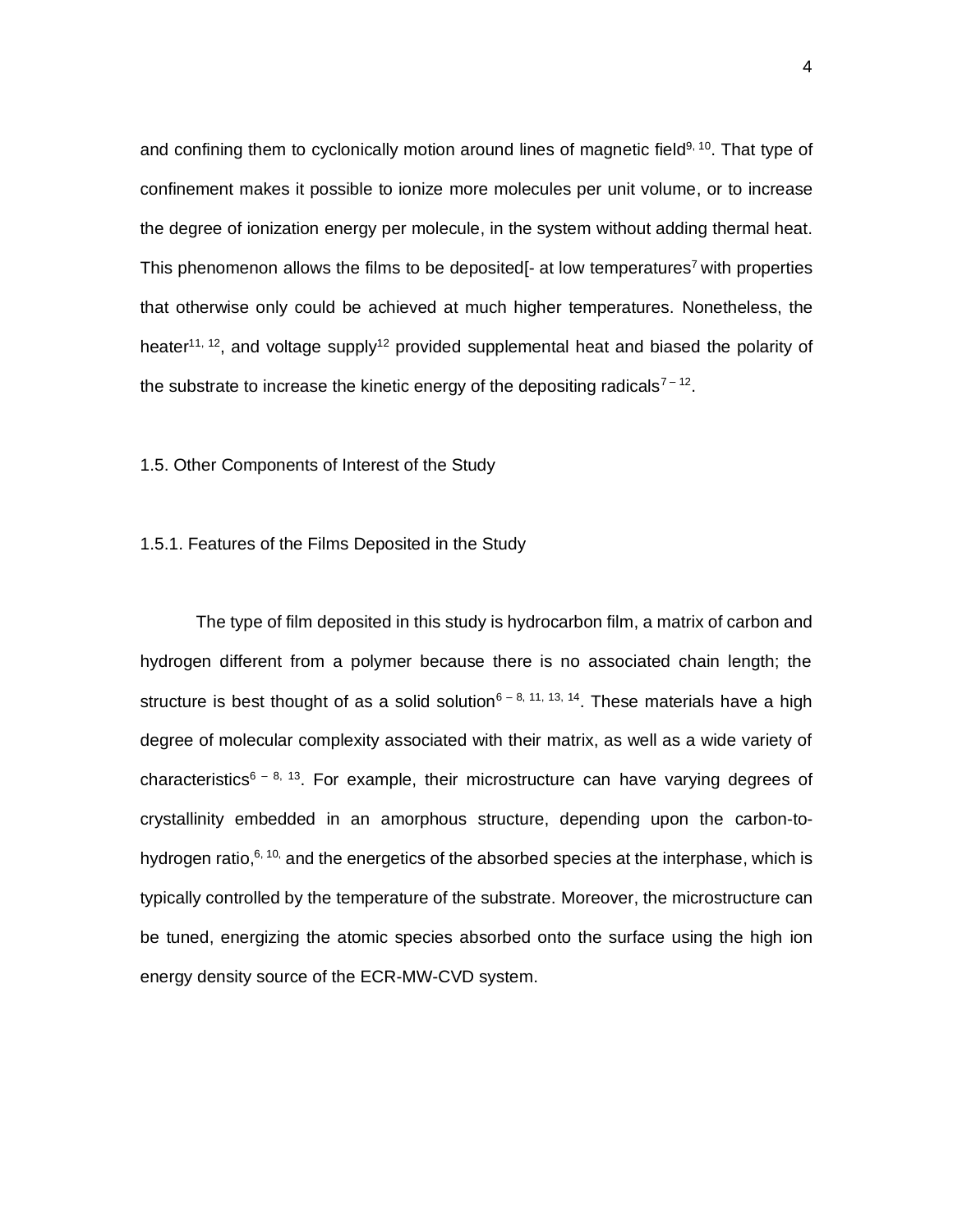1.5.2. The Deposition of Hydrocarbon Films

The ECR-MW-CVD system deposited various types of films suitable for making shells for laser fusion experiments. The data from the characterization techniques showed that these films were from 0.2 to 9.8 µm-thick, their refractive indices were from 1.2 to 1.6, their densities were-up to 1.8 g/cm<sup>3</sup>, and their hardnesses and stresses were from 0.3 to 12.1 GPa and from 5.2 to 180 GPa. It also showed that these films possessed roughness ranging from 4 to 430 nm-rms over an area of 10,000  $\mu$ m<sup>2</sup>. However, at pressures < 3 Pa, no deposition was achieved as the plasma conditions favored etching or desorption over deposition or nucleation, and there was no film growth observed at pressures > 7 Pa.

The hydrocarbon films deposited in this study used methane gas as the limiting reactant and hydrogen as dilution gases. Other gas combinations are known to form hydrocarbon films, but this study was limited to these two gases to limit the complexity of the gas- and surface chemistries that occur<sup>6</sup>. All the syntheses were at substrate temperatures  $\leq 200^{\circ}$ C and pressures between 2.6 – 7.0 Pa. Films were deposited on silicon  $(1,0,0)$  and Kapton HN film<sup>16</sup>. Depositions were done by changing ECR-MW powers, ECR-MW voltage-to-current ratios or resistances, gas pressures, and methaneto-hydrogen ratios<sup>9, 10</sup>. Also, by changing the substrate temperature and electrical bias of the substrates $10 - 12$ .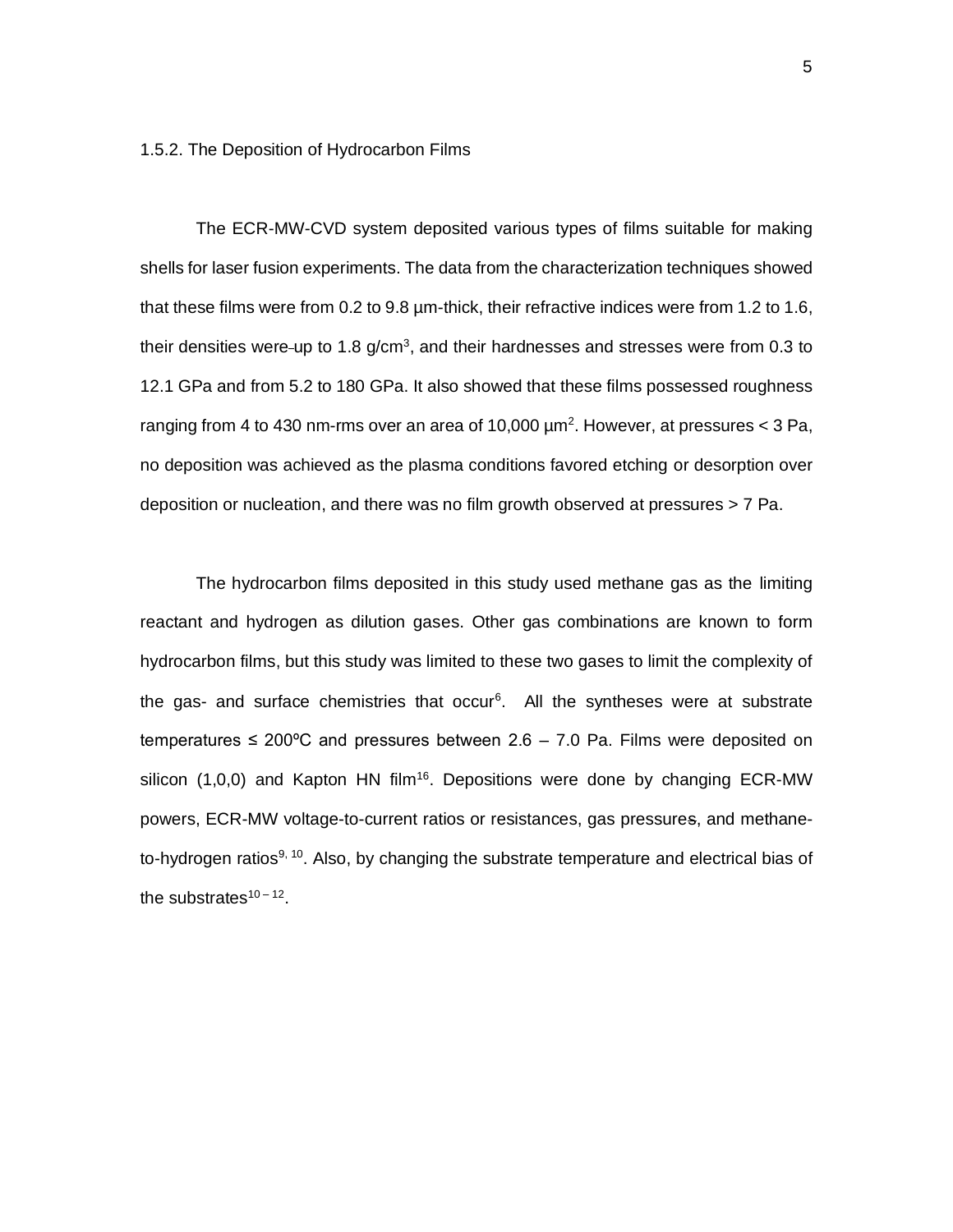#### 1.5.3. The Verification-by-Proof Cause-and-Effect Phase

The verification-by-proof cause-and-effect phase was a two-stage process that combined research literature with software. The first step was to arrange the data corresponding to the independent and dependent variables into matrices, graphics, or images. This step employed multiple spreadsheet calculations, basic statistics, image processing, and illustration techniques to record, manage, and analyze the data. The second step was to use these matrices and visual arrangements to verify cause-and-effect between the dependent and independent variables. In this step, the observations were backed up using literature related to the ECR-MW-CVD technique $9-12$ , hydrocarbon films<sup>6,</sup>  $7$ , laser fusion experiments<sup>1-5</sup>, and each characterization methodologies used to measure the films' properties.

The study classified the system's processing parameters and the films' properties into three types of variables: independent-variables, dependent-variables, and mixedvariables, where the term mixed-variables refers to those variables that are neither fully independent nor dependent variables. The main independent variables were the substrate temperature, the percentage of methane, the total gas pressure, the processing time, ECR-MW voltage-to-current ratio — or ECR-MW resistance, and the ECR-MW power. Ancillary independent variables were the substrates and the heater temperature. The dependent variables were the thickness, stress, roughness, hardness, density, color, and coating uniformity of the films. The mixed variables were the surface's chemistry and the refractive indices of the films.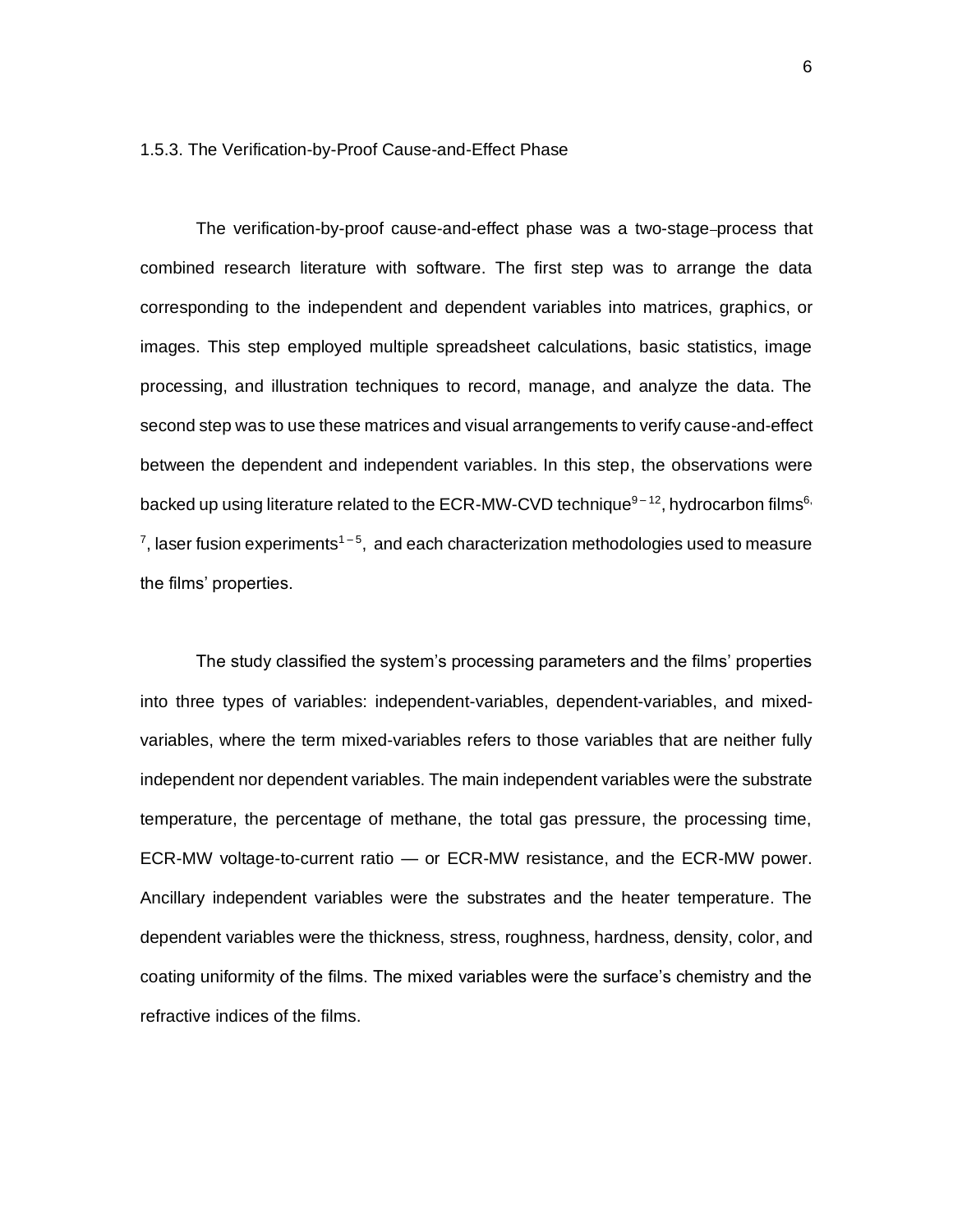1.6. Overview of the Relationship between the ECR-MW-CVD Method, its Ambipolar-State's Character, and the Properties of Vapor Deposited Films

In any vapor deposition method, films are grown according to five phenomena: diffusion, inter-diffusion, desorption, step-nucleation, and 3D-nucleation. Figure 1.6-1 shows the action of these phenomena in the formation of the films<sup>17</sup>.

How and which of these phenomena predominate to form a specific type of film is exclusive of each VD method. This statement is true for physical vapor deposition (PVD), where the species inside the plasma are only ionized to bombard a target that ablates and form the film, or for chemical vapor deposition (CVD), where the species inside the gas or plasma react to form ionized radicals, and then, reacted to form the film<sup>6, 7, 10, 18</sup>.



Figure 1.6-1. Atomic transfer phenomena happening in VD methods<sup>17</sup>.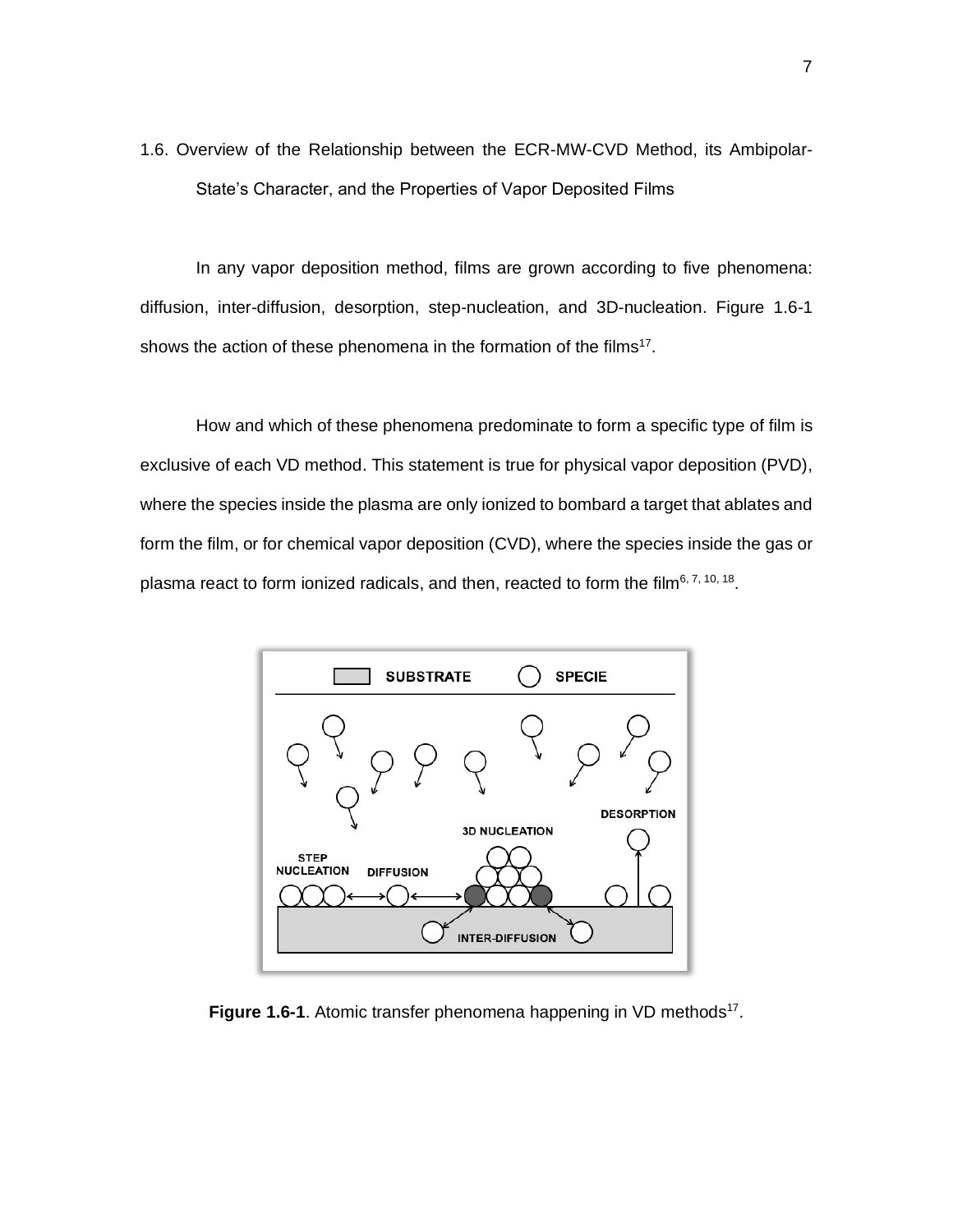In the electron cyclotron – microwave – chemical vapor deposition (ECR-MW-CVD) method, the species inside the plasma are ionized using a moderate electron density and ion energy source. As a result, films can grow at low deposition temperatures due to the moderately high density of energized ions that results from a moderated density of energized electrons inside an ECR-MW plasma<sup>6, 7, 9 – 11, 19 – 21</sup>.

The features of the ECR-MW-CVD method make that method a complementary approach for vapor-deposit films for laser fusion experiments. Currently, these films are deposited on plastic shells via plasma-assisted chemical vapor deposition (PA-CVD) and to helical discharge resonation (HDR). While the ECR-MW-CVD, PA-CVD, and HDR have provided similar electron-plasma confinement, the HDR's source delivers lower ion energy to the species in the plasma than the source of an ECR-MW-CVD's course does. Likewise, the ECR-MW-CVD's source gives lower ion energy to the species in the plasma than the PA-CVD's source does<sup>2, 9, 10, 17, 20, 21</sup>. The moderate ion bombardment and electron confinement of the ECR-MW-CVD's source makes an ECR-MW-CVD system deposit films with moderate strengths, hardnesses, and densities<sup>17</sup> that are smoother than those films deposited via PA-CVD or HDR<sup>6, 11, 16 – 18</sup>.

Nevertheless, the most important thing of the ECR-MW-CVD method is its ambipolar-state's character, which dictates how the plasma species interact at the gas substrate interphase to form a film<sup>9, 14, 17, 21</sup>. The concept 'ambipolar' refers to the balanced coexistence of the species with opposite characteristics — such as a proton vs. an electron — at the gas substrate interphase. For the specific case of the ECR-MW-CVD method, the ambipolar-state's character of an ECR-MW-CVD system makes the ECR-MW plasma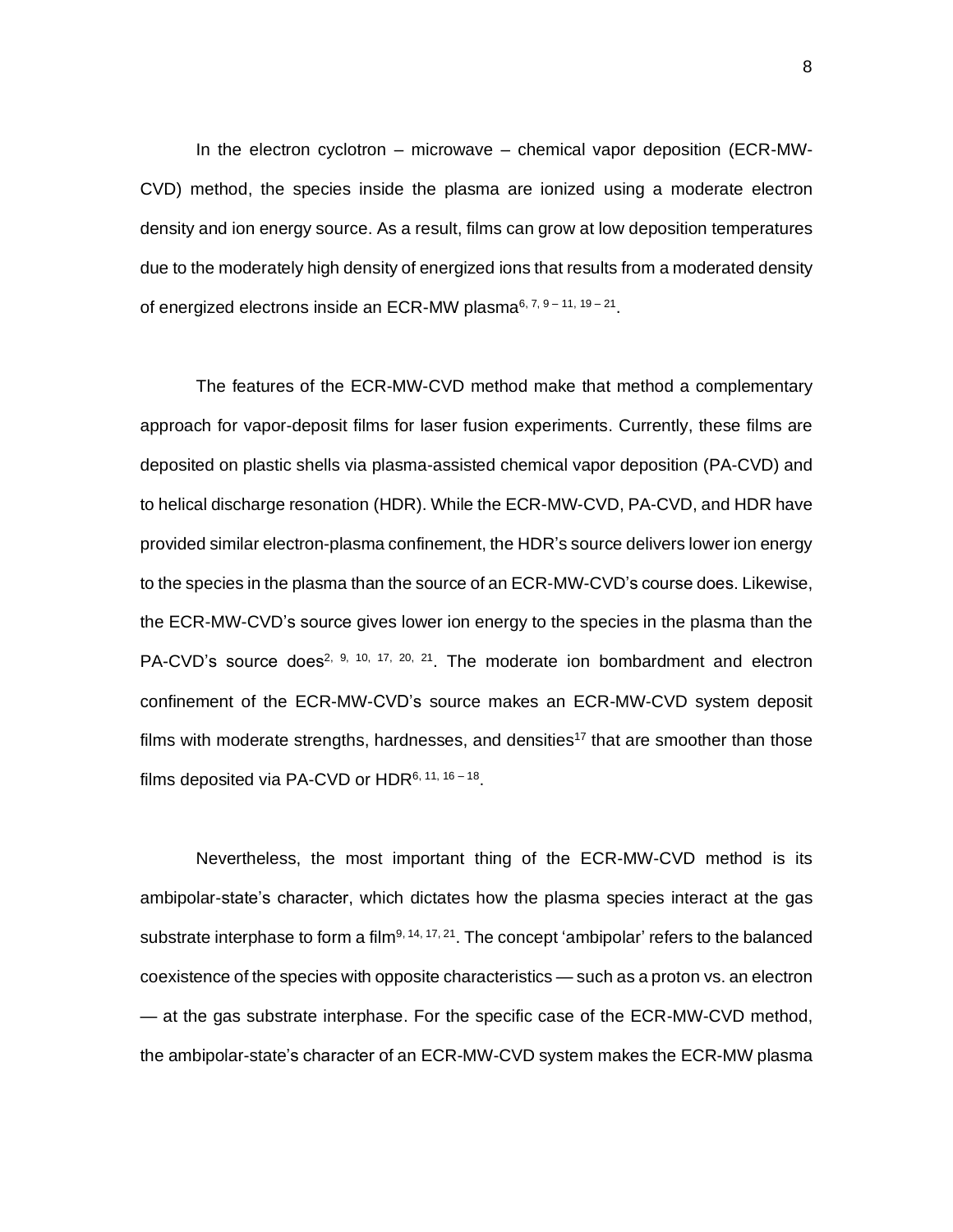to be neutrally charged<sup>22, 23</sup>. What is more, the ambipolar-state is transient, in part because of the transient nature of conductivity in the substrate during the deposition process and because of the conditions at which films are deposited. Furthermore, the ECR-MW-CVD method ambipolar-state's character should also be discrete, discriminant, and thus, susceptible to any change in the plasma condition within the ECR-MW-CVD method because of the moderate ion energy and electron density produced by the ECR-MW plasma source.

Ironically, regardless of the ECR-MW-CVD method ambipolar-state's character exists, and it must be depicted no one has ever validated its existence experimentally. The ambipolar-state's character of the ECR-MW-CVD method makes films grow as they do inside an ECR-MW system. Furthermore, research literature shows that the transient, discrete, discriminant, and susceptible of the ambipolar-state's character of the ECR-MW-CVD method can be influenced by intrinsic and extrinsic conditions in the ECR-MW environment. That justifies why the deposition parameters of the ECR-MW-CVD system can be manipulated to control the properties of films while these are deposited.

#### 1.7. The Rest of this Manuscript

The rest of this manuscript shows in more detail the role of the ambipolar-state's character of the ECR-MW-CVD method and its influence on the properties of vapordeposited films deposited at low energy and near-ambient substrate temperatures. It provides empirical knowledge for making films with a broader range of properties from the perspective of the ambipolar-state's character of the ECR-MW-CVD method.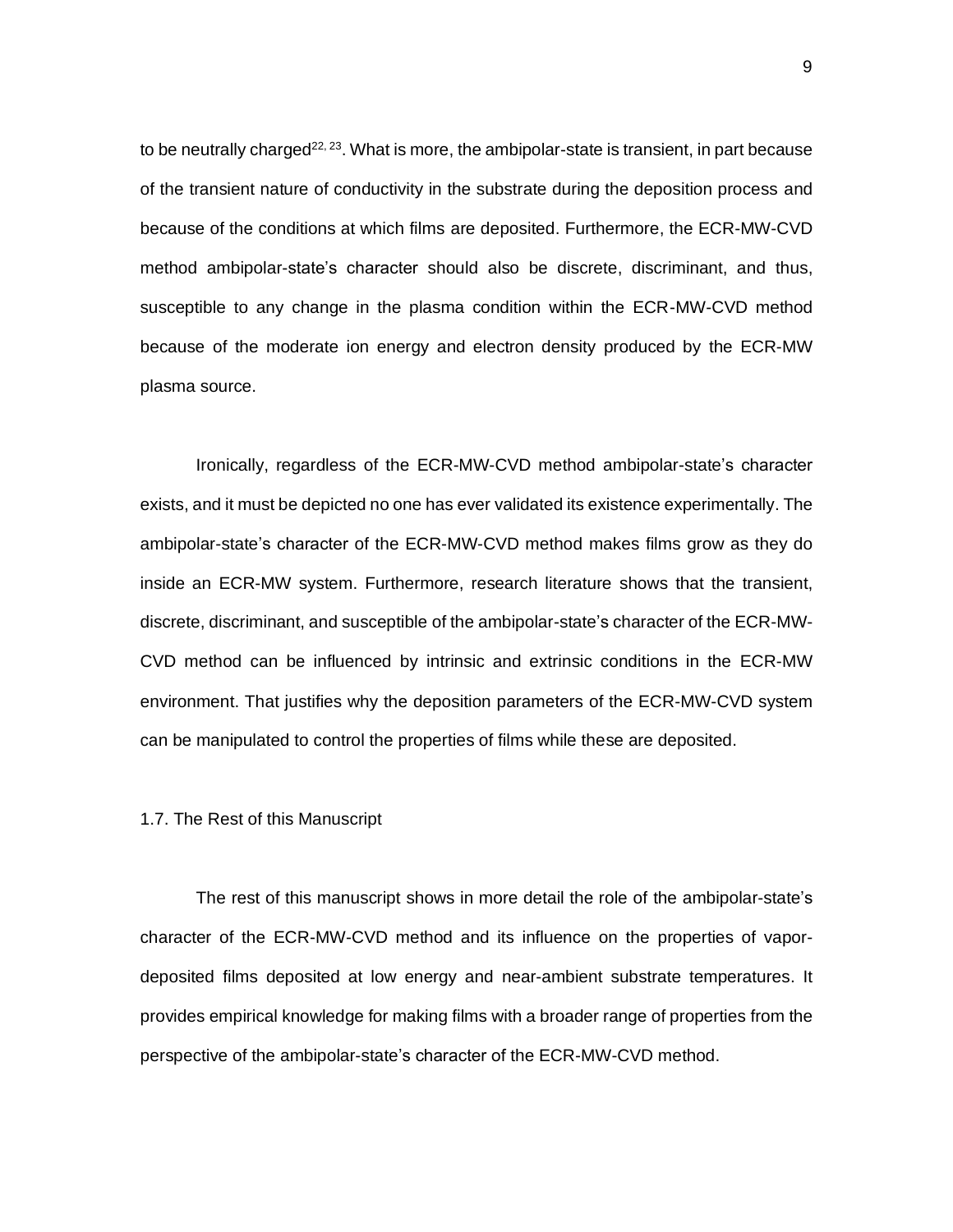In addition to that, the rest of this manuscript offers supporting evidence that qualifies the ECR-MW-CVD method as part of the GDP processes to make capsules for laser fusion experiments. In short, it shows that the ECR-MW-CVD method can deposit films with moderate-high densities and modulus at near-ambient substrate temperatures in a controllable way like no other VD method did<sup>1-5</sup>.

#### 1.8. References

01. Gresh LH. Inertial Confinement Fusion: An Introduction—The ENERGY of the STARS. Rochester (NY), United States of America: The University of Rochester; 2009.

02. National Research Council. Assessment of Inertial Confinement Fusion Targets. Washington (DC), United States of America: The National Academies Press; 2013.

03. Lindl JD. Inertial Confinement Fusion: The Quest for Ignition and Energy Gain Using Indirect Drive. Melville (NY), United States of America: American Institute of Physics; 1998.

04. Betti R, Hurricane OA. Inertial-confinement fusion with lasers. Nature Physics. 2016;12(1):435–448.

05. Liu CS, Tripathi VK, Eliason B. High-Power Laser-Plasma Interaction. New York (NY), United States of America: Cambridge University Press; 2019.

06. Mort J, Jansen F. Plasma Deposited Thin Films. Boca Raton (FL), United States of America: CRC Press; 1986.

07. Robertson J. Properties of diamond-like carbon. Journal of Surface and Coatings Technology. 1992;50(1):185–203.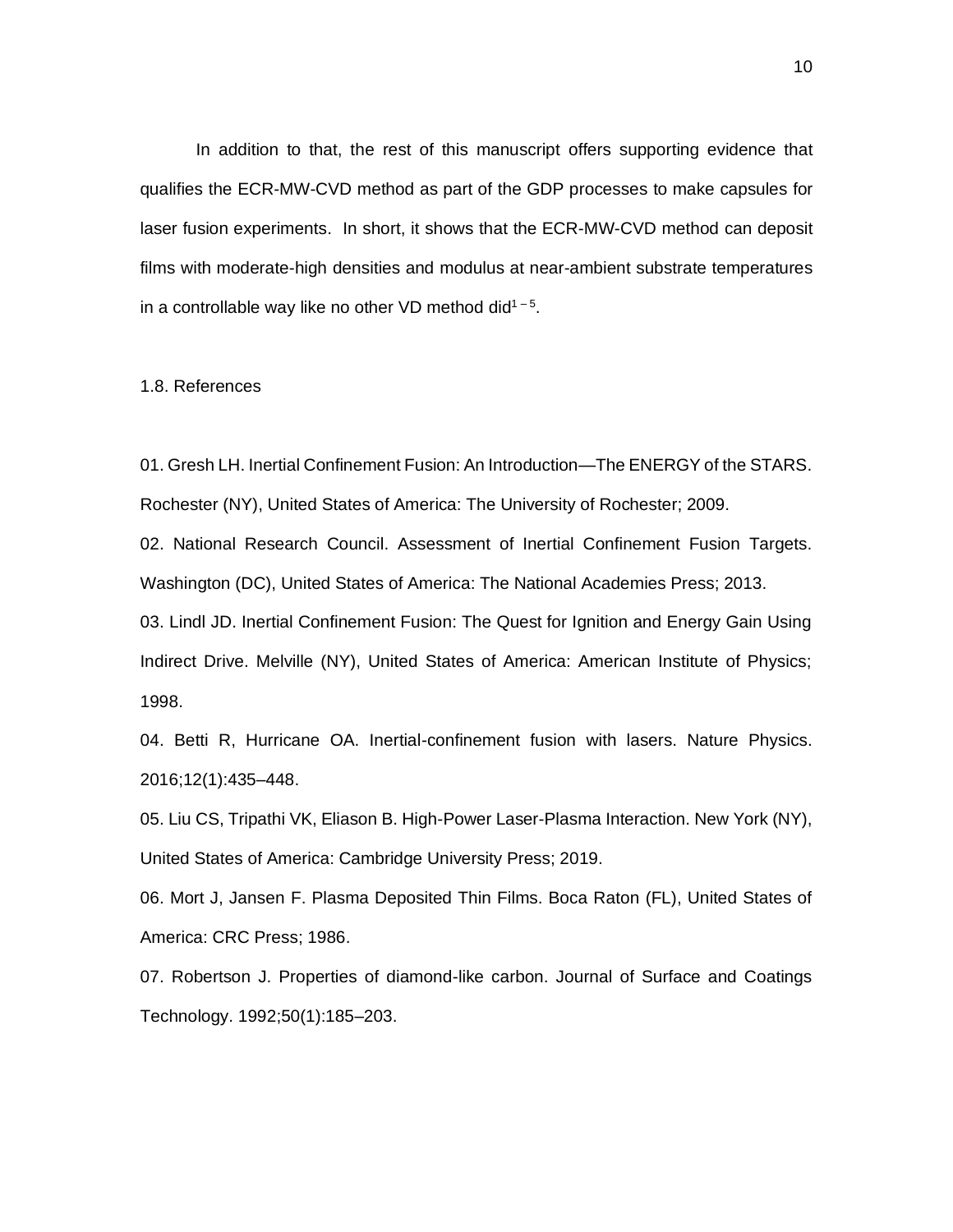08. Forgerini FL, Marchiori R. A brief review of mathematical models for thin film growth and surfaces: A possible route to avoid defects in stents. Biomatter. 2014;4(1):e28871-1– e28871-11.

09. Geller R. Electron Cyclotron Resonance Ion Sources and ECR Plasmas. 1st Ed. Philadelphia (PA), United States of America: IOP Publishing Ltd.; 1996.

10. Lieberman MA, Lichtenberg AJ. PRINCIPLES OF PLASMA DISCHARGES AND MATERIALS PROCESSING. New York (NY), United States of America: John Wiley & Sons, Inc.; 1994.

11. Holman JP. Heat Transfer. 9th Ed. New York (NY), United States of America: McGraw Hill Publishing Company Limited; 2004.

12. Wilcox EA. Electric Heating. St. Haymarket (London), United Kingdom: Technical Publishing Company; 1916.

13. Pouch JJ, Alteravitz SA. Properties and Characterization of Amorphous Carbon Films. Brookfield (VT), United States of America: Trans Tech Publications Ltd; 1990.

14. Liu P, Zhang YW, Lu C. Coarsening kinetics of heteroepitaxial islands in nucleationless Stranski-Krastanov growth. Physical Review B. 2003;68(1):035402-1–035402-8.

15. Hiemenz PC, Rajagopalan R. Principles of Colloid and Surface Chemistry. 3rd Ed. New York (NY), United States of America: Taylor & Francis Group, CRC Press; 1997.

16. DuPontTM Kapton® HN. Wimiltong (DE), United States of America: DupontTM; c2019 [accessed 2021 May 18]. https://www.dupont.com/content/dam/dupont/amer/ us/en/products/ei-transformation/documents/DEC-Kapton-HN-datasheet.pdf.

17. Rossi F. FUNDAMENTALS IN ION ASSISTED DEPOSITION OF THIN FILMS.

European Commission, Joint Research Centre. Petten, The Netherlands: Research

Gate. 1996, January 01. [accessed 2021 May 17]. https://www.researchgate.net/pu-